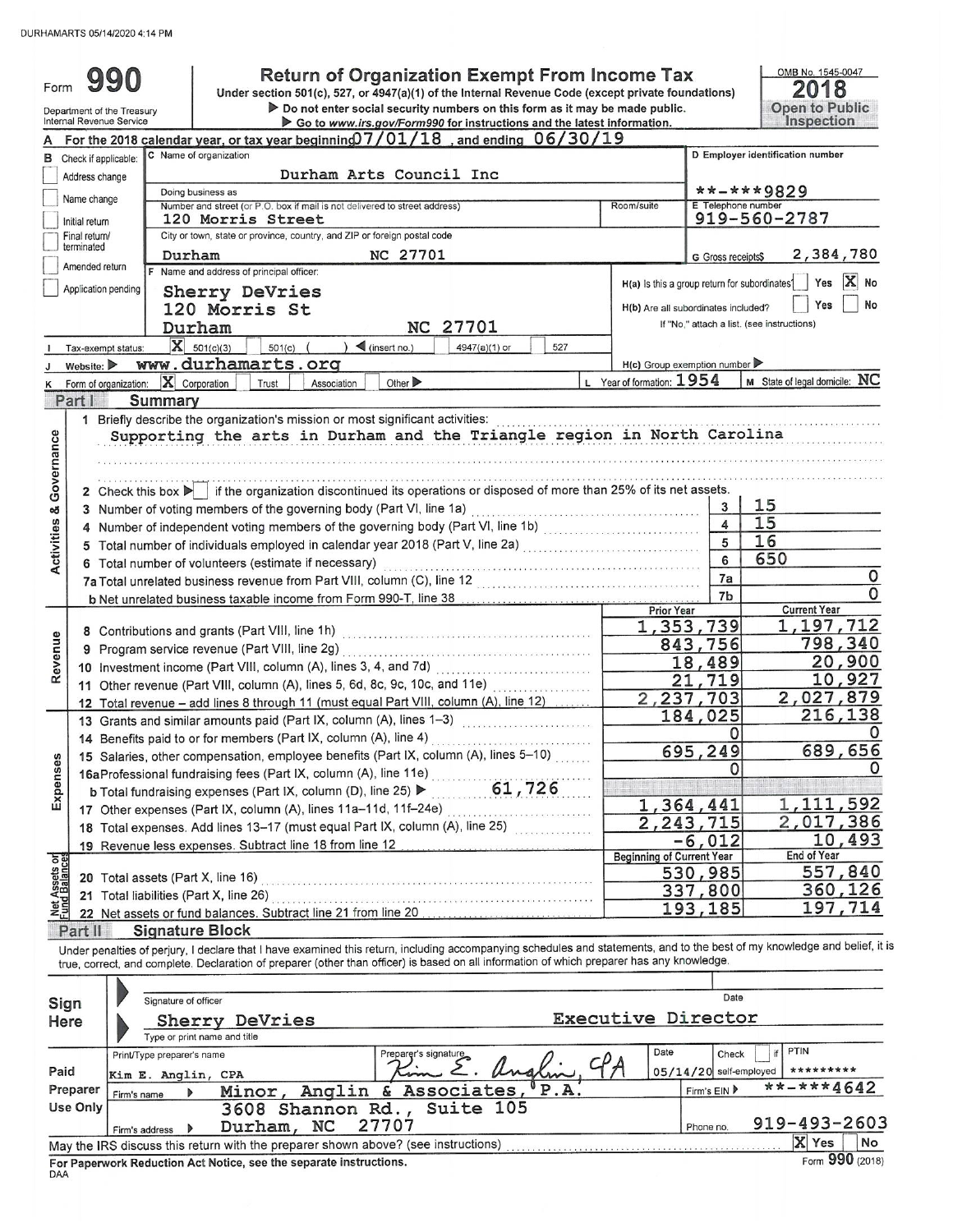| Form 990 (2018) Durham Arts Council Inc                                                                        |                       | **-***9829                                                                                                                                                                                                                                                   | Page 2                                                  |
|----------------------------------------------------------------------------------------------------------------|-----------------------|--------------------------------------------------------------------------------------------------------------------------------------------------------------------------------------------------------------------------------------------------------------|---------------------------------------------------------|
| <b>Statement of Program Service Accomplishments</b><br><b>Part II</b>                                          |                       |                                                                                                                                                                                                                                                              |                                                         |
| 1 Briefly describe the organization's mission:                                                                 |                       |                                                                                                                                                                                                                                                              |                                                         |
|                                                                                                                |                       | Supporting the arts in Durham and the Triangle region in North Carolina                                                                                                                                                                                      |                                                         |
|                                                                                                                |                       |                                                                                                                                                                                                                                                              |                                                         |
|                                                                                                                |                       |                                                                                                                                                                                                                                                              |                                                         |
| 2 Did the organization undertake any significant program services during the year which were not listed on the |                       |                                                                                                                                                                                                                                                              |                                                         |
| prior Form 990 or 990-EZ?                                                                                      |                       |                                                                                                                                                                                                                                                              | $\overline{\phantom{a}}$ Yes $\overline{\textbf{X}}$ No |
| If "Yes," describe these new services on Schedule O.                                                           |                       |                                                                                                                                                                                                                                                              |                                                         |
| Did the organization cease conducting, or make significant changes in how it conducts, any program<br>3        |                       |                                                                                                                                                                                                                                                              |                                                         |
| services?                                                                                                      |                       |                                                                                                                                                                                                                                                              | Yes $\overline{X}$ No                                   |
| If "Yes," describe these changes on Schedule O.                                                                |                       |                                                                                                                                                                                                                                                              |                                                         |
| the total expenses, and revenue, if any, for each program service reported.                                    |                       | Describe the organization's program service accomplishments for each of its three largest program services, as measured by<br>expenses. Section 501(c)(3) and 501(c)(4) organizations are required to report the amount of grants and allocations to others, |                                                         |
| 4a (Code:                                                                                                      |                       |                                                                                                                                                                                                                                                              | $47,005$ )                                              |
|                                                                                                                |                       | SUPPORT & DEVELOPMENT OF ARTS ORGANIZATIONS AND ARTISTS -                                                                                                                                                                                                    |                                                         |
|                                                                                                                |                       | DAC PROVIDES GRANTS & TECHNICAL ASSISTANCE TO ARTISTS AND ARTS                                                                                                                                                                                               |                                                         |
| ORGANIZATIONS.                                                                                                 |                       | IN FY19, DAC PROVIDED EXHIBITION, PERFORMANCE, TEACHING,                                                                                                                                                                                                     |                                                         |
|                                                                                                                |                       | TRAINING, GRANTS AND ART EXHIBIT/SALES OPPORTUNITIES TO 1,117 VISUAL,                                                                                                                                                                                        |                                                         |
|                                                                                                                |                       | FILM, LITERARY, AND PERFORMING ARTISTS THROUGH DAC PROGRAMS &                                                                                                                                                                                                |                                                         |
|                                                                                                                |                       | SERVICES. DAC GRANT PROGRAMS SUPPORTED 62 ARTS ORGANIZATIONS (35% INCREASE                                                                                                                                                                                   |                                                         |
|                                                                                                                |                       | vs FY18) & 24 INDIVIDUAL ARTISTS. 402 ARTS & CULTURAL ORGANIZATIONS<br>WERE SERVED ACROSS ALL DAC PROGRAMS AND SERVICE AREAS (34% INCREASE VS FY                                                                                                             |                                                         |
|                                                                                                                |                       | 18). DAC PROVIDED SECTOR-WIDE ARTS ADVOCACY & ARTS SECTOR ECONOMIC SUPPORT                                                                                                                                                                                   |                                                         |
|                                                                                                                |                       | OF \$1,675,013, INCLUDING \$359,070 IN ARTS FACILITY GRANTS, \$216,138 IN CASH                                                                                                                                                                               |                                                         |
|                                                                                                                |                       | GRANTS; \$1,099,805 IN ARTS TEACHING & PERFORMANCE & ARTS MANAGEMENT JOBS.                                                                                                                                                                                   |                                                         |
|                                                                                                                |                       |                                                                                                                                                                                                                                                              |                                                         |
| 4b (Code:                                                                                                      |                       | ) (Expenses $\frac{15,861}{1000}$ including grants of $\frac{15,861}{1000}$ (Revenue $\frac{1574,281}{1000}$ )                                                                                                                                               |                                                         |
| ARTS EDUCATION PROGRAMS-                                                                                       |                       |                                                                                                                                                                                                                                                              |                                                         |
|                                                                                                                |                       | DAC'S ARTS CENTER SCHOOL PROVIDED ARTS EDUCATION THROUGH 715 CLASSES FOR                                                                                                                                                                                     |                                                         |
| OF YOUTH ARTS CAMPS.                                                                                           |                       | 6,999 YOUTH AND ADULTS IN VISUAL, PERFORMING & LITERARY ARTS PLUS 10 WEEKS<br>CLASS ENROLLMENT GREW 7% VS. FY18.                                                                                                                                             | THE DAC CREATIVE                                        |
|                                                                                                                |                       | ARTS IN THE PUBLIC/PRIVATE SCHOOLS PROGRAM (CAPS) PROVIDED 339 ARTS                                                                                                                                                                                          |                                                         |
|                                                                                                                |                       | RESIDENCY PROGRAMS TO 27,734 STUDENTS AT 90 SITES IN DURHAM, ORANGE,                                                                                                                                                                                         |                                                         |
|                                                                                                                |                       | GRANVILLE, CHATHAM AND PERSON COUNTIES. THE CAPS PROGRAM PROVIDES                                                                                                                                                                                            |                                                         |
|                                                                                                                |                       | CURRICULUM-BASED ARTS RESIDENCIES, PERFORMANCES AND WORKSHOPS TO STRENGTHEN                                                                                                                                                                                  |                                                         |
| ACADEMIC OUTCOMES.                                                                                             |                       |                                                                                                                                                                                                                                                              |                                                         |
|                                                                                                                |                       | DAC SCHOOLS & CAPS PROGRAMS COMBINED PROVIDED 1,054 CONTRACT JOBS THAT PAID                                                                                                                                                                                  |                                                         |
| \$303,330 TO TEACHING ARTISTS.                                                                                 |                       |                                                                                                                                                                                                                                                              |                                                         |
|                                                                                                                |                       |                                                                                                                                                                                                                                                              |                                                         |
| ARTS PROGRAM FACILITY SUPPORT SERVICES-                                                                        |                       | 467,017 including grants of Content Covenue \$ 102,917 ) (Revenue \$ 202,917 )                                                                                                                                                                               |                                                         |
|                                                                                                                |                       | DAC MANAGES AND PROGRAMS THE HISTORIC DAC ARTS CENTER BUILDING AS A PREMIER                                                                                                                                                                                  |                                                         |
|                                                                                                                |                       | VENUE FOR ARTISTS, ARTS ORGANIZATIONS, AND COMMUNITY GROUPS IN DOWNTOWN                                                                                                                                                                                      |                                                         |
| <b>DURHAM.</b>                                                                                                 |                       | DAC PROGRAMS ITS EXHIBITION GALLERIES, THEATRES, REHEARSAL SPACES,                                                                                                                                                                                           |                                                         |
|                                                                                                                |                       | STUDIOS AND CLASSROOMS FOR THE ARTS COMMUNITY AND PUBLIC 7 DAYS A WEEK.                                                                                                                                                                                      |                                                         |
|                                                                                                                |                       | DAC IS THE 4TH MOST VISITED FACILITY IN DOWNTOWN DURHAM. IN FY 2019, DAC                                                                                                                                                                                     |                                                         |
|                                                                                                                |                       | BUILDING AND ARTS EVENTS ATTRACTED ATTENDANCE OF 413,234; DOWN 3.7% VS.                                                                                                                                                                                      |                                                         |
|                                                                                                                |                       | PRIOR YEAR DUE TO HURRICANE FLORENCE CANCELLATION OF CENTERFEST.                                                                                                                                                                                             | <b>DAC</b>                                              |
| IN FY19.                                                                                                       |                       | HOSTED 5,028 EVENTS AND PROGRAMS AND MANAGED 26,127 HOURS OF FACILITY USE                                                                                                                                                                                    |                                                         |
|                                                                                                                |                       |                                                                                                                                                                                                                                                              |                                                         |
| 4d Other program services (Describe in Schedule O.)                                                            |                       |                                                                                                                                                                                                                                                              |                                                         |
| (Expenses \$                                                                                                   | including grants of\$ | ) (Revenue \$                                                                                                                                                                                                                                                |                                                         |
| 4e Total program service expenses $\blacktriangleright$ 1,654,373                                              |                       |                                                                                                                                                                                                                                                              |                                                         |
| DAA                                                                                                            |                       |                                                                                                                                                                                                                                                              | Form 990 (2018)                                         |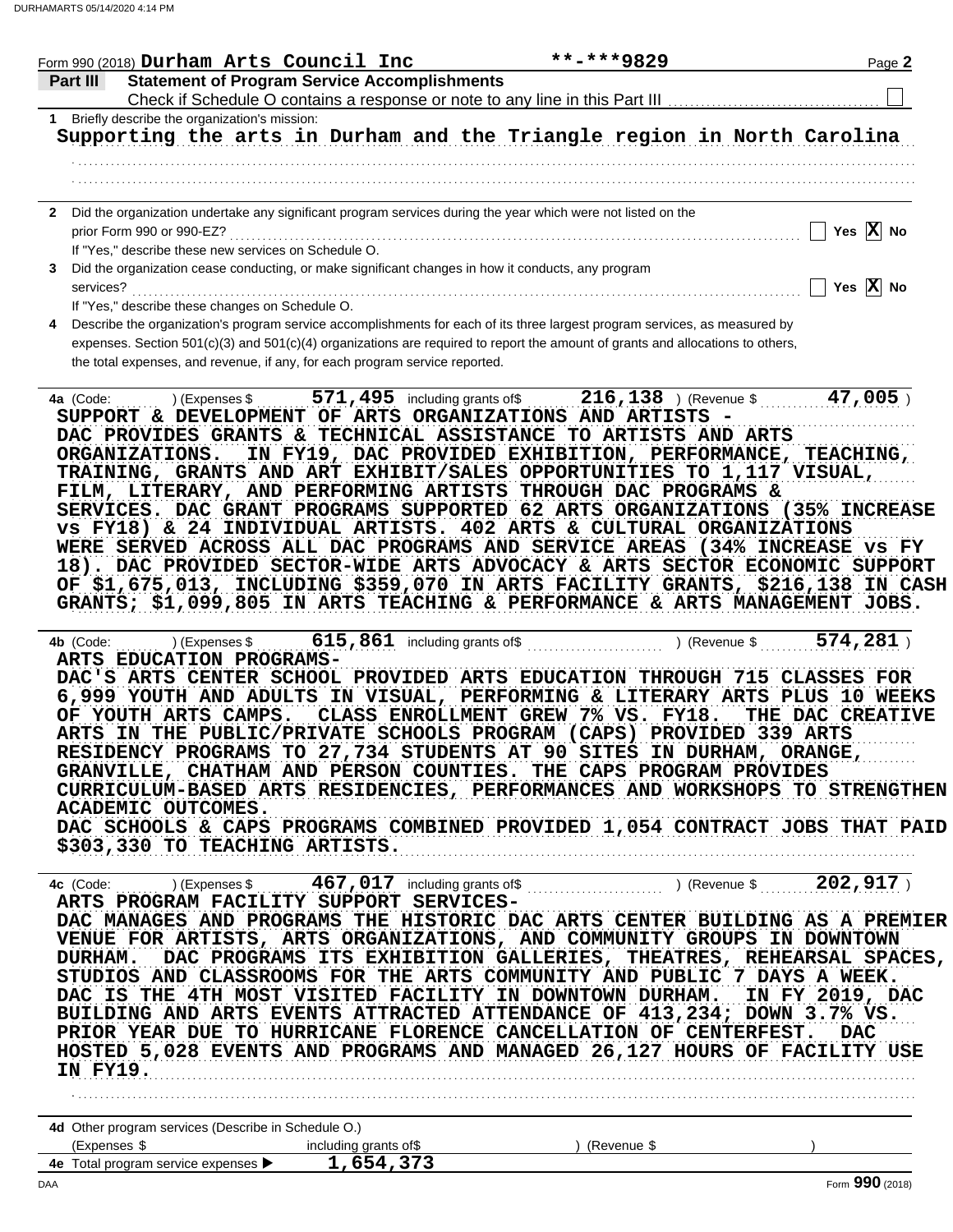## Form 990 (2018) Page **3 Durham Arts Council Inc \*\*-\*\*\*9829**

**Part IV Checklist of Required Schedules**

|     |                                                                                                                                        |                | <b>Yes</b>  | No     |
|-----|----------------------------------------------------------------------------------------------------------------------------------------|----------------|-------------|--------|
| 1   | Is the organization described in section $501(c)(3)$ or $4947(a)(1)$ (other than a private foundation)? If "Yes,"                      |                |             |        |
|     | complete Schedule A                                                                                                                    | 1              | х           |        |
| 2   | Is the organization required to complete Schedule B, Schedule of Contributors (see instructions)?                                      | $\mathbf{2}$   | $\mathbf x$ |        |
| 3   | Did the organization engage in direct or indirect political campaign activities on behalf of or in opposition to                       |                |             |        |
|     | candidates for public office? If "Yes," complete Schedule C, Part I                                                                    | 3              |             | X.     |
| 4   | Section 501(c)(3) organizations. Did the organization engage in lobbying activities, or have a section 501(h)                          |                |             |        |
|     | election in effect during the tax year? If "Yes," complete Schedule C, Part II                                                         | 4              |             | x      |
| 5   | Is the organization a section $501(c)(4)$ , $501(c)(5)$ , or $501(c)(6)$ organization that receives membership dues,                   |                |             |        |
|     | assessments, or similar amounts as defined in Revenue Procedure 98-19? If "Yes," complete Schedule C, Part III                         | 5              |             | X      |
| 6   | Did the organization maintain any donor advised funds or any similar funds or accounts for which donors                                |                |             |        |
|     | have the right to provide advice on the distribution or investment of amounts in such funds or accounts? If                            |                |             |        |
|     | "Yes," complete Schedule D, Part I                                                                                                     | 6              |             | X.     |
| 7   | Did the organization receive or hold a conservation easement, including easements to preserve open space,                              |                |             |        |
|     | the environment, historic land areas, or historic structures? If "Yes," complete Schedule D, Part II                                   | $\overline{7}$ |             | X.     |
| 8   | Did the organization maintain collections of works of art, historical treasures, or other similar assets? If "Yes,"                    |                |             |        |
|     | complete Schedule D, Part III                                                                                                          | 8              |             | X      |
| 9   | Did the organization report an amount in Part X, line 21, for escrow or custodial account liability, serve as a                        |                |             |        |
|     | custodian for amounts not listed in Part X; or provide credit counseling, debt management, credit repair, or                           |                |             |        |
|     | debt negotiation services? If "Yes," complete Schedule D, Part IV                                                                      | 9              |             | X.     |
| 10  | Did the organization, directly or through a related organization, hold assets in temporarily restricted                                |                |             |        |
|     | endowments, permanent endowments, or quasi-endowments? If "Yes," complete Schedule D, Part V                                           | 10             | х           |        |
| 11  | If the organization's answer to any of the following questions is "Yes," then complete Schedule D, Parts VI,                           |                |             |        |
|     | VII, VIII, IX, or X as applicable.                                                                                                     |                |             |        |
| a   | Did the organization report an amount for land, buildings, and equipment in Part X, line 10? If "Yes,"<br>complete Schedule D, Part VI | 11a l          | х           |        |
|     | <b>b</b> Did the organization report an amount for investments—other securities in Part X, line 12 that is 5% or more                  |                |             |        |
|     | of its total assets reported in Part X, line 16? If "Yes," complete Schedule D, Part VII                                               | 11b            |             | X.     |
|     | Did the organization report an amount for investments—program related in Part X, line 13 that is 5% or more                            |                |             |        |
|     |                                                                                                                                        | 11c            |             | X      |
| d   | Did the organization report an amount for other assets in Part X, line 15 that is 5% or more of its total assets                       |                |             |        |
|     | reported in Part X, line 16? If "Yes," complete Schedule D, Part IX                                                                    | 11d            | X           |        |
| е   | Did the organization report an amount for other liabilities in Part X, line 25? If "Yes," complete Schedule D, Part X                  | 11e            |             | X      |
| f   | Did the organization's separate or consolidated financial statements for the tax year include a footnote that addresses                |                |             |        |
|     | the organization's liability for uncertain tax positions under FIN 48 (ASC 740)? If "Yes," complete Schedule D, Part X                 | 11f            | X           |        |
|     | 12a Did the organization obtain separate, independent audited financial statements for the tax year? If "Yes," complete                |                |             |        |
|     |                                                                                                                                        | 12a            | X           |        |
| b   | Was the organization included in consolidated, independent audited financial statements for the tax year? If                           |                |             |        |
|     | "Yes," and if the organization answered "No" to line 12a, then completing Schedule D, Parts XI and XII is optional                     | 12b            |             | X      |
| 13  |                                                                                                                                        | 13             |             | X      |
| 14a | Did the organization maintain an office, employees, or agents outside of the United States?                                            | 14a            |             | х      |
| b   | Did the organization have aggregate revenues or expenses of more than \$10,000 from grantmaking,                                       |                |             |        |
|     | fundraising, business, investment, and program service activities outside the United States, or aggregate                              |                |             |        |
|     | foreign investments valued at \$100,000 or more? If "Yes," complete Schedule F, Parts I and IV [[[[[[[[[[[[[[[                         | 14b            |             | X.     |
| 15  | Did the organization report on Part IX, column (A), line 3, more than \$5,000 of grants or other assistance to or                      |                |             |        |
|     | for any foreign organization? If "Yes," complete Schedule F, Parts II and IV                                                           | 15             |             | X.     |
| 16  | Did the organization report on Part IX, column (A), line 3, more than \$5,000 of aggregate grants or other                             |                |             |        |
|     |                                                                                                                                        | 16             |             | X.     |
| 17  | Did the organization report a total of more than \$15,000 of expenses for professional fundraising services on                         |                |             |        |
|     |                                                                                                                                        | 17             |             | X.     |
| 18  | Did the organization report more than \$15,000 total of fundraising event gross income and contributions on                            |                |             |        |
|     | Part VIII, lines 1c and 8a? If "Yes," complete Schedule G, Part II                                                                     | 18             |             | X.     |
| 19  | Did the organization report more than \$15,000 of gross income from gaming activities on Part VIII, line 9a?                           |                |             |        |
|     |                                                                                                                                        | 19             |             | X<br>X |
| 20a |                                                                                                                                        | <b>20a</b>     |             |        |
| b   | Did the organization report more than \$5,000 of grants or other assistance to any domestic organization or                            | 20b            |             |        |
| 21  |                                                                                                                                        | 21             | X           |        |
|     |                                                                                                                                        |                |             |        |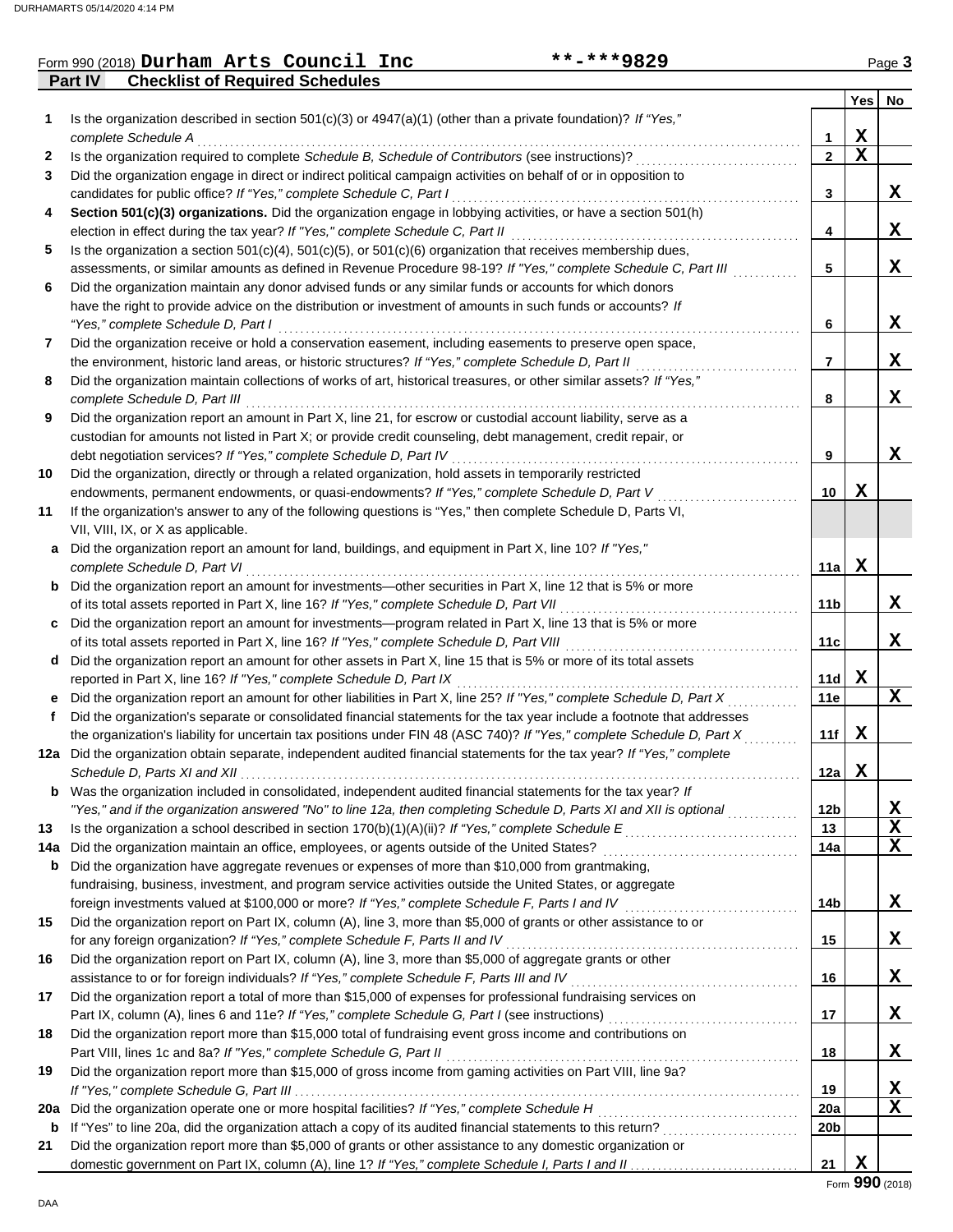|     | Part IV<br><b>Checklist of Required Schedules (continued)</b>                                                                                                               |                 |             |                 |
|-----|-----------------------------------------------------------------------------------------------------------------------------------------------------------------------------|-----------------|-------------|-----------------|
|     |                                                                                                                                                                             |                 | Yes         | No              |
| 22  | Did the organization report more than \$5,000 of grants or other assistance to or for domestic individuals on                                                               |                 |             |                 |
|     | Part IX, column (A), line 2? If "Yes," complete Schedule I, Parts I and III                                                                                                 | 22              | X           |                 |
| 23  | Did the organization answer "Yes" to Part VII, Section A, line 3, 4, or 5 about compensation of the                                                                         |                 |             |                 |
|     | organization's current and former officers, directors, trustees, key employees, and highest compensated                                                                     |                 |             |                 |
|     | employees? If "Yes," complete Schedule J                                                                                                                                    | 23              |             | X               |
|     | 24a Did the organization have a tax-exempt bond issue with an outstanding principal amount of more than                                                                     |                 |             |                 |
|     | \$100,000 as of the last day of the year, that was issued after December 31, 2002? If "Yes," answer lines 24b                                                               |                 |             |                 |
|     | through 24d and complete Schedule K. If "No," go to line 25a                                                                                                                | 24a             |             | X               |
| b   | Did the organization invest any proceeds of tax-exempt bonds beyond a temporary period exception?                                                                           | 24b             |             |                 |
|     | Did the organization maintain an escrow account other than a refunding escrow at any time during the year                                                                   |                 |             |                 |
|     | to defease any tax-exempt bonds?                                                                                                                                            | 24c             |             |                 |
| d   | Did the organization act as an "on behalf of" issuer for bonds outstanding at any time during the year?                                                                     | 24d             |             |                 |
|     | 25a Section 501(c)(3), 501(c)(4), and 501(c)(29) organizations. Did the organization engage in an excess benefit                                                            |                 |             |                 |
|     | transaction with a disqualified person during the year? If "Yes," complete Schedule L, Part I                                                                               | 25a             |             | X               |
| b   | Is the organization aware that it engaged in an excess benefit transaction with a disqualified person in a prior                                                            |                 |             |                 |
|     | year, and that the transaction has not been reported on any of the organization's prior Forms 990 or 990-EZ?                                                                |                 |             |                 |
|     | If "Yes," complete Schedule L, Part I                                                                                                                                       | 25 <sub>b</sub> |             | X               |
| 26  | Did the organization report any amount on Part X, line 5, 6, or 22 for receivables from or payables to any                                                                  |                 |             |                 |
|     | current or former officers, directors, trustees, key employees, highest compensated employees, or                                                                           |                 |             |                 |
|     | disqualified persons? If "Yes," complete Schedule L, Part II                                                                                                                | 26              |             | X               |
| 27  | Did the organization provide a grant or other assistance to an officer, director, trustee, key employee,                                                                    |                 |             |                 |
|     | substantial contributor or employee thereof, a grant selection committee member, or to a 35% controlled                                                                     |                 |             |                 |
|     | entity or family member of any of these persons? If "Yes," complete Schedule L, Part III                                                                                    | 27              |             | X               |
| 28  | Was the organization a party to a business transaction with one of the following parties (see Schedule L,                                                                   |                 |             |                 |
|     | Part IV instructions for applicable filing thresholds, conditions, and exceptions):                                                                                         |                 |             |                 |
| а   | A current or former officer, director, trustee, or key employee? If "Yes," complete Schedule L, Part IV                                                                     | 28a             |             | X               |
| b   | A family member of a current or former officer, director, trustee, or key employee? If "Yes," complete                                                                      |                 |             |                 |
|     | Schedule L, Part IV                                                                                                                                                         | 28b             |             | X               |
| c   | An entity of which a current or former officer, director, trustee, or key employee (or a family member thereof)                                                             |                 |             |                 |
|     | was an officer, director, trustee, or direct or indirect owner? If "Yes," complete Schedule L, Part IV                                                                      | 28c             | $\mathbf X$ | X               |
| 29  | Did the organization receive more than \$25,000 in non-cash contributions? If "Yes," complete Schedule M                                                                    | 29              |             |                 |
| 30  | Did the organization receive contributions of art, historical treasures, or other similar assets, or qualified<br>conservation contributions? If "Yes," complete Schedule M | 30              |             | X               |
| 31  | Did the organization liquidate, terminate, or dissolve and cease operations? If "Yes," complete Schedule N, Part I                                                          | 31              |             | X               |
| 32  | Did the organization sell, exchange, dispose of, or transfer more than 25% of its net assets? If "Yes,"                                                                     |                 |             |                 |
|     | complete Schedule N, Part II                                                                                                                                                | 32              |             | Y               |
| 33  | Did the organization own 100% of an entity disregarded as separate from the organization under Regulations                                                                  |                 |             | 47              |
|     | sections 301.7701-2 and 301.7701-3? If "Yes," complete Schedule R, Part I                                                                                                   | 33              |             | X               |
| 34  | Was the organization related to any tax-exempt or taxable entity? If "Yes," complete Schedule R, Part II, III,                                                              |                 |             |                 |
|     | or IV, and Part V, line 1                                                                                                                                                   | 34              |             | X               |
| 35a | Did the organization have a controlled entity within the meaning of section 512(b)(13)?                                                                                     | 35a             |             | $\mathbf x$     |
| b   | If "Yes" to line 35a, did the organization receive any payment from or engage in any transaction with a                                                                     |                 |             |                 |
|     | controlled entity within the meaning of section 512(b)(13)? If "Yes," complete Schedule R, Part V, line 2                                                                   | 35b             |             |                 |
| 36  | Section 501(c)(3) organizations. Did the organization make any transfers to an exempt non-charitable                                                                        |                 |             |                 |
|     | related organization? If "Yes," complete Schedule R, Part V, line 2                                                                                                         | 36              |             | X               |
| 37  | Did the organization conduct more than 5% of its activities through an entity that is not a related organization                                                            |                 |             |                 |
|     | and that is treated as a partnership for federal income tax purposes? If "Yes," complete Schedule R, Part VI                                                                | 37              |             | X.              |
| 38  | Did the organization complete Schedule O and provide explanations in Schedule O for Part VI, lines 11b and                                                                  |                 |             |                 |
|     | 19? Note. All Form 990 filers are required to complete Schedule O.                                                                                                          | 38              | X           |                 |
|     | <b>Statements Regarding Other IRS Filings and Tax Compliance</b><br>Part V                                                                                                  |                 |             |                 |
|     | Check if Schedule O contains a response or note to any line in this Part V                                                                                                  |                 |             |                 |
|     |                                                                                                                                                                             |                 | Yesl        | No              |
| 1a  | 125<br>Enter the number reported in Box 3 of Form 1096. Enter -0- if not applicable<br>1a                                                                                   |                 |             |                 |
| b   | $\mathbf 0$<br>1 <sub>b</sub><br>Enter the number of Forms W-2G included in line 1a. Enter -0- if not applicable                                                            |                 |             |                 |
| c   | Did the organization comply with backup withholding rules for reportable payments to vendors and                                                                            |                 |             |                 |
|     |                                                                                                                                                                             | 1c              | X           |                 |
|     |                                                                                                                                                                             |                 |             | Form 990 (2018) |

Form 990 (2018) Page **4 Durham Arts Council Inc \*\*-\*\*\*9829**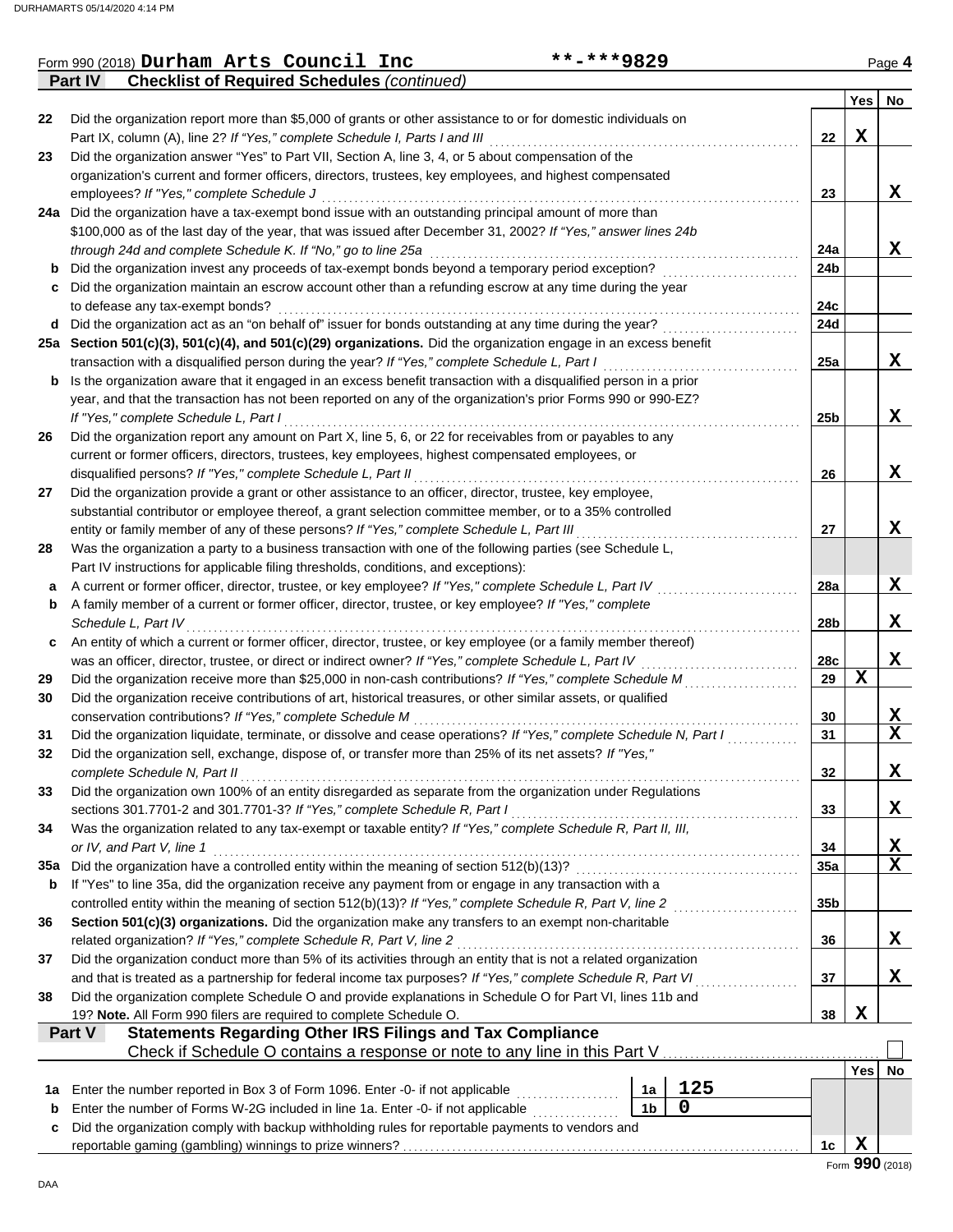|        | Form 990 (2018) Durham Arts Council Inc                                                                                                                                                                                   | **-***9829      |                |             | Page 5      |  |  |  |  |  |  |
|--------|---------------------------------------------------------------------------------------------------------------------------------------------------------------------------------------------------------------------------|-----------------|----------------|-------------|-------------|--|--|--|--|--|--|
|        | Statements Regarding Other IRS Filings and Tax Compliance (continued)<br>Part V                                                                                                                                           |                 |                |             |             |  |  |  |  |  |  |
|        |                                                                                                                                                                                                                           |                 |                |             | Yes No      |  |  |  |  |  |  |
|        | 2a Enter the number of employees reported on Form W-3, Transmittal of Wage and Tax                                                                                                                                        |                 |                |             |             |  |  |  |  |  |  |
|        | Statements, filed for the calendar year ending with or within the year covered by this return                                                                                                                             | 16<br>2a        |                |             |             |  |  |  |  |  |  |
| b      | If at least one is reported on line 2a, did the organization file all required federal employment tax returns?                                                                                                            |                 | 2b             | $\mathbf x$ |             |  |  |  |  |  |  |
|        | Note. If the sum of lines 1a and 2a is greater than 250, you may be required to e-file (see instructions)                                                                                                                 |                 |                |             |             |  |  |  |  |  |  |
| За     | Did the organization have unrelated business gross income of \$1,000 or more during the year?                                                                                                                             |                 | 3a             |             | X           |  |  |  |  |  |  |
| b      | If "Yes," has it filed a Form 990-T for this year? If "No" to line 3b, provide an explanation in Schedule O                                                                                                               |                 | 3 <sub>b</sub> |             |             |  |  |  |  |  |  |
| 4a     | At any time during the calendar year, did the organization have an interest in, or a signature or other authority over,                                                                                                   |                 |                |             |             |  |  |  |  |  |  |
|        | a financial account in a foreign country (such as a bank account, securities account, or other financial account)?                                                                                                        |                 | 4a             |             | X           |  |  |  |  |  |  |
|        | <b>b</b> If "Yes," enter the name of the foreign country:                                                                                                                                                                 |                 |                |             |             |  |  |  |  |  |  |
|        | See instructions for filing requirements for FinCEN Form 114, Report of Foreign Bank and Financial Accounts (FBAR).                                                                                                       |                 |                |             |             |  |  |  |  |  |  |
| 5a     | Was the organization a party to a prohibited tax shelter transaction at any time during the tax year?<br>Did any taxable party notify the organization that it was or is a party to a prohibited tax shelter transaction? |                 |                |             |             |  |  |  |  |  |  |
| b      |                                                                                                                                                                                                                           |                 | 5b             |             | $\mathbf x$ |  |  |  |  |  |  |
| c      | If "Yes" to line 5a or 5b, did the organization file Form 8886-T?                                                                                                                                                         |                 | 5c             |             |             |  |  |  |  |  |  |
| 6а     | Does the organization have annual gross receipts that are normally greater than \$100,000, and did the<br>organization solicit any contributions that were not tax deductible as charitable contributions?                |                 | 6a             |             | X           |  |  |  |  |  |  |
|        | If "Yes," did the organization include with every solicitation an express statement that such contributions or                                                                                                            |                 |                |             |             |  |  |  |  |  |  |
| b      | gifts were not tax deductible?                                                                                                                                                                                            |                 | 6b             |             |             |  |  |  |  |  |  |
| 7      | Organizations that may receive deductible contributions under section 170(c).                                                                                                                                             |                 |                |             |             |  |  |  |  |  |  |
| a      | Did the organization receive a payment in excess of \$75 made partly as a contribution and partly for goods                                                                                                               |                 |                |             |             |  |  |  |  |  |  |
|        | and services provided to the payor?                                                                                                                                                                                       |                 | 7a             | $\mathbf X$ |             |  |  |  |  |  |  |
| b      | If "Yes," did the organization notify the donor of the value of the goods or services provided?                                                                                                                           |                 | 7b             | $\mathbf x$ |             |  |  |  |  |  |  |
| c      | Did the organization sell, exchange, or otherwise dispose of tangible personal property for which it was                                                                                                                  |                 |                |             |             |  |  |  |  |  |  |
|        | required to file Form 8282?                                                                                                                                                                                               |                 | 7c             |             | X           |  |  |  |  |  |  |
| d      |                                                                                                                                                                                                                           | 7d              |                |             |             |  |  |  |  |  |  |
| е      | Did the organization receive any funds, directly or indirectly, to pay premiums on a personal benefit contract?                                                                                                           |                 |                |             |             |  |  |  |  |  |  |
| f      | Did the organization, during the year, pay premiums, directly or indirectly, on a personal benefit contract?                                                                                                              |                 |                |             |             |  |  |  |  |  |  |
| g      | If the organization received a contribution of qualified intellectual property, did the organization file Form 8899 as required?                                                                                          |                 |                |             |             |  |  |  |  |  |  |
| h      | If the organization received a contribution of cars, boats, airplanes, or other vehicles, did the organization file a Form 1098-C?                                                                                        |                 | 7h             |             |             |  |  |  |  |  |  |
| 8      | Sponsoring organizations maintaining donor advised funds. Did a donor advised fund maintained by the                                                                                                                      |                 |                |             |             |  |  |  |  |  |  |
|        | sponsoring organization have excess business holdings at any time during the year?                                                                                                                                        |                 | 8              |             |             |  |  |  |  |  |  |
| 9      | Sponsoring organizations maintaining donor advised funds.                                                                                                                                                                 |                 |                |             |             |  |  |  |  |  |  |
| a      | Did the sponsoring organization make any taxable distributions under section 4966?                                                                                                                                        |                 | 9a             |             |             |  |  |  |  |  |  |
| b      | Did the sponsoring organization make a distribution to a donor, donor advisor, or related person?                                                                                                                         |                 | 9b             |             |             |  |  |  |  |  |  |
| 10     | Section 501(c)(7) organizations. Enter:                                                                                                                                                                                   |                 |                |             |             |  |  |  |  |  |  |
|        | Initiation fees and capital contributions included on Part VIII, line 12 [10] [10] [10] [10] [10] [10] [11] [1                                                                                                            | 10a             |                |             |             |  |  |  |  |  |  |
| b      | Gross receipts, included on Form 990, Part VIII, line 12, for public use of club facilities                                                                                                                               | 10 <sub>b</sub> |                |             |             |  |  |  |  |  |  |
| 11     | Section 501(c)(12) organizations. Enter:                                                                                                                                                                                  | 11a             |                |             |             |  |  |  |  |  |  |
| a<br>b | Gross income from members or shareholders<br>Gross income from other sources (Do not net amounts due or paid to other sources                                                                                             |                 |                |             |             |  |  |  |  |  |  |
|        | against amounts due or received from them.)                                                                                                                                                                               | 11 <sub>b</sub> |                |             |             |  |  |  |  |  |  |
|        | 12a Section 4947(a)(1) non-exempt charitable trusts. Is the organization filing Form 990 in lieu of Form 1041?                                                                                                            |                 | 12a            |             |             |  |  |  |  |  |  |
| b      | If "Yes," enter the amount of tax-exempt interest received or accrued during the year                                                                                                                                     | 12b             |                |             |             |  |  |  |  |  |  |
| 13     | Section 501(c)(29) qualified nonprofit health insurance issuers.                                                                                                                                                          |                 |                |             |             |  |  |  |  |  |  |
| a      | Is the organization licensed to issue qualified health plans in more than one state?                                                                                                                                      |                 | 13a            |             |             |  |  |  |  |  |  |
|        | Note. See the instructions for additional information the organization must report on Schedule O.                                                                                                                         |                 |                |             |             |  |  |  |  |  |  |
| b      | Enter the amount of reserves the organization is required to maintain by the states in which                                                                                                                              |                 |                |             |             |  |  |  |  |  |  |
|        |                                                                                                                                                                                                                           | 13 <sub>b</sub> |                |             |             |  |  |  |  |  |  |
| c      | Enter the amount of reserves on hand                                                                                                                                                                                      | 13c             |                |             |             |  |  |  |  |  |  |
| 14a    | Did the organization receive any payments for indoor tanning services during the tax year?                                                                                                                                |                 | 14a            |             | X           |  |  |  |  |  |  |
| b      | If "Yes," has it filed a Form 720 to report these payments? If "No," provide an explanation in Schedule O                                                                                                                 |                 | 14b            |             |             |  |  |  |  |  |  |
| 15     | Is the organization subject to the section 4960 tax on payment(s) of more than \$1,000,000 in remuneration or                                                                                                             |                 |                |             |             |  |  |  |  |  |  |
|        | excess parachute payment(s) during the year?                                                                                                                                                                              |                 | 15             |             | X           |  |  |  |  |  |  |
|        | If "Yes," see instructions and file Form 4720, Schedule N.                                                                                                                                                                |                 |                |             |             |  |  |  |  |  |  |
| 16     | Is the organization an educational institution subject to the section 4968 excise tax on net investment income?                                                                                                           |                 | 16             |             | X           |  |  |  |  |  |  |
|        | If "Yes," complete Form 4720, Schedule O.                                                                                                                                                                                 |                 |                |             |             |  |  |  |  |  |  |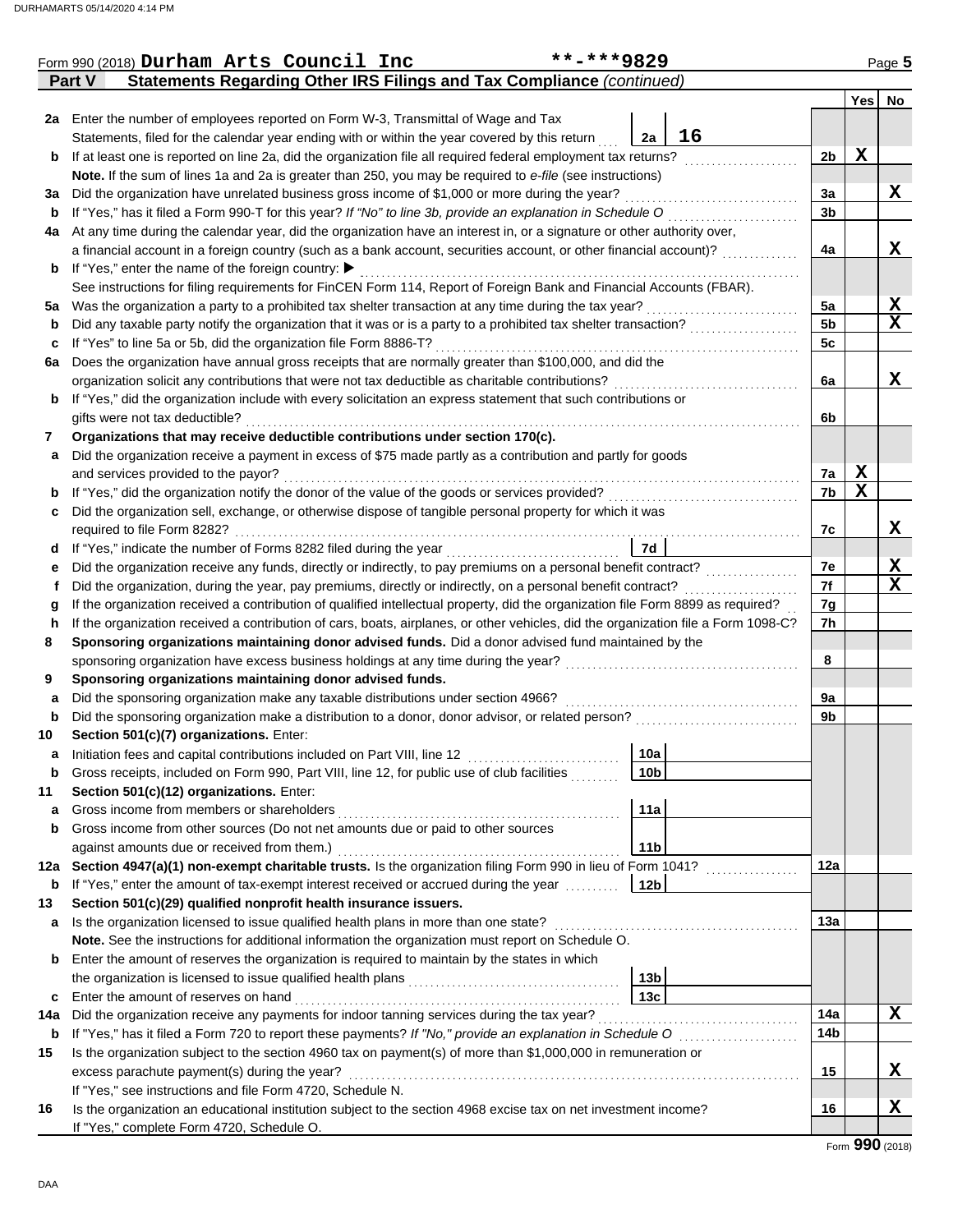|     | **-***9829<br>Form 990 (2018) Durham Arts Council Inc                                                                                                            |                 |             | Page 6         |
|-----|------------------------------------------------------------------------------------------------------------------------------------------------------------------|-----------------|-------------|----------------|
|     | Governance, Management, and Disclosure For each "Yes" response to lines 2 through 7b below, and for a "No"<br><b>Part VI</b>                                     |                 |             |                |
|     | response to line 8a, 8b, or 10b below, describe the circumstances, processes, or changes in Schedule O. See instructions.                                        |                 |             |                |
|     |                                                                                                                                                                  |                 |             | $ \mathbf{X} $ |
|     | <b>Section A. Governing Body and Management</b>                                                                                                                  |                 |             |                |
|     |                                                                                                                                                                  |                 | Yes         | <b>No</b>      |
| 1а  | 15<br>Enter the number of voting members of the governing body at the end of the tax year<br>1a                                                                  |                 |             |                |
|     | If there are material differences in voting rights among members of the governing body, or                                                                       |                 |             |                |
|     | if the governing body delegated broad authority to an executive committee or similar                                                                             |                 |             |                |
|     | committee, explain in Schedule O.                                                                                                                                |                 |             |                |
| b   | 15<br>Enter the number of voting members included in line 1a, above, who are independent<br>1b                                                                   |                 |             |                |
| 2   | Did any officer, director, trustee, or key employee have a family relationship or a business relationship with                                                   |                 |             |                |
|     | any other officer, director, trustee, or key employee?                                                                                                           | 2               |             | X              |
| 3   | Did the organization delegate control over management duties customarily performed by or under the direct                                                        |                 |             |                |
|     | supervision of officers, directors, or trustees, or key employees to a management company or other person?                                                       | 3               |             |                |
| 4   | Did the organization make any significant changes to its governing documents since the prior Form 990 was filed?                                                 | 4               |             | $\frac{X}{X}$  |
| 5   | Did the organization become aware during the year of a significant diversion of the organization's assets?                                                       | 5               |             |                |
| 6   | Did the organization have members or stockholders?                                                                                                               | 6               |             |                |
| 7a  | Did the organization have members, stockholders, or other persons who had the power to elect or appoint                                                          |                 |             |                |
|     | one or more members of the governing body?                                                                                                                       | 7a              |             | X.             |
| b   | Are any governance decisions of the organization reserved to (or subject to approval by) members,                                                                |                 |             |                |
|     | stockholders, or persons other than the governing body?                                                                                                          | 7b              |             | X.             |
| 8   | Did the organization contemporaneously document the meetings held or written actions undertaken during the year by the following:                                |                 |             |                |
| a   | The governing body?                                                                                                                                              | 8a              | X           |                |
| b   | Each committee with authority to act on behalf of the governing body?                                                                                            | 8b              | $\mathbf X$ |                |
| 9   | Is there any officer, director, trustee, or key employee listed in Part VII, Section A, who cannot be reached at                                                 |                 |             |                |
|     |                                                                                                                                                                  | 9               |             | X              |
|     | Section B. Policies (This Section B requests information about policies not required by the Internal Revenue Code.                                               |                 |             |                |
|     |                                                                                                                                                                  |                 | Yes         | No             |
| 10a | Did the organization have local chapters, branches, or affiliates?                                                                                               | 10a             |             | X              |
| b   | If "Yes," did the organization have written policies and procedures governing the activities of such chapters,                                                   |                 |             |                |
|     | affiliates, and branches to ensure their operations are consistent with the organization's exempt purposes?                                                      | 10 <sub>b</sub> |             |                |
|     | 11a Has the organization provided a complete copy of this Form 990 to all members of its governing body before filing the form?                                  | 11a             | X           |                |
| b   | Describe in Schedule O the process, if any, used by the organization to review this Form 990.                                                                    |                 |             |                |
| 12a | Did the organization have a written conflict of interest policy? If "No," go to line 13                                                                          | 12a             | X           |                |
| b   | Were officers, directors, or trustees, and key employees required to disclose annually interests that could give rise to conflicts?                              | 12 <sub>b</sub> | $\mathbf X$ |                |
| c   | Did the organization regularly and consistently monitor and enforce compliance with the policy? If "Yes,"                                                        |                 |             |                |
|     | describe in Schedule O how this was done                                                                                                                         | 12c             | Х           |                |
| 13  | Did the organization have a written whistleblower policy?                                                                                                        | 13              | $\mathbf X$ |                |
| 14  | Did the organization have a written document retention and destruction policy?                                                                                   | 14              | $\mathbf x$ |                |
| 15  | Did the process for determining compensation of the following persons include a review and approval by                                                           |                 |             |                |
|     | independent persons, comparability data, and contemporaneous substantiation of the deliberation and decision?                                                    |                 |             |                |
| a   |                                                                                                                                                                  | 15a             | X           |                |
| b   | Other officers or key employees of the organization                                                                                                              | 15 <sub>b</sub> | $\mathbf X$ |                |
|     | If "Yes" to line 15a or 15b, describe the process in Schedule O (see instructions).                                                                              |                 |             |                |
| 16a | Did the organization invest in, contribute assets to, or participate in a joint venture or similar arrangement                                                   |                 |             |                |
|     | with a taxable entity during the year?                                                                                                                           | 16a             |             | X              |
| b   | If "Yes," did the organization follow a written policy or procedure requiring the organization to evaluate its                                                   |                 |             |                |
|     | participation in joint venture arrangements under applicable federal tax law, and take steps to safeguard the                                                    |                 |             |                |
|     |                                                                                                                                                                  | 16b             |             |                |
|     | <b>Section C. Disclosure</b>                                                                                                                                     |                 |             |                |
| 17  | List the states with which a copy of this Form 990 is required to be filed > None                                                                                |                 |             |                |
| 18  | Section 6104 requires an organization to make its Forms 1023 (1024 or 1024-A if applicable), 990, and 990-T (Section 501(c)                                      |                 |             |                |
|     | (3)s only) available for public inspection. Indicate how you made these available. Check all that apply.                                                         |                 |             |                |
|     | Another's website $ \mathbf{X} $ Upon request<br>Other (explain in Schedule O)<br>Own website                                                                    |                 |             |                |
| 19  | Describe in Schedule O whether (and if so, how) the organization made its governing documents, conflict of interest policy, and                                  |                 |             |                |
|     | financial statements available to the public during the tax year.                                                                                                |                 |             |                |
| 20  | State the name, address, and telephone number of the person who possesses the organization's books and records $\blacktriangleright$<br>120 Morris St, Suite 100 |                 |             |                |
|     | The Organization<br>Durham<br>NC 27701                                                                                                                           | 919-560-2787    |             |                |
|     |                                                                                                                                                                  |                 |             |                |

| ----<br>v<br>×           | -- | $\sim$ | --- |
|--------------------------|----|--------|-----|
| - - -<br>. .<br>--<br>v. |    |        |     |

**Durham NC 27701 919-560-2787**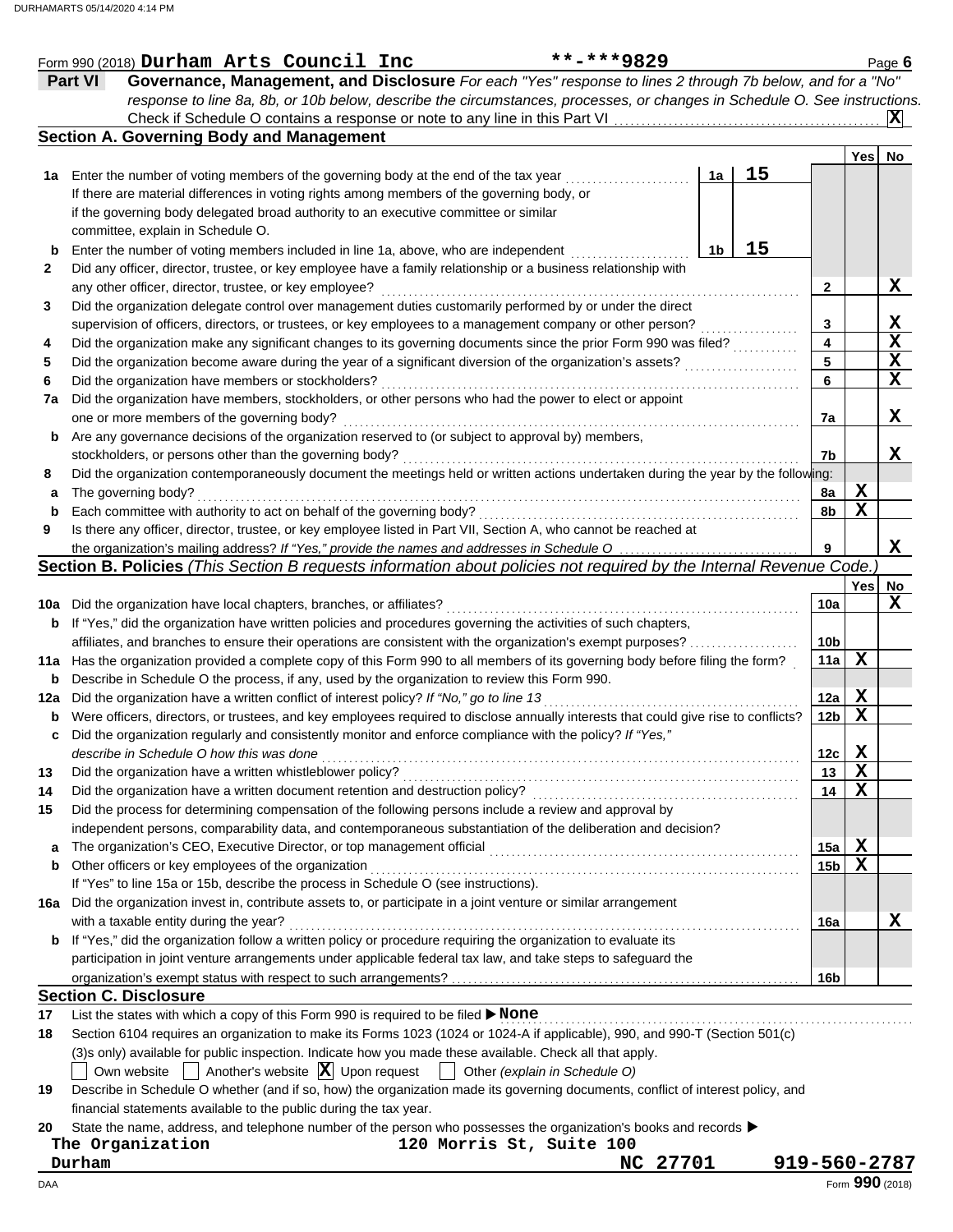|                          | Form 990 (2018) Durham Arts Council Inc                                                                                                       | $***$ $***$ 9829 | Page 7 |  |  |  |  |  |  |  |  |  |  |
|--------------------------|-----------------------------------------------------------------------------------------------------------------------------------------------|------------------|--------|--|--|--|--|--|--|--|--|--|--|
|                          | Part VII Compensation of Officers, Directors, Trustees, Key Employees, Highest Compensated Employees, and                                     |                  |        |  |  |  |  |  |  |  |  |  |  |
|                          | <b>Independent Contractors</b>                                                                                                                |                  |        |  |  |  |  |  |  |  |  |  |  |
|                          | Check if Schedule O contains a response or note to any line in this Part VII                                                                  |                  |        |  |  |  |  |  |  |  |  |  |  |
| <b>Section A.</b>        | Officers, Directors, Trustees, Key Employees, and Highest Compensated Employees                                                               |                  |        |  |  |  |  |  |  |  |  |  |  |
| organization's tax year. | 1a Complete this table for all persons required to be listed. Report compensation for the calendar year ending with or within the             |                  |        |  |  |  |  |  |  |  |  |  |  |
|                          | • List all of the organization's <b>current</b> officers, directors, trustees (whether individuals or organizations), regardless of amount of |                  |        |  |  |  |  |  |  |  |  |  |  |

● List all of the organization's **current** officers, directors, trustees (whether indicompensation. Enter -0- in columns (D), (E), and (F) if no compensation was paid.

● List all of the organization's **current** key employees, if any. See instructions for definition of "key employee."

who received reportable compensation (Box 5 of Form W-2 and/or Box 7 of Form 1099-MISC) of more than \$100,000 from the organization and any related organizations.  $\bullet$  List the organization's five **current** highest compensated employees (other than an officer, director, trustee, or key employee)<br>a received reportable compensation (Box 5 of Form  $M-2$  and/or Box 7 of Form 1000-MISC)

● List all of the organization's **former** officers, key employees, and highest compensated employees who received more than<br>00,000 of reportable compensation from the erganization and any related erganizations. \$100,000 of reportable compensation from the organization and any related organizations.

• List all of the organization's **former directors or trustees** that received, in the capacity as a former director or trustee of the organization, more than \$10,000 of reportable compensation from the organization and any related organizations. List persons in the following order: individual trustees or directors; institutional trustees; officers; key employees; highest compensated employees; and former such persons.

Check this box if neither the organization nor any related organization compensated any current officer, director, or trustee.

| (A)<br>Name and Title           | (B)<br>Average<br>hours per<br>week<br>(list any               |                                   |                       |             | (C)<br>Position | (do not check more than one<br>box, unless person is both an<br>officer and a director/trustee) |        | (D)<br>Reportable<br>compensation<br>from<br>the | (E)<br>Reportable<br>compensation from<br>related<br>organizations | (F)<br>Estimated<br>amount of<br>other<br>compensation   |  |
|---------------------------------|----------------------------------------------------------------|-----------------------------------|-----------------------|-------------|-----------------|-------------------------------------------------------------------------------------------------|--------|--------------------------------------------------|--------------------------------------------------------------------|----------------------------------------------------------|--|
|                                 | hours for<br>related<br>organizations<br>below dotted<br>line) | Individual trustee<br>or director | Institutional trustee | Officer     | Key employee    | Highest compensated<br>employee                                                                 | Former | organization<br>(W-2/1099-MISC)                  | (W-2/1099-MISC)                                                    | from the<br>organization<br>and related<br>organizations |  |
| $(1)$ Dr Constanza Gomez-Joines |                                                                |                                   |                       |             |                 |                                                                                                 |        |                                                  |                                                                    |                                                          |  |
| President                       | 2.00<br>0.00                                                   | $\mathbf X$                       |                       | $\mathbf x$ |                 |                                                                                                 |        | 0                                                | 0                                                                  | 0                                                        |  |
| (2) Baron Tymas                 |                                                                |                                   |                       |             |                 |                                                                                                 |        |                                                  |                                                                    |                                                          |  |
|                                 | 2.00                                                           |                                   |                       |             |                 |                                                                                                 |        |                                                  |                                                                    |                                                          |  |
| Vice Pres-Programs              | 0.00                                                           | $\mathbf X$                       |                       | $\mathbf x$ |                 |                                                                                                 |        | 0                                                | 0                                                                  | $\mathbf 0$                                              |  |
| (3) Janene Tompkins             |                                                                |                                   |                       |             |                 |                                                                                                 |        |                                                  |                                                                    |                                                          |  |
|                                 | 2.00                                                           |                                   |                       |             |                 |                                                                                                 |        |                                                  |                                                                    |                                                          |  |
| Vice Pres-Developmen            | 0.00                                                           | $\mathbf X$                       |                       | $\mathbf x$ |                 |                                                                                                 |        | 0                                                | 0                                                                  | $\mathbf 0$                                              |  |
| (4) John Shanley                |                                                                |                                   |                       |             |                 |                                                                                                 |        |                                                  |                                                                    |                                                          |  |
| Treasurer                       | 2.00<br>0.00                                                   | $\mathbf X$                       |                       | $\mathbf x$ |                 |                                                                                                 |        | 0                                                | 0                                                                  | 0                                                        |  |
| (5) Nancy Clapp-Channing        |                                                                |                                   |                       |             |                 |                                                                                                 |        |                                                  |                                                                    |                                                          |  |
|                                 | 2.00                                                           |                                   |                       |             |                 |                                                                                                 |        |                                                  |                                                                    |                                                          |  |
| Secretary                       | 0.00                                                           | $\mathbf X$                       |                       | $\mathbf x$ |                 |                                                                                                 |        | 0                                                | 0                                                                  | $\mathbf 0$                                              |  |
| (6) Mike Woodward               |                                                                |                                   |                       |             |                 |                                                                                                 |        |                                                  |                                                                    |                                                          |  |
|                                 | 2.00                                                           |                                   |                       |             |                 |                                                                                                 |        |                                                  |                                                                    |                                                          |  |
| Immediate Past Pres             | 0.00                                                           | $\mathbf X$                       |                       | $\mathbf x$ |                 |                                                                                                 |        | 0                                                | 0                                                                  | $\mathbf 0$                                              |  |
| (7) Adam Allegrini              |                                                                |                                   |                       |             |                 |                                                                                                 |        |                                                  |                                                                    |                                                          |  |
|                                 | 1.00                                                           |                                   |                       |             |                 |                                                                                                 |        |                                                  |                                                                    | 0                                                        |  |
| Trustee<br>(8) Eugene Brown     | 0.00                                                           | $\mathbf X$                       |                       |             |                 |                                                                                                 |        | 0                                                | 0                                                                  |                                                          |  |
|                                 | 1.00                                                           |                                   |                       |             |                 |                                                                                                 |        |                                                  |                                                                    |                                                          |  |
| Trustee                         | 0.00                                                           | $\mathbf X$                       |                       |             |                 |                                                                                                 |        | 0                                                | 0                                                                  | $\mathbf 0$                                              |  |
| (9) Heidi Carter                |                                                                |                                   |                       |             |                 |                                                                                                 |        |                                                  |                                                                    |                                                          |  |
|                                 | 1.00                                                           |                                   |                       |             |                 |                                                                                                 |        |                                                  |                                                                    |                                                          |  |
| Trustee                         | 0.00                                                           | $\mathbf x$                       |                       |             |                 |                                                                                                 |        | 0                                                | 0                                                                  | 0                                                        |  |
| (10) Dan Ellison                |                                                                |                                   |                       |             |                 |                                                                                                 |        |                                                  |                                                                    |                                                          |  |
|                                 | 1.00                                                           |                                   |                       |             |                 |                                                                                                 |        |                                                  |                                                                    |                                                          |  |
| Trustee                         | 0.00                                                           | $\mathbf X$                       |                       |             |                 |                                                                                                 |        | 0                                                | 0                                                                  | 0                                                        |  |
| (11) Rick Grant                 | 1.00                                                           |                                   |                       |             |                 |                                                                                                 |        |                                                  |                                                                    |                                                          |  |
| Trustee                         | 0.00                                                           | $\mathbf X$                       |                       |             |                 |                                                                                                 |        | 0                                                | 0                                                                  | $\mathbf 0$                                              |  |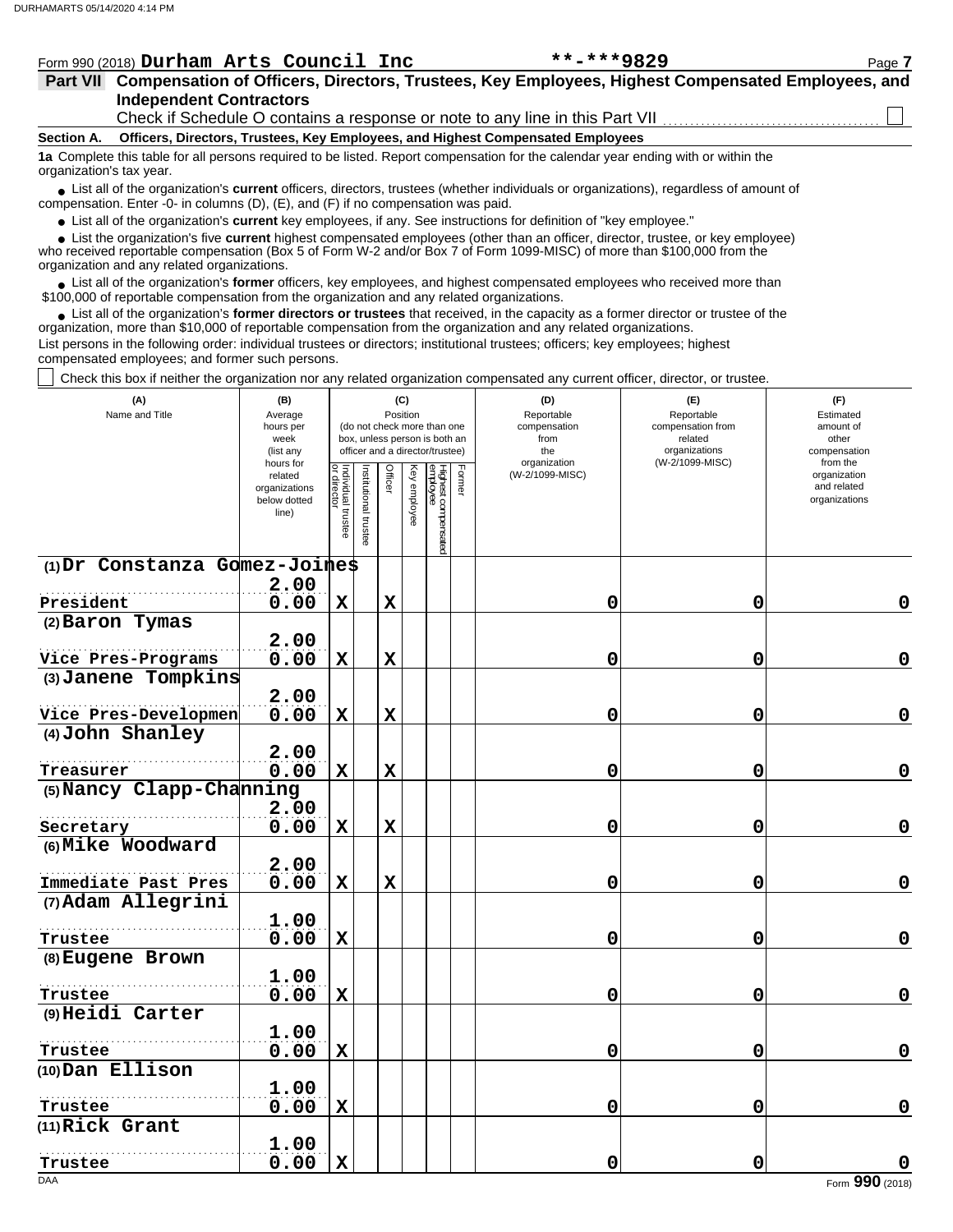| Form 990 (2018) Durham Arts Council Inc                                                                                                                                                                                                                     |                                                   |                                                                                                              |                       |         |              |                                |        | **-***9829                                                                                             |                                                                                       |                                                                    | Page 8              |
|-------------------------------------------------------------------------------------------------------------------------------------------------------------------------------------------------------------------------------------------------------------|---------------------------------------------------|--------------------------------------------------------------------------------------------------------------|-----------------------|---------|--------------|--------------------------------|--------|--------------------------------------------------------------------------------------------------------|---------------------------------------------------------------------------------------|--------------------------------------------------------------------|---------------------|
| <b>Part VII</b>                                                                                                                                                                                                                                             |                                                   |                                                                                                              |                       |         |              |                                |        | Section A. Officers, Directors, Trustees, Key Employees, and Highest Compensated Employees (continued) |                                                                                       |                                                                    |                     |
| (A)<br>Name and title                                                                                                                                                                                                                                       | (B)<br>Average<br>hours per<br>week<br>(list any  | (do not check more than one<br>box, unless person is both an<br>officer and a director/trustee)<br>hours for |                       |         |              |                                |        | (D)<br>Reportable<br>compensation<br>from<br>the<br>organization                                       | (E)<br>Reportable<br>compensation from<br>related<br>organizations<br>(W-2/1099-MISC) | (F)<br>Estimated<br>amount of<br>other<br>compensation<br>from the |                     |
|                                                                                                                                                                                                                                                             | related<br>organizations<br>below dotted<br>line) | Individual trustee<br>or director                                                                            | Institutional trustee | Officer | Key employee | Highest compensate<br>employee | Former | (W-2/1099-MISC)                                                                                        |                                                                                       | organization<br>and related<br>organizations                       |                     |
| Scott Hill<br>(12)                                                                                                                                                                                                                                          | 1.00                                              |                                                                                                              |                       |         |              |                                |        |                                                                                                        |                                                                                       |                                                                    |                     |
| Trustee                                                                                                                                                                                                                                                     | 0.00                                              | $\mathbf X$                                                                                                  |                       |         |              |                                |        | 0                                                                                                      | 0                                                                                     |                                                                    | 0                   |
| (13) Chris Mesecar                                                                                                                                                                                                                                          |                                                   |                                                                                                              |                       |         |              |                                |        |                                                                                                        |                                                                                       |                                                                    |                     |
|                                                                                                                                                                                                                                                             | 1.00                                              |                                                                                                              |                       |         |              |                                |        |                                                                                                        |                                                                                       |                                                                    |                     |
| Trustee<br>(14) Rhonda Parker                                                                                                                                                                                                                               | 0.00                                              | $\mathbf X$                                                                                                  |                       |         |              |                                |        | 0                                                                                                      | 0                                                                                     |                                                                    | $\mathbf 0$         |
| Trustee                                                                                                                                                                                                                                                     | 1.00<br>0.00                                      | $\mathbf X$                                                                                                  |                       |         |              |                                |        | 0                                                                                                      | 0                                                                                     |                                                                    | $\mathbf 0$         |
| (15) Charlie Reece                                                                                                                                                                                                                                          |                                                   |                                                                                                              |                       |         |              |                                |        |                                                                                                        |                                                                                       |                                                                    |                     |
| Trustee                                                                                                                                                                                                                                                     | 1.00<br>0.00                                      | $\mathbf X$                                                                                                  |                       |         |              |                                |        | 0                                                                                                      | 0                                                                                     |                                                                    | $\mathbf 0$         |
| Sherry DeVries<br>(16)                                                                                                                                                                                                                                      |                                                   |                                                                                                              |                       |         |              |                                |        |                                                                                                        |                                                                                       |                                                                    |                     |
| Executive Director                                                                                                                                                                                                                                          | 50.00<br>0.00                                     |                                                                                                              |                       | х       |              |                                |        | 113,542                                                                                                | 0                                                                                     |                                                                    | 17,281              |
|                                                                                                                                                                                                                                                             |                                                   |                                                                                                              |                       |         |              |                                |        |                                                                                                        |                                                                                       |                                                                    |                     |
|                                                                                                                                                                                                                                                             |                                                   |                                                                                                              |                       |         |              |                                |        |                                                                                                        |                                                                                       |                                                                    |                     |
|                                                                                                                                                                                                                                                             |                                                   |                                                                                                              |                       |         |              |                                |        |                                                                                                        |                                                                                       |                                                                    |                     |
|                                                                                                                                                                                                                                                             |                                                   |                                                                                                              |                       |         |              |                                |        | 113,542                                                                                                |                                                                                       |                                                                    | 17,281              |
| c Total from continuation sheets to Part VII, Section A                                                                                                                                                                                                     |                                                   |                                                                                                              |                       |         |              |                                |        | 113,542                                                                                                |                                                                                       | 17                                                                 | 281                 |
| Total number of individuals (including but not limited to those listed above) who received more than \$100,000 of<br>$\mathbf{2}$                                                                                                                           |                                                   |                                                                                                              |                       |         |              |                                |        |                                                                                                        |                                                                                       |                                                                    |                     |
| reportable compensation from the organization $\blacktriangleright$ 1                                                                                                                                                                                       |                                                   |                                                                                                              |                       |         |              |                                |        |                                                                                                        |                                                                                       |                                                                    | Yes<br>No           |
| Did the organization list any former officer, director, or trustee, key employee, or highest compensated<br>3                                                                                                                                               |                                                   |                                                                                                              |                       |         |              |                                |        |                                                                                                        |                                                                                       |                                                                    |                     |
| employee on line 1a? If "Yes," complete Schedule J for such individual                                                                                                                                                                                      |                                                   |                                                                                                              |                       |         |              |                                |        |                                                                                                        |                                                                                       | 3                                                                  | X                   |
| For any individual listed on line 1a, is the sum of reportable compensation and other compensation from the<br>4<br>organization and related organizations greater than \$150,000? If "Yes," complete Schedule J for such                                   |                                                   |                                                                                                              |                       |         |              |                                |        |                                                                                                        |                                                                                       |                                                                    |                     |
| individual<br>marviquar<br>Did any person listed on line 1a receive or accrue compensation from any unrelated organization or individual                                                                                                                    |                                                   |                                                                                                              |                       |         |              |                                |        |                                                                                                        |                                                                                       | 4                                                                  | X                   |
| 5<br>for services rendered to the organization? If "Yes," complete Schedule J for such person.                                                                                                                                                              |                                                   |                                                                                                              |                       |         |              |                                |        |                                                                                                        |                                                                                       | 5                                                                  | X                   |
| <b>Section B. Independent Contractors</b>                                                                                                                                                                                                                   |                                                   |                                                                                                              |                       |         |              |                                |        |                                                                                                        |                                                                                       |                                                                    |                     |
| Complete this table for your five highest compensated independent contractors that received more than \$100,000 of<br>1<br>compensation from the organization. Report compensation for the calendar year ending with or within the organization's tax year. |                                                   |                                                                                                              |                       |         |              |                                |        |                                                                                                        |                                                                                       |                                                                    |                     |
|                                                                                                                                                                                                                                                             | (A)<br>Name and business address                  |                                                                                                              |                       |         |              |                                |        |                                                                                                        | (B)<br>Description of services                                                        |                                                                    | (C)<br>Compensation |
|                                                                                                                                                                                                                                                             |                                                   |                                                                                                              |                       |         |              |                                |        |                                                                                                        |                                                                                       |                                                                    |                     |
|                                                                                                                                                                                                                                                             |                                                   |                                                                                                              |                       |         |              |                                |        |                                                                                                        |                                                                                       |                                                                    |                     |
|                                                                                                                                                                                                                                                             |                                                   |                                                                                                              |                       |         |              |                                |        |                                                                                                        |                                                                                       |                                                                    |                     |
|                                                                                                                                                                                                                                                             |                                                   |                                                                                                              |                       |         |              |                                |        |                                                                                                        |                                                                                       |                                                                    |                     |
|                                                                                                                                                                                                                                                             |                                                   |                                                                                                              |                       |         |              |                                |        |                                                                                                        |                                                                                       |                                                                    |                     |
| Total number of independent contractors (including but not limited to those listed above) who<br>2<br>received more than \$100,000 of compensation from the organization ▶                                                                                  |                                                   |                                                                                                              |                       |         |              |                                |        |                                                                                                        | $\Omega$                                                                              |                                                                    |                     |

DAA Form **990** (2018) received more than \$100,000 of compensation from the organization  $\blacktriangleright$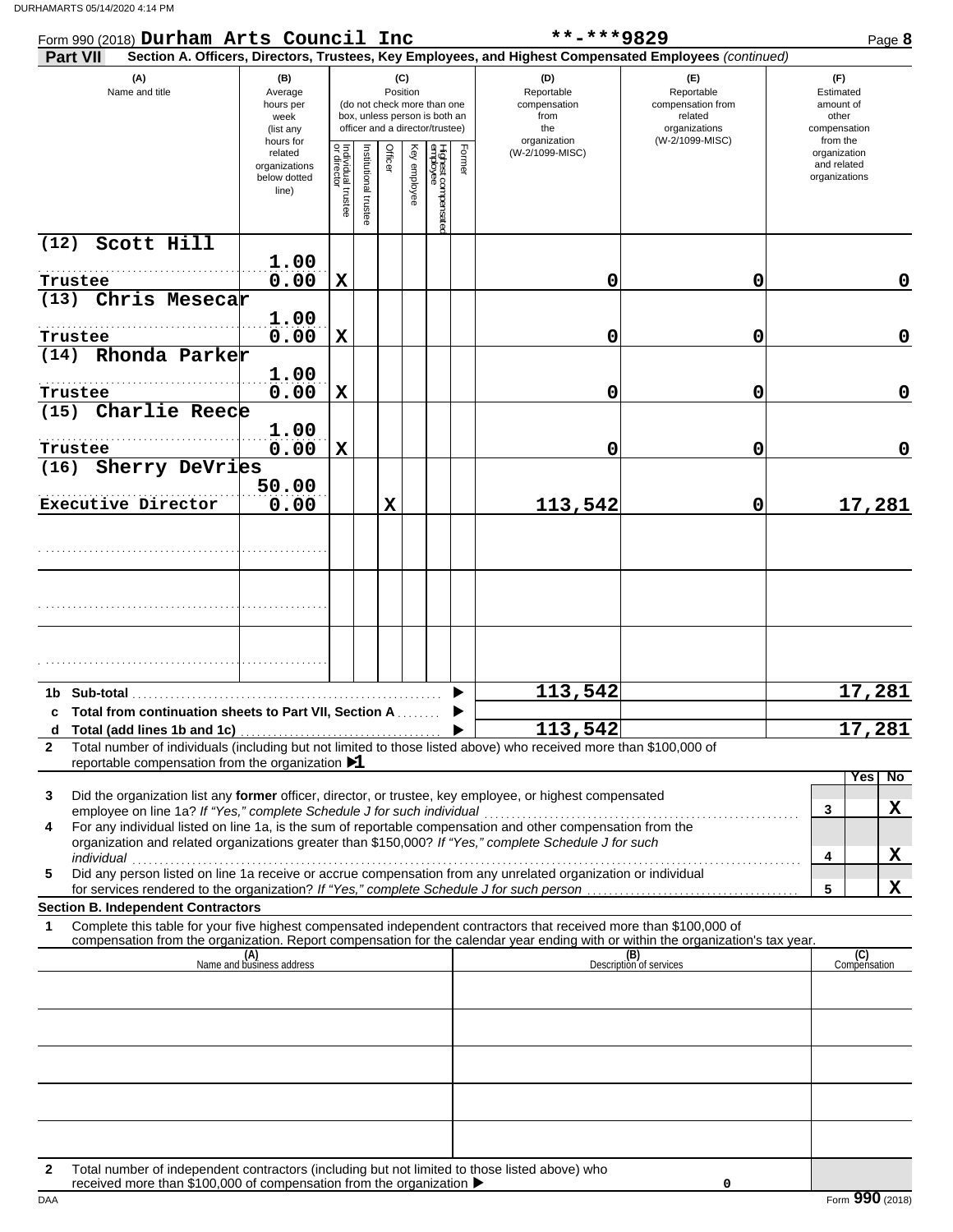## Form 990 (2018) Page **9 Durham Arts Council Inc \*\*-\*\*\*9829 Part VIII Statement of Revenue** Check if Schedule O contains a response or note to any line in this Part VIII . . . . . . . . . . . . . . . . . . . . . . . . . . . . . . . . . . . . .

|                                                                        |    |                                                      |                       |                |               |                   |                      | Check if Schedule O contains a response or note to any line in this Part VIII |                                         |                                                           |
|------------------------------------------------------------------------|----|------------------------------------------------------|-----------------------|----------------|---------------|-------------------|----------------------|-------------------------------------------------------------------------------|-----------------------------------------|-----------------------------------------------------------|
|                                                                        |    |                                                      |                       |                |               |                   | (A)<br>Total revenue | (B)<br>Related or<br>exempt<br>function<br>revenue                            | (C)<br>Unrelated<br>business<br>revenue | Revenue<br>excluded from tax<br>under sections<br>512-514 |
| Contributions, Gifts, Gran <del>ts</del><br>Iand Other Similar Amounts |    | 1a Federated campaigns                               |                       | 1a             |               |                   |                      |                                                                               |                                         |                                                           |
|                                                                        |    | <b>b</b> Membership dues                             |                       | 1 <sub>b</sub> |               |                   |                      |                                                                               |                                         |                                                           |
|                                                                        |    | c Fundraising events                                 |                       | 1 <sub>c</sub> |               |                   |                      |                                                                               |                                         |                                                           |
|                                                                        |    | d Related organizations                              |                       | 1d             |               |                   |                      |                                                                               |                                         |                                                           |
|                                                                        |    | <b>e</b> Government grants (contributions)           |                       | 1e             |               | 814,109           |                      |                                                                               |                                         |                                                           |
|                                                                        |    | f All other contributions, gifts, grants,            |                       |                |               |                   |                      |                                                                               |                                         |                                                           |
|                                                                        |    | and similar amounts not included above               |                       | 1f             |               | 383,603           |                      |                                                                               |                                         |                                                           |
|                                                                        |    | g Noncash contributions included in lines 1a-1f: \$  |                       |                |               | 75,187            |                      |                                                                               |                                         |                                                           |
|                                                                        |    | h Total. Add lines 1a-1f                             |                       |                |               | ▶                 | 1,197,712            |                                                                               |                                         |                                                           |
|                                                                        |    |                                                      |                       |                |               | Busn. Code        |                      |                                                                               |                                         |                                                           |
|                                                                        |    |                                                      |                       |                |               |                   | 442,088              | 442,088                                                                       |                                         |                                                           |
|                                                                        | 2a | Tuition                                              |                       |                |               |                   | 214,872              | 214,872                                                                       |                                         |                                                           |
|                                                                        | b  | Facility Fees                                        |                       |                |               |                   | 137,136              | 137,136                                                                       |                                         |                                                           |
|                                                                        | с  | Partner Programs                                     |                       |                |               |                   | 4,244                | 4,244                                                                         |                                         |                                                           |
|                                                                        | d  | Art Sales                                            |                       |                |               |                   |                      |                                                                               |                                         |                                                           |
|                                                                        |    |                                                      |                       |                |               |                   |                      |                                                                               |                                         |                                                           |
| Program Service Revenue                                                |    | f All other program service revenue                  |                       |                |               |                   | 798,340              |                                                                               |                                         |                                                           |
|                                                                        |    |                                                      |                       |                |               | ▶                 |                      |                                                                               |                                         |                                                           |
| 3                                                                      |    | Investment income (including dividends, interest,    |                       |                |               |                   |                      |                                                                               |                                         |                                                           |
|                                                                        |    | and other similar amounts)                           |                       |                |               |                   | 8,024                |                                                                               |                                         | 8,024                                                     |
| 4                                                                      |    | Income from investment of tax-exempt bond proceed    |                       |                |               |                   |                      |                                                                               |                                         |                                                           |
| 5                                                                      |    |                                                      |                       |                |               |                   |                      |                                                                               |                                         |                                                           |
|                                                                        |    |                                                      | (i) Real              |                | (ii) Personal |                   |                      |                                                                               |                                         |                                                           |
|                                                                        |    | 6a Gross rents                                       |                       |                |               |                   |                      |                                                                               |                                         |                                                           |
|                                                                        | b  | Less: rental exps.                                   |                       |                |               |                   |                      |                                                                               |                                         |                                                           |
|                                                                        | c  | Rental inc. or (loss)                                |                       |                |               |                   |                      |                                                                               |                                         |                                                           |
|                                                                        | d  | Net rental income or (loss)                          |                       |                |               |                   |                      |                                                                               |                                         |                                                           |
|                                                                        |    | <b>7a</b> Gross amount from<br>sales of assets       | (i) Securities        |                | (ii) Other    |                   |                      |                                                                               |                                         |                                                           |
|                                                                        |    | other than inventor                                  | 369,777               |                |               |                   |                      |                                                                               |                                         |                                                           |
|                                                                        |    | <b>b</b> Less: cost or other                         |                       |                |               |                   |                      |                                                                               |                                         |                                                           |
|                                                                        |    | basis & sales exps                                   | 356,901               |                |               |                   |                      |                                                                               |                                         |                                                           |
|                                                                        |    | c Gain or (loss)                                     | 12,876                |                |               |                   |                      |                                                                               |                                         |                                                           |
|                                                                        |    |                                                      |                       |                |               |                   | 12,876               | 12,876                                                                        |                                         |                                                           |
| g                                                                      |    | 8a Gross income from fundraising events              |                       |                |               |                   |                      |                                                                               |                                         |                                                           |
|                                                                        |    | (not including \$                                    |                       |                |               |                   |                      |                                                                               |                                         |                                                           |
| Other Reven                                                            |    | of contributions reported on line 1c).               |                       |                |               |                   |                      |                                                                               |                                         |                                                           |
|                                                                        |    | See Part IV, line 18                                 |                       |                |               |                   |                      |                                                                               |                                         |                                                           |
|                                                                        |    | <b>b</b> Less: direct expenses                       |                       |                |               |                   |                      |                                                                               |                                         |                                                           |
|                                                                        |    | c Net income or (loss) from fundraising events       |                       |                |               |                   |                      |                                                                               |                                         |                                                           |
|                                                                        |    | 9a Gross income from gaming activities.              |                       |                |               |                   |                      |                                                                               |                                         |                                                           |
|                                                                        |    | See Part IV, line 19                                 |                       | a              |               |                   |                      |                                                                               |                                         |                                                           |
|                                                                        |    | <b>b</b> Less: direct expenses                       |                       | b              |               |                   |                      |                                                                               |                                         |                                                           |
|                                                                        |    | <b>c</b> Net income or (loss) from gaming activities |                       |                |               |                   |                      |                                                                               |                                         |                                                           |
|                                                                        |    | 10a Gross sales of inventory, less                   |                       |                |               |                   |                      |                                                                               |                                         |                                                           |
|                                                                        |    | returns and allowances                               | aaaaan                | a              |               |                   |                      |                                                                               |                                         |                                                           |
|                                                                        |    | <b>b</b> Less: cost of goods sold                    |                       | b              |               |                   |                      |                                                                               |                                         |                                                           |
|                                                                        |    | c Net income or (loss) from sales of inventory       |                       |                |               |                   |                      |                                                                               |                                         |                                                           |
|                                                                        |    |                                                      | Miscellaneous Revenue |                |               | <b>Busn. Code</b> |                      |                                                                               |                                         |                                                           |
| 11a                                                                    |    | Telephone Tenants                                    |                       |                |               |                   | 7,502                | 7,502                                                                         |                                         |                                                           |
|                                                                        | b  |                                                      | Miscellaneous Income  |                |               |                   | 2,653                | 2,653                                                                         |                                         |                                                           |
|                                                                        |    |                                                      |                       |                |               |                   | 772                  | 772                                                                           |                                         |                                                           |
|                                                                        | c  | Sales-Concessions                                    |                       | .              |               |                   |                      |                                                                               |                                         |                                                           |
|                                                                        |    | d All other revenue                                  |                       |                |               |                   | 10,927               |                                                                               |                                         |                                                           |
|                                                                        |    | e Total. Add lines 11a-11d                           |                       |                |               |                   | 2,027,879            | 822,143                                                                       |                                         | 8,024<br>0                                                |
| 12                                                                     |    | Total revenue. See instructions.                     |                       |                |               |                   |                      |                                                                               |                                         |                                                           |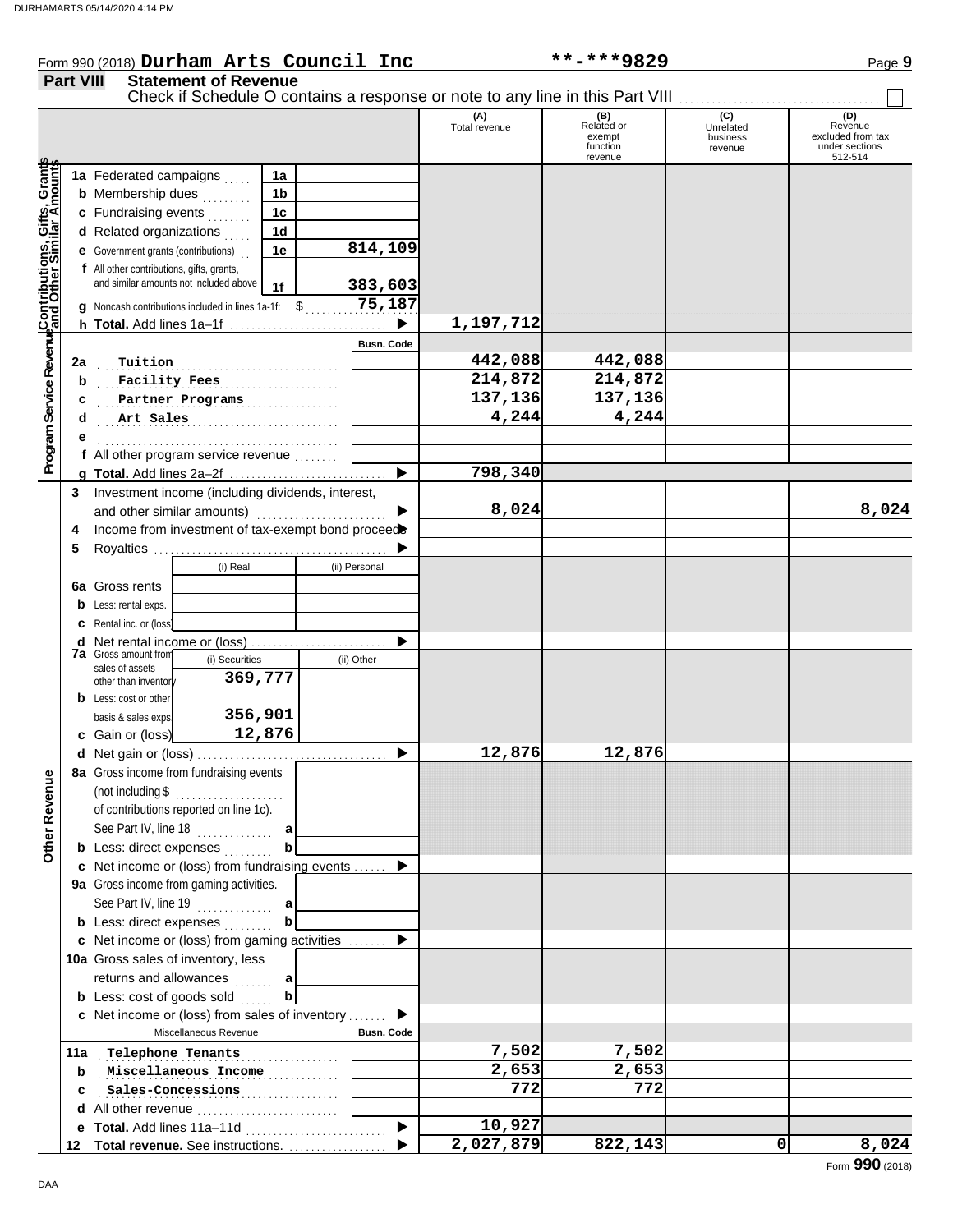### Form 990 (2018) Page **10 Durham Arts Council Inc \*\*-\*\*\*9829**

#### **Part IX Statement of Functional Expenses**

|              | Section 501(c)(3) and 501(c)(4) organizations must complete all columns. All other organizations must complete column (A).                                                                                                                                                                                                                                                                    |                       |                             |                                    |                         |
|--------------|-----------------------------------------------------------------------------------------------------------------------------------------------------------------------------------------------------------------------------------------------------------------------------------------------------------------------------------------------------------------------------------------------|-----------------------|-----------------------------|------------------------------------|-------------------------|
|              | Check if Schedule O contains a response or note to any line in this Part IX                                                                                                                                                                                                                                                                                                                   |                       | (B)                         | (C)                                | $ \mathbf{X} $<br>(D)   |
|              | Do not include amounts reported on lines 6b,<br>7b, 8b, 9b, and 10b of Part VIII.                                                                                                                                                                                                                                                                                                             | (A)<br>Total expenses | Program service<br>expenses | Management and<br>general expenses | Fundraising<br>expenses |
| 1            | Grants and other assistance to domestic organizations                                                                                                                                                                                                                                                                                                                                         |                       |                             |                                    |                         |
|              | and domestic governments. See Part IV, line 21                                                                                                                                                                                                                                                                                                                                                | 191,138               | 191,138                     |                                    |                         |
| $\mathbf{2}$ | Grants and other assistance to domestic<br>individuals. See Part IV, line 22                                                                                                                                                                                                                                                                                                                  | 25,000                | 25,000                      |                                    |                         |
| 3            | Grants and other assistance to foreign                                                                                                                                                                                                                                                                                                                                                        |                       |                             |                                    |                         |
|              | organizations, foreign governments, and foreign                                                                                                                                                                                                                                                                                                                                               |                       |                             |                                    |                         |
|              | individuals. See Part IV, lines 15 and 16                                                                                                                                                                                                                                                                                                                                                     |                       |                             |                                    |                         |
|              | Benefits paid to or for members                                                                                                                                                                                                                                                                                                                                                               |                       |                             |                                    |                         |
| 5            | Compensation of current officers, directors,                                                                                                                                                                                                                                                                                                                                                  |                       |                             |                                    |                         |
|              | trustees, and key employees                                                                                                                                                                                                                                                                                                                                                                   |                       |                             |                                    |                         |
| 6            | Compensation not included above, to disqualified                                                                                                                                                                                                                                                                                                                                              |                       |                             |                                    |                         |
|              | persons (as defined under section 4958(f)(1)) and                                                                                                                                                                                                                                                                                                                                             |                       |                             |                                    |                         |
|              | persons described in section 4958(c)(3)(B)                                                                                                                                                                                                                                                                                                                                                    |                       |                             |                                    |                         |
| 7            | Other salaries and wages                                                                                                                                                                                                                                                                                                                                                                      | 555,071               | 422,002                     | 104,532                            | 28,537                  |
| 8            | Pension plan accruals and contributions (include                                                                                                                                                                                                                                                                                                                                              |                       |                             |                                    |                         |
|              | section 401(k) and 403(b) employer contributions)                                                                                                                                                                                                                                                                                                                                             | 13,885                | 9,973                       | 3,288                              | 624                     |
| 9            | Other employee benefits                                                                                                                                                                                                                                                                                                                                                                       | 79,310                | 55,142                      | 21,532                             | $\frac{2,636}{2,133}$   |
| 10           | Payroll taxes                                                                                                                                                                                                                                                                                                                                                                                 | $\overline{41,390}$   | 30,825                      | 8,432                              |                         |
| 11           | Fees for services (non-employees):                                                                                                                                                                                                                                                                                                                                                            |                       |                             |                                    |                         |
| a            | Management                                                                                                                                                                                                                                                                                                                                                                                    |                       |                             |                                    |                         |
| b            |                                                                                                                                                                                                                                                                                                                                                                                               |                       |                             |                                    |                         |
|              |                                                                                                                                                                                                                                                                                                                                                                                               | 111,124               | 11,296                      | 99,828                             |                         |
| d            | Lobbying                                                                                                                                                                                                                                                                                                                                                                                      |                       |                             |                                    |                         |
|              | Professional fundraising services. See Part IV, line 17                                                                                                                                                                                                                                                                                                                                       |                       |                             |                                    |                         |
| f            | Investment management fees                                                                                                                                                                                                                                                                                                                                                                    | 2,285                 | 2,029                       | 256                                |                         |
| q            | Other. (If line 11g amount exceeds 10% of line 25, column                                                                                                                                                                                                                                                                                                                                     | 403,239               | 371,848                     | 19,995                             | 11,396                  |
|              | (A) amount, list line 11g expenses on Schedule O.)                                                                                                                                                                                                                                                                                                                                            | 84,396                | 81,536                      | 103                                | 2,757                   |
| 12<br>13     | Advertising and promotion                                                                                                                                                                                                                                                                                                                                                                     | 162,289               | 149,190                     | 6,388                              | 6,711                   |
| 14           | Information technology<br>                                                                                                                                                                                                                                                                                                                                                                    | 47,384                | 15,390                      | 26,396                             | 5,598                   |
| 15           |                                                                                                                                                                                                                                                                                                                                                                                               |                       |                             |                                    |                         |
| 16           |                                                                                                                                                                                                                                                                                                                                                                                               | 204,546               | 202,422                     | 1,380                              | 744                     |
| 17           | Travel                                                                                                                                                                                                                                                                                                                                                                                        | 7,132                 | 6,917                       |                                    | $\overline{215}$        |
| 18           | Payments of travel or entertainment expenses                                                                                                                                                                                                                                                                                                                                                  |                       |                             |                                    |                         |
|              | for any federal, state, or local public officials                                                                                                                                                                                                                                                                                                                                             |                       |                             |                                    |                         |
| 19           | Conferences, conventions, and meetings                                                                                                                                                                                                                                                                                                                                                        | 1,543                 |                             | 1,464                              | 79                      |
| 20           | $\textbf{Interest} \hspace{0.05cm} \textbf{1} \hspace{0.05cm} \textbf{1} \hspace{0.05cm} \textbf{1} \hspace{0.05cm} \textbf{1} \hspace{0.05cm} \textbf{1} \hspace{0.05cm} \textbf{1} \hspace{0.05cm} \textbf{1} \hspace{0.05cm} \textbf{1} \hspace{0.05cm} \textbf{1} \hspace{0.05cm} \textbf{1} \hspace{0.05cm} \textbf{1} \hspace{0.05cm} \textbf{1} \hspace{0.05cm} \textbf{1} \hspace{0.$ | 810                   |                             | 810                                |                         |
| 21           |                                                                                                                                                                                                                                                                                                                                                                                               |                       |                             |                                    |                         |
| 22           | Depreciation, depletion, and amortization                                                                                                                                                                                                                                                                                                                                                     | 9,157                 | 9,157                       |                                    |                         |
| 23           |                                                                                                                                                                                                                                                                                                                                                                                               | 11,093                | 7,290                       | 3,803                              |                         |
| 24           | Other expenses. Itemize expenses not covered                                                                                                                                                                                                                                                                                                                                                  |                       |                             |                                    |                         |
|              | above (List miscellaneous expenses in line 24e. If                                                                                                                                                                                                                                                                                                                                            |                       |                             |                                    |                         |
|              | line 24e amount exceeds 10% of line 25, column                                                                                                                                                                                                                                                                                                                                                |                       |                             |                                    |                         |
|              | (A) amount, list line 24e expenses on Schedule O.)                                                                                                                                                                                                                                                                                                                                            |                       |                             |                                    |                         |
| a            | Security                                                                                                                                                                                                                                                                                                                                                                                      | 55,724                | 55,724                      |                                    |                         |
| b            | Dues & Publications                                                                                                                                                                                                                                                                                                                                                                           | 3,961                 | 585                         | 3,080                              | 296                     |
| c            | Purchases - Auction/Drawi                                                                                                                                                                                                                                                                                                                                                                     | 3,932                 | 3,932                       |                                    |                         |
| d            | Artist Commission - Artwo                                                                                                                                                                                                                                                                                                                                                                     | 2,977                 | 2,977                       |                                    |                         |
| е            | All other expenses                                                                                                                                                                                                                                                                                                                                                                            | 2,017,386             | $\overline{1,654,373}$      | 301,287                            | 61,726                  |
| 25<br>26     | Total functional expenses. Add lines 1 through 24e<br>Joint costs. Complete this line only if the                                                                                                                                                                                                                                                                                             |                       |                             |                                    |                         |
|              | organization reported in column (B) joint costs<br>from a combined educational campaign and<br>fundraising solicitation. Check here ▶<br>if                                                                                                                                                                                                                                                   |                       |                             |                                    |                         |

following SOP 98-2 (ASC 958-720) . . . . . . . . . .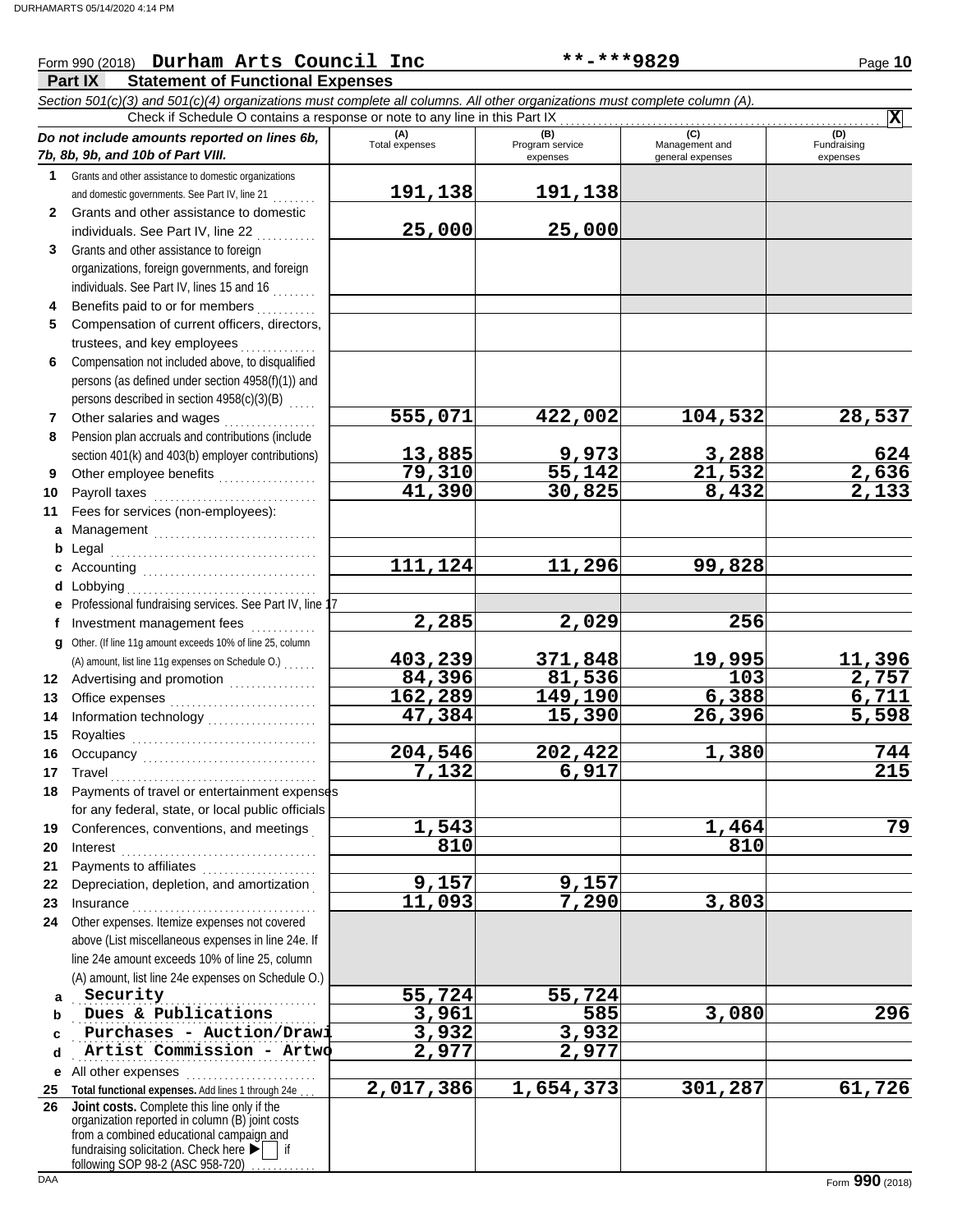**Part X Balance Sheet**

#### Form 990 (2018) Page **11 Durham Arts Council Inc \*\*-\*\*\*9829**

|                         |    | Check if Schedule O contains a response or note to any line in this Part X                                                                                                                                                     |         |        |                          |                |                    |
|-------------------------|----|--------------------------------------------------------------------------------------------------------------------------------------------------------------------------------------------------------------------------------|---------|--------|--------------------------|----------------|--------------------|
|                         |    |                                                                                                                                                                                                                                |         |        | (A)<br>Beginning of year |                | (B)<br>End of year |
|                         | 1  | Cash-non-interest bearing                                                                                                                                                                                                      |         |        | 21,878                   | $\overline{1}$ | 32,308             |
|                         | 2  |                                                                                                                                                                                                                                |         |        | 2,132                    | $\overline{2}$ | 1,912              |
|                         | 3  |                                                                                                                                                                                                                                |         |        |                          | 3              |                    |
|                         | 4  | Accounts receivable, net                                                                                                                                                                                                       |         |        | 52,246                   | 4              | 54,508             |
|                         | 5  | Loans and other receivables from current and former officers, directors,                                                                                                                                                       |         |        |                          |                |                    |
|                         |    | trustees, key employees, and highest compensated employees.                                                                                                                                                                    |         |        |                          |                |                    |
|                         |    | Complete Part II of Schedule L                                                                                                                                                                                                 |         | 5      |                          |                |                    |
|                         | 6  | Loans and other receivables from other disqualified persons (as defined under section                                                                                                                                          |         |        |                          |                |                    |
|                         |    | 4958(f)(1)), persons described in section 4958(c)(3)(B), and contributing employers and                                                                                                                                        |         |        |                          |                |                    |
|                         |    | sponsoring organizations of section 501(c)(9) voluntary employees' beneficiary                                                                                                                                                 |         |        |                          |                |                    |
|                         |    | organizations (see instructions). Complete Part II of Schedule L                                                                                                                                                               |         |        |                          | 6              |                    |
| Assets                  | 7  |                                                                                                                                                                                                                                |         |        |                          | $\overline{7}$ |                    |
|                         | 8  | Inventories for sale or use                                                                                                                                                                                                    |         |        |                          | 8              |                    |
|                         | 9  | Prepaid expenses and deferred charges                                                                                                                                                                                          |         |        | 15,689                   | 9              | 14,078             |
|                         |    | 10a Land, buildings, and equipment: cost or                                                                                                                                                                                    |         |        |                          |                |                    |
|                         |    |                                                                                                                                                                                                                                |         |        |                          |                |                    |
|                         | b  | other basis. Complete Part VI of Schedule D  10a 1,517,147<br>Less: accumulated depreciation 10b 1,483,758<br>Less: accumulated depreciation                                                                                   |         |        | 42,008 10c               |                |                    |
|                         | 11 | .<br>Investments-publicly traded securities                                                                                                                                                                                    |         |        | 362,602                  | 11             | 33,389<br>387,215  |
|                         | 12 |                                                                                                                                                                                                                                |         |        |                          | 12             |                    |
|                         | 13 |                                                                                                                                                                                                                                |         |        | 13                       |                |                    |
|                         | 14 |                                                                                                                                                                                                                                |         |        |                          | 14             |                    |
|                         | 15 | Intangible assets<br>Other assets. See Part IV, line 11                                                                                                                                                                        |         | 34,430 | 15                       | 34,430         |                    |
|                         | 16 | <b>Total assets.</b> Add lines 1 through 15 (must equal line 34)                                                                                                                                                               |         |        | 530,985                  | 16             | 557,840            |
|                         | 17 |                                                                                                                                                                                                                                | 87,677  | 17     | 73,378                   |                |                    |
|                         | 18 | Accounts payable and accrued expenses [[11] [11] Accounts payable and accrued expenses [[11] [11] Accounts are not approximate and accrued to a set of the set of the set of the set of the set of the set of the set of the s |         |        |                          | 18             |                    |
|                         | 19 | Grants payable<br>Deferred revenue                                                                                                                                                                                             | 190,046 | 19     | 276,685                  |                |                    |
|                         | 20 |                                                                                                                                                                                                                                |         |        |                          | 20             |                    |
|                         |    | Tax-exempt bond liabilities                                                                                                                                                                                                    |         |        |                          |                |                    |
|                         | 21 | Escrow or custodial account liability. Complete Part IV of Schedule D                                                                                                                                                          |         |        |                          | 21             |                    |
| Liabilities             | 22 | Loans and other payables to current and former officers, directors,                                                                                                                                                            |         |        |                          |                |                    |
|                         |    | trustees, key employees, highest compensated employees, and                                                                                                                                                                    |         |        |                          |                |                    |
|                         |    | disqualified persons. Complete Part II of Schedule L                                                                                                                                                                           |         |        |                          | 22             |                    |
|                         | 23 | Secured mortgages and notes payable to unrelated third parties [[11, 11, 11, 11, 11, 11, 11, 11]                                                                                                                               |         |        | 60,077                   | 23             |                    |
|                         | 24 | Unsecured notes and loans payable to unrelated third parties                                                                                                                                                                   |         | .      |                          | 24             | 10,063             |
|                         | 25 | Other liabilities (including federal income tax, payables to related third                                                                                                                                                     |         |        |                          |                |                    |
|                         |    | parties, and other liabilities not included on lines 17-24). Complete Part X                                                                                                                                                   |         |        |                          |                |                    |
|                         |    | of Schedule D                                                                                                                                                                                                                  |         |        | 337,800                  | 25             | 360,126            |
|                         | 26 | Organizations that follow SFAS 117 (ASC 958), check here ▶ X and                                                                                                                                                               |         |        |                          | 26             |                    |
|                         |    | complete lines 27 through 29, and lines 33 and 34.                                                                                                                                                                             |         |        |                          |                |                    |
|                         |    |                                                                                                                                                                                                                                |         |        | $-105, 156$              |                |                    |
|                         | 27 | Unrestricted net assets                                                                                                                                                                                                        |         |        | 28,892                   | 27             | <u>-109,870</u>    |
|                         | 28 |                                                                                                                                                                                                                                |         |        | $269, 449$ 29            | 28             | 38,135<br>269,449  |
|                         | 29 |                                                                                                                                                                                                                                |         | and    |                          |                |                    |
|                         |    | Organizations that do not follow SFAS 117 (ASC 958), check here                                                                                                                                                                |         |        |                          |                |                    |
| Assets or Fund Balances |    | complete lines 30 through 34.                                                                                                                                                                                                  |         |        |                          |                |                    |
|                         | 30 | Capital stock or trust principal, or current funds                                                                                                                                                                             |         |        |                          | 30             |                    |
|                         | 31 | Paid-in or capital surplus, or land, building, or equipment fund                                                                                                                                                               |         |        |                          | 31             |                    |
| $\breve{\mathbf{z}}$    | 32 | Retained earnings, endowment, accumulated income, or other funds                                                                                                                                                               |         |        |                          | 32             |                    |
|                         | 33 | Total net assets or fund balances                                                                                                                                                                                              |         |        | $\overline{193,185}$     | 33             | 197,714            |
|                         | 34 |                                                                                                                                                                                                                                |         |        | 530,985 34               |                | 557,840            |

Form **990** (2018)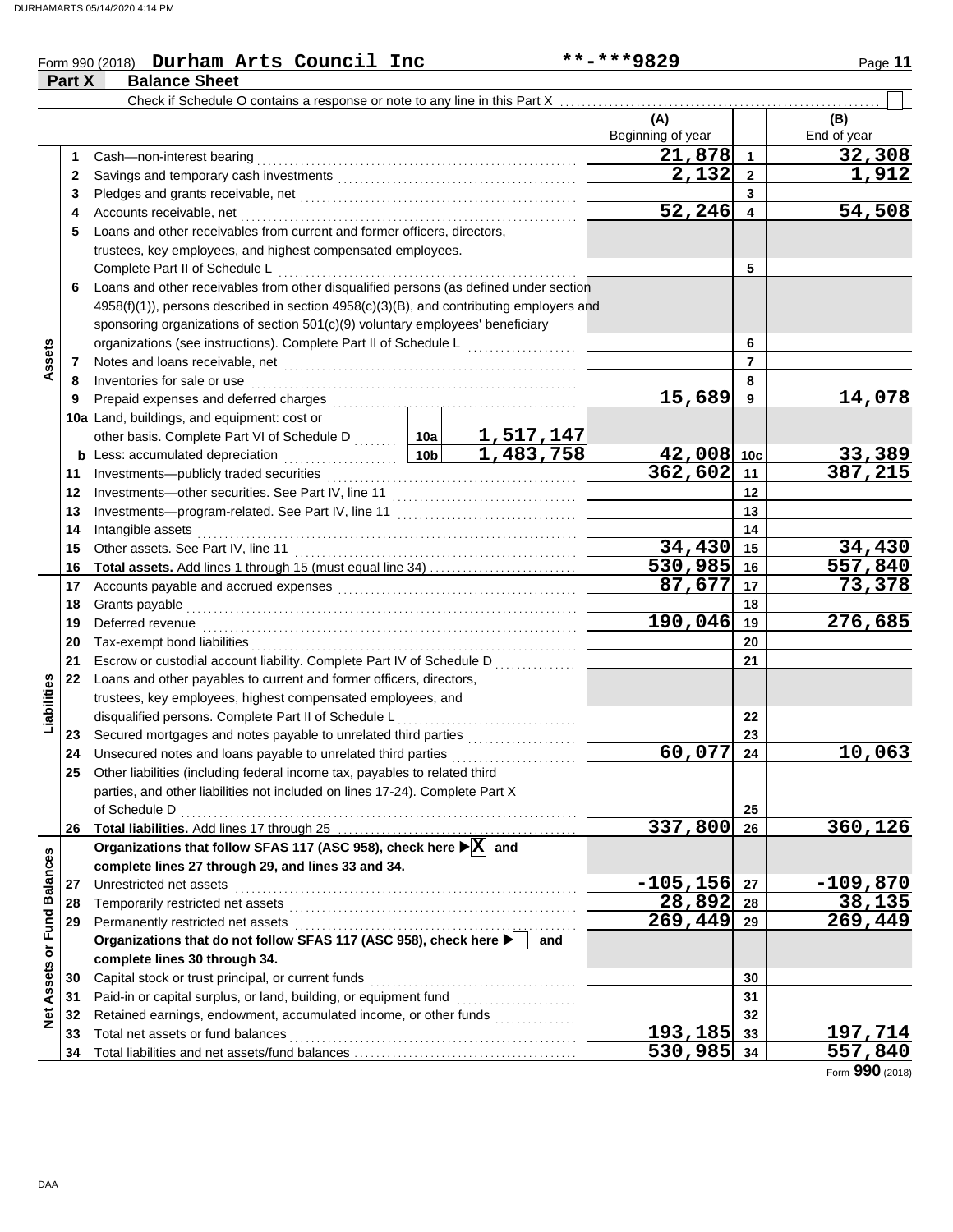| Part XI<br><b>Reconciliation of Net Assets</b><br>2,027,879<br>$\mathbf{1}$<br>1.<br>2,017,386<br>$\overline{2}$<br>2<br>10,493<br>3<br>3<br>193,185<br>Net assets or fund balances at beginning of year (must equal Part X, line 33, column (A)) [[[[[[[[[[[[[[[[[[[<br>4<br>4<br>$-5,964$<br>5<br>5<br>6<br>6<br>$\overline{7}$<br>Investment expenses<br>7<br>8<br>Prior period adjustments entertainments and a series of the series of the series of the series of the series of the series of the series of the series of the series of the series of the series of the series of the series o<br>8<br>9<br>9<br>Net assets or fund balances at end of year. Combine lines 3 through 9 (must equal Part X, line<br>10<br>197,714<br>10<br><b>Financial Statements and Reporting</b><br><b>Part XII</b><br><b>Yes</b><br>No<br>$ \mathbf{X} $ Accrual<br>Accounting method used to prepare the Form 990:     Cash<br>Other<br>1.<br>If the organization changed its method of accounting from a prior year or checked "Other," explain in<br>Schedule O.<br>X<br>2a Were the organization's financial statements compiled or reviewed by an independent accountant?<br>2a<br>If "Yes," check a box below to indicate whether the financial statements for the year were compiled or<br>reviewed on a separate basis, consolidated basis, or both:<br>$ \mathbf{X} $ Separate basis $ \cdot $ Consolidated basis<br>  Both consolidated and separate basis<br>$\mathbf X$<br>b Were the organization's financial statements audited by an independent accountant?<br>2 <sub>b</sub><br>If "Yes," check a box below to indicate whether the financial statements for the year were audited on a<br>separate basis, consolidated basis, or both:<br>$ \mathbf{X} $ Separate basis  <br>Consolidated basis<br>  Both consolidated and separate basis<br>c If "Yes" to line 2a or 2b, does the organization have a committee that assumes responsibility for oversight<br>$\mathbf X$<br>of the audit, review, or compilation of its financial statements and selection of an independent accountant?<br>2c<br>If the organization changed either its oversight process or selection process during the tax year, explain in<br>Schedule O.<br>3a As a result of a federal award, was the organization required to undergo an audit or audits as set forth in<br>$\mathbf X$<br>the Single Audit Act and OMB Circular A-133?<br>3a<br>b If "Yes," did the organization undergo the required audit or audits? If the organization did not undergo the<br>required audit or audits, explain why in Schedule O and describe any steps taken to undergo such audits.<br>3 <sub>b</sub><br><b>nnn</b> | **-***9829<br>Form 990 (2018) Durham Arts Council Inc |  | Page 12 |
|--------------------------------------------------------------------------------------------------------------------------------------------------------------------------------------------------------------------------------------------------------------------------------------------------------------------------------------------------------------------------------------------------------------------------------------------------------------------------------------------------------------------------------------------------------------------------------------------------------------------------------------------------------------------------------------------------------------------------------------------------------------------------------------------------------------------------------------------------------------------------------------------------------------------------------------------------------------------------------------------------------------------------------------------------------------------------------------------------------------------------------------------------------------------------------------------------------------------------------------------------------------------------------------------------------------------------------------------------------------------------------------------------------------------------------------------------------------------------------------------------------------------------------------------------------------------------------------------------------------------------------------------------------------------------------------------------------------------------------------------------------------------------------------------------------------------------------------------------------------------------------------------------------------------------------------------------------------------------------------------------------------------------------------------------------------------------------------------------------------------------------------------------------------------------------------------------------------------------------------------------------------------------------------------------------------------------------------------------------------------------------------------------------------------------------------------------------------------------------------------------------------------------------------------------------------------------------------------------------------------------------------------------------------------------------------------------|-------------------------------------------------------|--|---------|
|                                                                                                                                                                                                                                                                                                                                                                                                                                                                                                                                                                                                                                                                                                                                                                                                                                                                                                                                                                                                                                                                                                                                                                                                                                                                                                                                                                                                                                                                                                                                                                                                                                                                                                                                                                                                                                                                                                                                                                                                                                                                                                                                                                                                                                                                                                                                                                                                                                                                                                                                                                                                                                                                                                  |                                                       |  |         |
|                                                                                                                                                                                                                                                                                                                                                                                                                                                                                                                                                                                                                                                                                                                                                                                                                                                                                                                                                                                                                                                                                                                                                                                                                                                                                                                                                                                                                                                                                                                                                                                                                                                                                                                                                                                                                                                                                                                                                                                                                                                                                                                                                                                                                                                                                                                                                                                                                                                                                                                                                                                                                                                                                                  |                                                       |  |         |
|                                                                                                                                                                                                                                                                                                                                                                                                                                                                                                                                                                                                                                                                                                                                                                                                                                                                                                                                                                                                                                                                                                                                                                                                                                                                                                                                                                                                                                                                                                                                                                                                                                                                                                                                                                                                                                                                                                                                                                                                                                                                                                                                                                                                                                                                                                                                                                                                                                                                                                                                                                                                                                                                                                  |                                                       |  |         |
|                                                                                                                                                                                                                                                                                                                                                                                                                                                                                                                                                                                                                                                                                                                                                                                                                                                                                                                                                                                                                                                                                                                                                                                                                                                                                                                                                                                                                                                                                                                                                                                                                                                                                                                                                                                                                                                                                                                                                                                                                                                                                                                                                                                                                                                                                                                                                                                                                                                                                                                                                                                                                                                                                                  |                                                       |  |         |
|                                                                                                                                                                                                                                                                                                                                                                                                                                                                                                                                                                                                                                                                                                                                                                                                                                                                                                                                                                                                                                                                                                                                                                                                                                                                                                                                                                                                                                                                                                                                                                                                                                                                                                                                                                                                                                                                                                                                                                                                                                                                                                                                                                                                                                                                                                                                                                                                                                                                                                                                                                                                                                                                                                  |                                                       |  |         |
|                                                                                                                                                                                                                                                                                                                                                                                                                                                                                                                                                                                                                                                                                                                                                                                                                                                                                                                                                                                                                                                                                                                                                                                                                                                                                                                                                                                                                                                                                                                                                                                                                                                                                                                                                                                                                                                                                                                                                                                                                                                                                                                                                                                                                                                                                                                                                                                                                                                                                                                                                                                                                                                                                                  |                                                       |  |         |
|                                                                                                                                                                                                                                                                                                                                                                                                                                                                                                                                                                                                                                                                                                                                                                                                                                                                                                                                                                                                                                                                                                                                                                                                                                                                                                                                                                                                                                                                                                                                                                                                                                                                                                                                                                                                                                                                                                                                                                                                                                                                                                                                                                                                                                                                                                                                                                                                                                                                                                                                                                                                                                                                                                  |                                                       |  |         |
|                                                                                                                                                                                                                                                                                                                                                                                                                                                                                                                                                                                                                                                                                                                                                                                                                                                                                                                                                                                                                                                                                                                                                                                                                                                                                                                                                                                                                                                                                                                                                                                                                                                                                                                                                                                                                                                                                                                                                                                                                                                                                                                                                                                                                                                                                                                                                                                                                                                                                                                                                                                                                                                                                                  |                                                       |  |         |
|                                                                                                                                                                                                                                                                                                                                                                                                                                                                                                                                                                                                                                                                                                                                                                                                                                                                                                                                                                                                                                                                                                                                                                                                                                                                                                                                                                                                                                                                                                                                                                                                                                                                                                                                                                                                                                                                                                                                                                                                                                                                                                                                                                                                                                                                                                                                                                                                                                                                                                                                                                                                                                                                                                  |                                                       |  |         |
|                                                                                                                                                                                                                                                                                                                                                                                                                                                                                                                                                                                                                                                                                                                                                                                                                                                                                                                                                                                                                                                                                                                                                                                                                                                                                                                                                                                                                                                                                                                                                                                                                                                                                                                                                                                                                                                                                                                                                                                                                                                                                                                                                                                                                                                                                                                                                                                                                                                                                                                                                                                                                                                                                                  |                                                       |  |         |
|                                                                                                                                                                                                                                                                                                                                                                                                                                                                                                                                                                                                                                                                                                                                                                                                                                                                                                                                                                                                                                                                                                                                                                                                                                                                                                                                                                                                                                                                                                                                                                                                                                                                                                                                                                                                                                                                                                                                                                                                                                                                                                                                                                                                                                                                                                                                                                                                                                                                                                                                                                                                                                                                                                  |                                                       |  |         |
|                                                                                                                                                                                                                                                                                                                                                                                                                                                                                                                                                                                                                                                                                                                                                                                                                                                                                                                                                                                                                                                                                                                                                                                                                                                                                                                                                                                                                                                                                                                                                                                                                                                                                                                                                                                                                                                                                                                                                                                                                                                                                                                                                                                                                                                                                                                                                                                                                                                                                                                                                                                                                                                                                                  |                                                       |  |         |
|                                                                                                                                                                                                                                                                                                                                                                                                                                                                                                                                                                                                                                                                                                                                                                                                                                                                                                                                                                                                                                                                                                                                                                                                                                                                                                                                                                                                                                                                                                                                                                                                                                                                                                                                                                                                                                                                                                                                                                                                                                                                                                                                                                                                                                                                                                                                                                                                                                                                                                                                                                                                                                                                                                  |                                                       |  |         |
|                                                                                                                                                                                                                                                                                                                                                                                                                                                                                                                                                                                                                                                                                                                                                                                                                                                                                                                                                                                                                                                                                                                                                                                                                                                                                                                                                                                                                                                                                                                                                                                                                                                                                                                                                                                                                                                                                                                                                                                                                                                                                                                                                                                                                                                                                                                                                                                                                                                                                                                                                                                                                                                                                                  |                                                       |  |         |
|                                                                                                                                                                                                                                                                                                                                                                                                                                                                                                                                                                                                                                                                                                                                                                                                                                                                                                                                                                                                                                                                                                                                                                                                                                                                                                                                                                                                                                                                                                                                                                                                                                                                                                                                                                                                                                                                                                                                                                                                                                                                                                                                                                                                                                                                                                                                                                                                                                                                                                                                                                                                                                                                                                  |                                                       |  |         |
|                                                                                                                                                                                                                                                                                                                                                                                                                                                                                                                                                                                                                                                                                                                                                                                                                                                                                                                                                                                                                                                                                                                                                                                                                                                                                                                                                                                                                                                                                                                                                                                                                                                                                                                                                                                                                                                                                                                                                                                                                                                                                                                                                                                                                                                                                                                                                                                                                                                                                                                                                                                                                                                                                                  |                                                       |  |         |
|                                                                                                                                                                                                                                                                                                                                                                                                                                                                                                                                                                                                                                                                                                                                                                                                                                                                                                                                                                                                                                                                                                                                                                                                                                                                                                                                                                                                                                                                                                                                                                                                                                                                                                                                                                                                                                                                                                                                                                                                                                                                                                                                                                                                                                                                                                                                                                                                                                                                                                                                                                                                                                                                                                  |                                                       |  |         |
|                                                                                                                                                                                                                                                                                                                                                                                                                                                                                                                                                                                                                                                                                                                                                                                                                                                                                                                                                                                                                                                                                                                                                                                                                                                                                                                                                                                                                                                                                                                                                                                                                                                                                                                                                                                                                                                                                                                                                                                                                                                                                                                                                                                                                                                                                                                                                                                                                                                                                                                                                                                                                                                                                                  |                                                       |  |         |
|                                                                                                                                                                                                                                                                                                                                                                                                                                                                                                                                                                                                                                                                                                                                                                                                                                                                                                                                                                                                                                                                                                                                                                                                                                                                                                                                                                                                                                                                                                                                                                                                                                                                                                                                                                                                                                                                                                                                                                                                                                                                                                                                                                                                                                                                                                                                                                                                                                                                                                                                                                                                                                                                                                  |                                                       |  |         |
|                                                                                                                                                                                                                                                                                                                                                                                                                                                                                                                                                                                                                                                                                                                                                                                                                                                                                                                                                                                                                                                                                                                                                                                                                                                                                                                                                                                                                                                                                                                                                                                                                                                                                                                                                                                                                                                                                                                                                                                                                                                                                                                                                                                                                                                                                                                                                                                                                                                                                                                                                                                                                                                                                                  |                                                       |  |         |
|                                                                                                                                                                                                                                                                                                                                                                                                                                                                                                                                                                                                                                                                                                                                                                                                                                                                                                                                                                                                                                                                                                                                                                                                                                                                                                                                                                                                                                                                                                                                                                                                                                                                                                                                                                                                                                                                                                                                                                                                                                                                                                                                                                                                                                                                                                                                                                                                                                                                                                                                                                                                                                                                                                  |                                                       |  |         |
|                                                                                                                                                                                                                                                                                                                                                                                                                                                                                                                                                                                                                                                                                                                                                                                                                                                                                                                                                                                                                                                                                                                                                                                                                                                                                                                                                                                                                                                                                                                                                                                                                                                                                                                                                                                                                                                                                                                                                                                                                                                                                                                                                                                                                                                                                                                                                                                                                                                                                                                                                                                                                                                                                                  |                                                       |  |         |
|                                                                                                                                                                                                                                                                                                                                                                                                                                                                                                                                                                                                                                                                                                                                                                                                                                                                                                                                                                                                                                                                                                                                                                                                                                                                                                                                                                                                                                                                                                                                                                                                                                                                                                                                                                                                                                                                                                                                                                                                                                                                                                                                                                                                                                                                                                                                                                                                                                                                                                                                                                                                                                                                                                  |                                                       |  |         |
|                                                                                                                                                                                                                                                                                                                                                                                                                                                                                                                                                                                                                                                                                                                                                                                                                                                                                                                                                                                                                                                                                                                                                                                                                                                                                                                                                                                                                                                                                                                                                                                                                                                                                                                                                                                                                                                                                                                                                                                                                                                                                                                                                                                                                                                                                                                                                                                                                                                                                                                                                                                                                                                                                                  |                                                       |  |         |
|                                                                                                                                                                                                                                                                                                                                                                                                                                                                                                                                                                                                                                                                                                                                                                                                                                                                                                                                                                                                                                                                                                                                                                                                                                                                                                                                                                                                                                                                                                                                                                                                                                                                                                                                                                                                                                                                                                                                                                                                                                                                                                                                                                                                                                                                                                                                                                                                                                                                                                                                                                                                                                                                                                  |                                                       |  |         |
|                                                                                                                                                                                                                                                                                                                                                                                                                                                                                                                                                                                                                                                                                                                                                                                                                                                                                                                                                                                                                                                                                                                                                                                                                                                                                                                                                                                                                                                                                                                                                                                                                                                                                                                                                                                                                                                                                                                                                                                                                                                                                                                                                                                                                                                                                                                                                                                                                                                                                                                                                                                                                                                                                                  |                                                       |  |         |
|                                                                                                                                                                                                                                                                                                                                                                                                                                                                                                                                                                                                                                                                                                                                                                                                                                                                                                                                                                                                                                                                                                                                                                                                                                                                                                                                                                                                                                                                                                                                                                                                                                                                                                                                                                                                                                                                                                                                                                                                                                                                                                                                                                                                                                                                                                                                                                                                                                                                                                                                                                                                                                                                                                  |                                                       |  |         |
|                                                                                                                                                                                                                                                                                                                                                                                                                                                                                                                                                                                                                                                                                                                                                                                                                                                                                                                                                                                                                                                                                                                                                                                                                                                                                                                                                                                                                                                                                                                                                                                                                                                                                                                                                                                                                                                                                                                                                                                                                                                                                                                                                                                                                                                                                                                                                                                                                                                                                                                                                                                                                                                                                                  |                                                       |  |         |
|                                                                                                                                                                                                                                                                                                                                                                                                                                                                                                                                                                                                                                                                                                                                                                                                                                                                                                                                                                                                                                                                                                                                                                                                                                                                                                                                                                                                                                                                                                                                                                                                                                                                                                                                                                                                                                                                                                                                                                                                                                                                                                                                                                                                                                                                                                                                                                                                                                                                                                                                                                                                                                                                                                  |                                                       |  |         |
|                                                                                                                                                                                                                                                                                                                                                                                                                                                                                                                                                                                                                                                                                                                                                                                                                                                                                                                                                                                                                                                                                                                                                                                                                                                                                                                                                                                                                                                                                                                                                                                                                                                                                                                                                                                                                                                                                                                                                                                                                                                                                                                                                                                                                                                                                                                                                                                                                                                                                                                                                                                                                                                                                                  |                                                       |  |         |
|                                                                                                                                                                                                                                                                                                                                                                                                                                                                                                                                                                                                                                                                                                                                                                                                                                                                                                                                                                                                                                                                                                                                                                                                                                                                                                                                                                                                                                                                                                                                                                                                                                                                                                                                                                                                                                                                                                                                                                                                                                                                                                                                                                                                                                                                                                                                                                                                                                                                                                                                                                                                                                                                                                  |                                                       |  |         |
|                                                                                                                                                                                                                                                                                                                                                                                                                                                                                                                                                                                                                                                                                                                                                                                                                                                                                                                                                                                                                                                                                                                                                                                                                                                                                                                                                                                                                                                                                                                                                                                                                                                                                                                                                                                                                                                                                                                                                                                                                                                                                                                                                                                                                                                                                                                                                                                                                                                                                                                                                                                                                                                                                                  |                                                       |  |         |
|                                                                                                                                                                                                                                                                                                                                                                                                                                                                                                                                                                                                                                                                                                                                                                                                                                                                                                                                                                                                                                                                                                                                                                                                                                                                                                                                                                                                                                                                                                                                                                                                                                                                                                                                                                                                                                                                                                                                                                                                                                                                                                                                                                                                                                                                                                                                                                                                                                                                                                                                                                                                                                                                                                  |                                                       |  |         |
|                                                                                                                                                                                                                                                                                                                                                                                                                                                                                                                                                                                                                                                                                                                                                                                                                                                                                                                                                                                                                                                                                                                                                                                                                                                                                                                                                                                                                                                                                                                                                                                                                                                                                                                                                                                                                                                                                                                                                                                                                                                                                                                                                                                                                                                                                                                                                                                                                                                                                                                                                                                                                                                                                                  |                                                       |  |         |
|                                                                                                                                                                                                                                                                                                                                                                                                                                                                                                                                                                                                                                                                                                                                                                                                                                                                                                                                                                                                                                                                                                                                                                                                                                                                                                                                                                                                                                                                                                                                                                                                                                                                                                                                                                                                                                                                                                                                                                                                                                                                                                                                                                                                                                                                                                                                                                                                                                                                                                                                                                                                                                                                                                  |                                                       |  |         |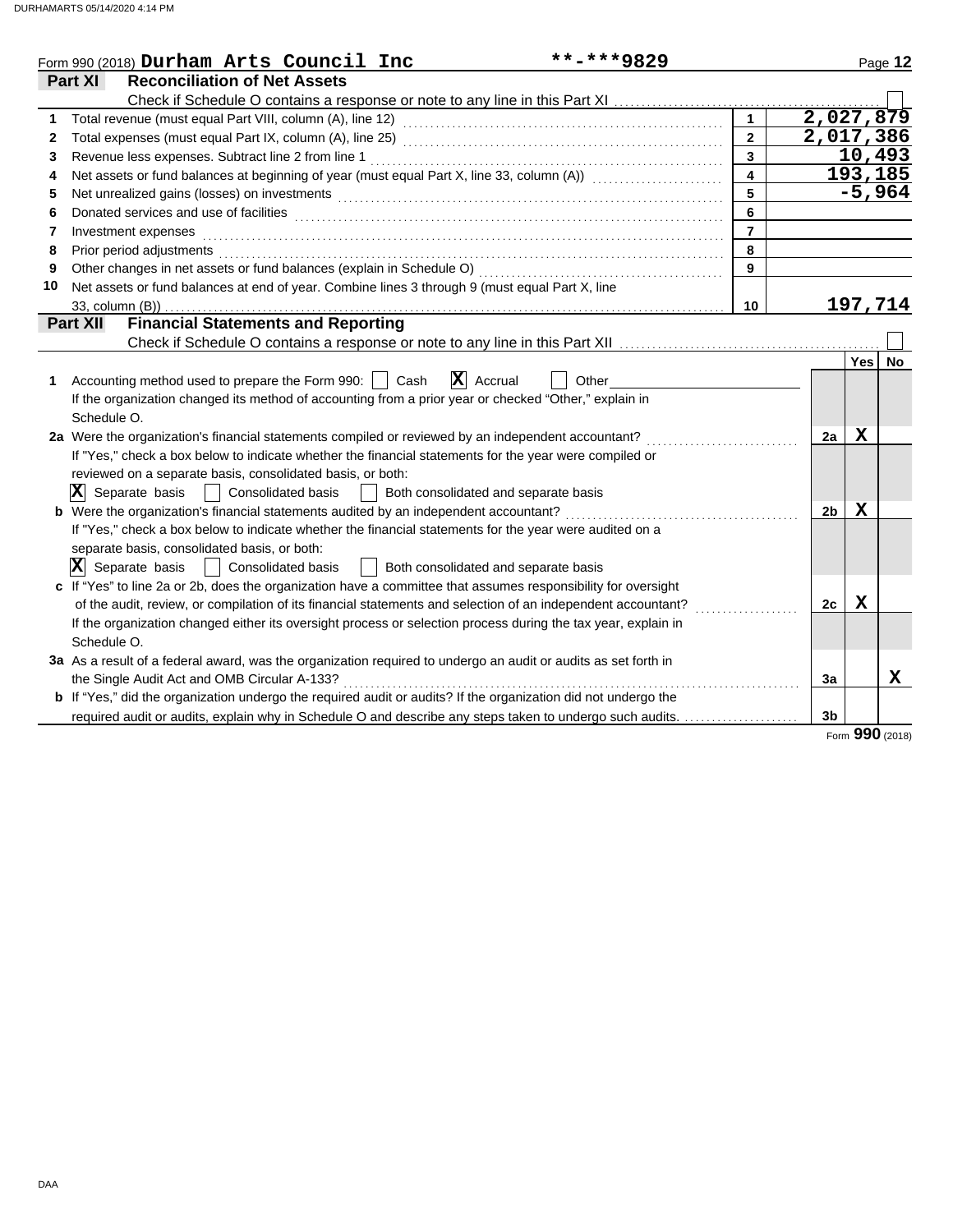| <b>SCHEDULE A</b><br>(Form 990 or 990-EZ)              |                                                            | <b>Public Charity Status and Public Support</b>                                                                                                                                                                 |                          |                                                                                                                                                                                                                                                                 | OMB No. 1545-0047                          |
|--------------------------------------------------------|------------------------------------------------------------|-----------------------------------------------------------------------------------------------------------------------------------------------------------------------------------------------------------------|--------------------------|-----------------------------------------------------------------------------------------------------------------------------------------------------------------------------------------------------------------------------------------------------------------|--------------------------------------------|
|                                                        |                                                            |                                                                                                                                                                                                                 |                          | Complete if the organization is a section 501(c)(3) organization or a section 4947(a)(1) nonexempt charitable trust.                                                                                                                                            |                                            |
| Department of the Treasury<br>Internal Revenue Service |                                                            | Attach to Form 990 or Form 990-EZ.<br>Go to www.irs.gov/Form990 for instructions and the latest information.                                                                                                    |                          |                                                                                                                                                                                                                                                                 | <b>Open to Public</b><br><b>Inspection</b> |
| Name of the organization                               |                                                            |                                                                                                                                                                                                                 |                          |                                                                                                                                                                                                                                                                 | <b>Employer identification number</b>      |
|                                                        |                                                            | Durham Arts Council Inc                                                                                                                                                                                         |                          | **-***9829                                                                                                                                                                                                                                                      |                                            |
| Part I                                                 |                                                            |                                                                                                                                                                                                                 |                          | Reason for Public Charity Status (All organizations must complete this part.) See instructions.                                                                                                                                                                 |                                            |
| 1                                                      |                                                            | The organization is not a private foundation because it is: (For lines 1 through 12, check only one box.)<br>A church, convention of churches, or association of churches described in section 170(b)(1)(A)(i). |                          |                                                                                                                                                                                                                                                                 |                                            |
| 2                                                      |                                                            | A school described in section 170(b)(1)(A)(ii). (Attach Schedule E (Form 990 or 990-EZ).)                                                                                                                       |                          |                                                                                                                                                                                                                                                                 |                                            |
| 3                                                      |                                                            | A hospital or a cooperative hospital service organization described in section 170(b)(1)(A)(iii).                                                                                                               |                          |                                                                                                                                                                                                                                                                 |                                            |
| 4                                                      |                                                            |                                                                                                                                                                                                                 |                          | A medical research organization operated in conjunction with a hospital described in section 170(b)(1)(A)(iii). Enter the hospital's name,                                                                                                                      |                                            |
| city, and state:                                       |                                                            |                                                                                                                                                                                                                 |                          |                                                                                                                                                                                                                                                                 |                                            |
| 5                                                      | section 170(b)(1)(A)(iv). (Complete Part II.)              |                                                                                                                                                                                                                 |                          | An organization operated for the benefit of a college or university owned or operated by a governmental unit described in                                                                                                                                       |                                            |
| 6                                                      |                                                            | A federal, state, or local government or governmental unit described in section 170(b)(1)(A)(v).                                                                                                                |                          |                                                                                                                                                                                                                                                                 |                                            |
| $ {\bf X} $<br>7                                       |                                                            |                                                                                                                                                                                                                 |                          | An organization that normally receives a substantial part of its support from a governmental unit or from the general public                                                                                                                                    |                                            |
|                                                        | described in section 170(b)(1)(A)(vi). (Complete Part II.) |                                                                                                                                                                                                                 |                          |                                                                                                                                                                                                                                                                 |                                            |
| 8<br>9                                                 |                                                            | A community trust described in section 170(b)(1)(A)(vi). (Complete Part II.)                                                                                                                                    |                          | An agricultural research organization described in section 170(b)(1)(A)(ix) operated in conjunction with a land-grant college                                                                                                                                   |                                            |
| university:                                            |                                                            |                                                                                                                                                                                                                 |                          | or university or a non-land-grant college of agriculture (see instructions). Enter the name, city, and state of the college or                                                                                                                                  |                                            |
| 10                                                     |                                                            |                                                                                                                                                                                                                 |                          | An organization that normally receives: (1) more than 33 1/3% of its support from contributions, membership fees, and gross                                                                                                                                     |                                            |
|                                                        |                                                            |                                                                                                                                                                                                                 |                          | receipts from activities related to its exempt functions—subject to certain exceptions, and (2) no more than 33 1/3% of its<br>support from gross investment income and unrelated business taxable income (less section 511 tax) from businesses                |                                            |
|                                                        |                                                            | acquired by the organization after June 30, 1975. See section 509(a)(2). (Complete Part III.)                                                                                                                   |                          |                                                                                                                                                                                                                                                                 |                                            |
| 11                                                     |                                                            | An organization organized and operated exclusively to test for public safety. See section 509(a)(4).                                                                                                            |                          |                                                                                                                                                                                                                                                                 |                                            |
| 12                                                     |                                                            |                                                                                                                                                                                                                 |                          | An organization organized and operated exclusively for the benefit of, to perform the functions of, or to carry out the purposes<br>of one or more publicly supported organizations described in section 509(a)(1) or section 509(a)(2). See section 509(a)(3). |                                            |
|                                                        |                                                            |                                                                                                                                                                                                                 |                          | Check the box in lines 12a through 12d that describes the type of supporting organization and complete lines 12e, 12f, and 12g.                                                                                                                                 |                                            |
| a                                                      |                                                            |                                                                                                                                                                                                                 |                          | Type I. A supporting organization operated, supervised, or controlled by its supported organization(s), typically by giving                                                                                                                                     |                                            |
|                                                        |                                                            | supporting organization. You must complete Part IV, Sections A and B.                                                                                                                                           |                          | the supported organization(s) the power to regularly appoint or elect a majority of the directors or trustees of the                                                                                                                                            |                                            |
| b                                                      |                                                            |                                                                                                                                                                                                                 |                          | Type II. A supporting organization supervised or controlled in connection with its supported organization(s), by having                                                                                                                                         |                                            |
|                                                        |                                                            |                                                                                                                                                                                                                 |                          | control or management of the supporting organization vested in the same persons that control or manage the supported                                                                                                                                            |                                            |
|                                                        |                                                            | organization(s). You must complete Part IV, Sections A and C.                                                                                                                                                   |                          |                                                                                                                                                                                                                                                                 |                                            |
| c                                                      |                                                            | its supported organization(s) (see instructions). You must complete Part IV, Sections A, D, and E.                                                                                                              |                          | Type III functionally integrated. A supporting organization operated in connection with, and functionally integrated with,                                                                                                                                      |                                            |
| d                                                      |                                                            |                                                                                                                                                                                                                 |                          | Type III non-functionally integrated. A supporting organization operated in connection with its supported organization(s)                                                                                                                                       |                                            |
|                                                        |                                                            | requirement (see instructions). You must complete Part IV, Sections A and D, and Part V.                                                                                                                        |                          | that is not functionally integrated. The organization generally must satisfy a distribution requirement and an attentiveness                                                                                                                                    |                                            |
| е                                                      |                                                            |                                                                                                                                                                                                                 |                          | Check this box if the organization received a written determination from the IRS that it is a Type I, Type II, Type III                                                                                                                                         |                                            |
|                                                        |                                                            | functionally integrated, or Type III non-functionally integrated supporting organization.                                                                                                                       |                          |                                                                                                                                                                                                                                                                 |                                            |
| f                                                      | Enter the number of supported organizations                | Provide the following information about the supported organization(s).                                                                                                                                          |                          |                                                                                                                                                                                                                                                                 |                                            |
| g<br>(i) Name of supported                             | (ii) EIN                                                   | (iii) Type of organization                                                                                                                                                                                      | (iv) Is the organization | (v) Amount of monetary                                                                                                                                                                                                                                          | (vi) Amount of                             |
| organization                                           |                                                            | (described on lines 1-10                                                                                                                                                                                        | listed in your governing | support (see                                                                                                                                                                                                                                                    | other support (see                         |
|                                                        |                                                            | above (see instructions))                                                                                                                                                                                       | document?<br>Yes<br>No   | instructions)                                                                                                                                                                                                                                                   | instructions)                              |
| (A)                                                    |                                                            |                                                                                                                                                                                                                 |                          |                                                                                                                                                                                                                                                                 |                                            |
|                                                        |                                                            |                                                                                                                                                                                                                 |                          |                                                                                                                                                                                                                                                                 |                                            |
| (B)                                                    |                                                            |                                                                                                                                                                                                                 |                          |                                                                                                                                                                                                                                                                 |                                            |
|                                                        |                                                            |                                                                                                                                                                                                                 |                          |                                                                                                                                                                                                                                                                 |                                            |
| (C)                                                    |                                                            |                                                                                                                                                                                                                 |                          |                                                                                                                                                                                                                                                                 |                                            |
| (D)                                                    |                                                            |                                                                                                                                                                                                                 |                          |                                                                                                                                                                                                                                                                 |                                            |
|                                                        |                                                            |                                                                                                                                                                                                                 |                          |                                                                                                                                                                                                                                                                 |                                            |
| (E)                                                    |                                                            |                                                                                                                                                                                                                 |                          |                                                                                                                                                                                                                                                                 |                                            |
|                                                        |                                                            |                                                                                                                                                                                                                 |                          |                                                                                                                                                                                                                                                                 |                                            |
|                                                        |                                                            |                                                                                                                                                                                                                 |                          |                                                                                                                                                                                                                                                                 |                                            |

**Total**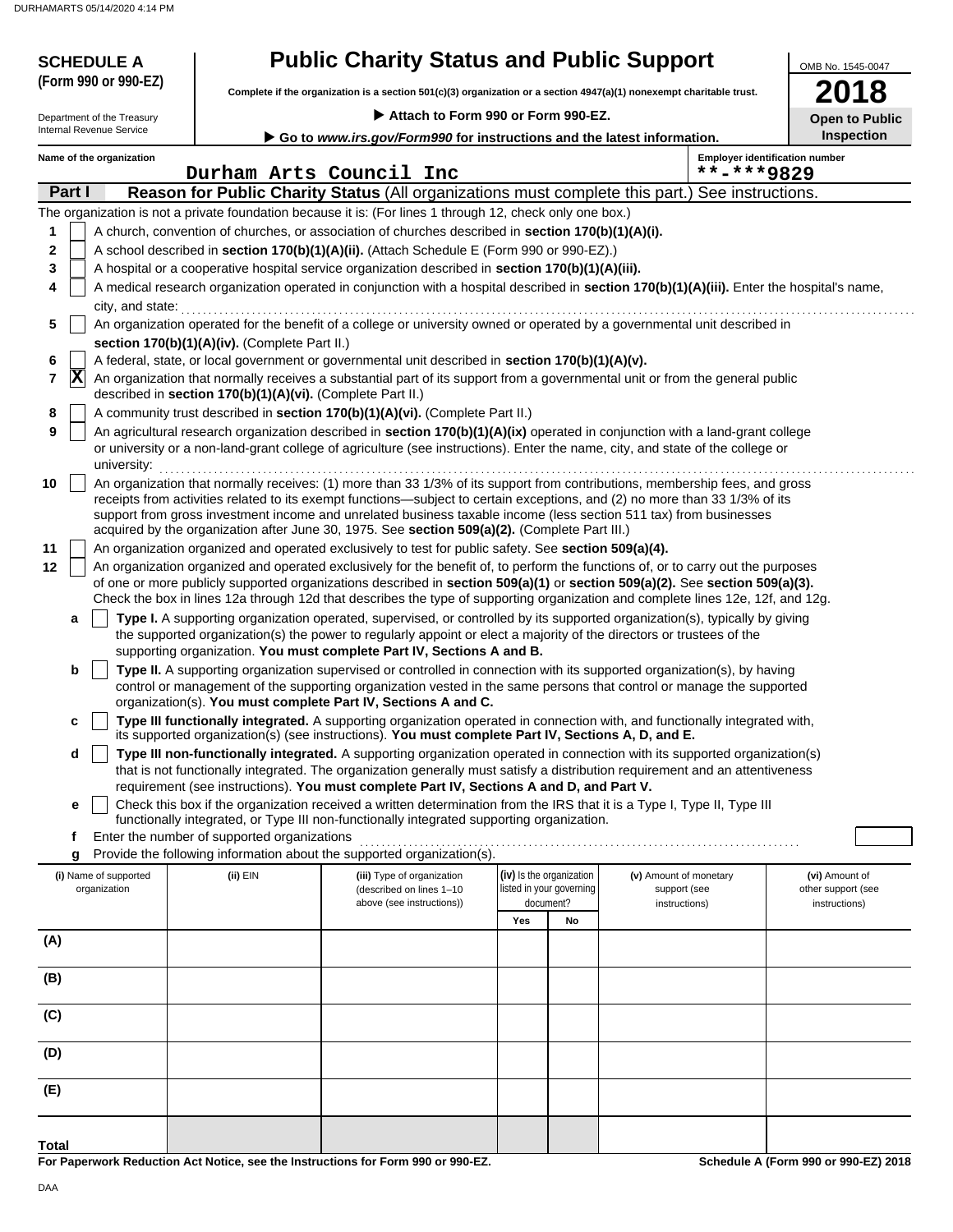|                 | Schedule A (Form 990 or 990-EZ) 2018                                                                                                                                                                               |           | Durham Arts Council Inc |            |            | **-***9829 | Page 2                                      |
|-----------------|--------------------------------------------------------------------------------------------------------------------------------------------------------------------------------------------------------------------|-----------|-------------------------|------------|------------|------------|---------------------------------------------|
|                 | Support Schedule for Organizations Described in Sections 170(b)(1)(A)(iv) and 170(b)(1)(A)(vi)<br>Part II                                                                                                          |           |                         |            |            |            |                                             |
|                 | (Complete only if you checked the box on line 5, 7, or 8 of Part I or if the organization failed to qualify under                                                                                                  |           |                         |            |            |            |                                             |
|                 | Part III. If the organization fails to qualify under the tests listed below, please complete Part III.)                                                                                                            |           |                         |            |            |            |                                             |
|                 | <b>Section A. Public Support</b>                                                                                                                                                                                   |           |                         |            |            |            |                                             |
|                 | Calendar year (or fiscal year beginning in) $\blacktriangleright$                                                                                                                                                  | (a) 2014  | (b) 2015                | $(c)$ 2016 | $(d)$ 2017 | (e) 2018   | (f) Total                                   |
| 1               | Gifts, grants, contributions, and<br>membership fees received. (Do not<br>include any "unusual grants.")                                                                                                           | 1,235,997 | 1,230,030               | 1,287,149  | 1,353,739  | 1,197,712  | 6,304,627                                   |
| $\mathbf{2}$    | Tax revenues levied for the<br>organization's benefit and either paid<br>to or expended on its behalf                                                                                                              |           |                         |            |            |            |                                             |
| 3               | The value of services or facilities<br>furnished by a governmental unit to the<br>organization without charge                                                                                                      |           |                         |            |            |            |                                             |
| 4               | Total. Add lines 1 through 3                                                                                                                                                                                       | 1,235,997 | 1,230,030               | 1,287,149  | 1,353,739  | 1,197,712  | 6,304,627                                   |
| 5               | The portion of total contributions by<br>each person (other than a<br>governmental unit or publicly<br>supported organization) included on<br>line 1 that exceeds 2% of the amount<br>shown on line 11, column (f) |           |                         |            |            |            |                                             |
| 6.              | Public support. Subtract line 5 from line 4                                                                                                                                                                        |           |                         |            |            |            | 6,304,627                                   |
|                 | <b>Section B. Total Support</b>                                                                                                                                                                                    |           |                         |            |            |            |                                             |
|                 | Calendar year (or fiscal year beginning in) $\blacktriangleright$                                                                                                                                                  | (a) 2014  | (b) 2015                | $(c)$ 2016 | $(d)$ 2017 | (e) 2018   | (f) Total                                   |
| $\overline{7}$  | Amounts from line 4                                                                                                                                                                                                | 1,235,997 | 1,230,030               | 1,287,149  | 1,353,739  | 1,197,712  | 6,304,627                                   |
| 8               | Gross income from interest, dividends,<br>payments received on securities loans,<br>rents, royalties, and income from<br>similar sources                                                                           | 17,392    | 9,925                   | 9,797      | 8,415      | 8,024      | 53,553                                      |
| 9               | Net income from unrelated business<br>activities, whether or not the business<br>is regularly carried on                                                                                                           |           |                         |            |            |            |                                             |
| 10              | Other income. Do not include gain or<br>loss from the sale of capital assets<br>(Explain in Part VI.)                                                                                                              |           |                         |            |            |            |                                             |
| 11              | Total support. Add lines 7 through 10                                                                                                                                                                              |           |                         |            |            |            | 6,358,180                                   |
| 12 <sup>°</sup> | Gross receipts from related activities, etc. (see instructions)                                                                                                                                                    |           |                         |            |            | 12         | 809,267                                     |
| 13              | First five years. If the Form 990 is for the organization's first, second, third, fourth, or fifth tax year as a section 501(c)(3)                                                                                 |           |                         |            |            |            |                                             |
|                 | organization, check this box and stop here                                                                                                                                                                         |           |                         |            |            |            | ▶                                           |
|                 | <b>Section C. Computation of Public Support Percentage</b>                                                                                                                                                         |           |                         |            |            |            |                                             |
| 14              | Public support percentage for 2018 (line 6, column (f) divided by line 11, column (f)) [[[[[[[[[[[[[[[[[[[[[[                                                                                                      |           |                         |            |            | 14         | 99.16%                                      |
| 15              | Public support percentage from 2017 Schedule A, Part II, line 14                                                                                                                                                   |           |                         |            |            | 15         | 99.04%                                      |
| 16a             | 33 1/3% support test-2018. If the organization did not check the box on line 13, and line 14 is 33 1/3% or more, check this                                                                                        |           |                         |            |            |            |                                             |
|                 | box and stop here. The organization qualifies as a publicly supported organization                                                                                                                                 |           |                         |            |            |            | $\blacktriangleright \overline{\mathbf{X}}$ |
| b               | 33 1/3% support test-2017. If the organization did not check a box on line 13 or 16a, and line 15 is 33 1/3% or more, check                                                                                        |           |                         |            |            |            |                                             |
|                 | this box and stop here. The organization qualifies as a publicly supported organization<br>10%-facts-and-circumstances test-2018. If the organization did not check a box on line 13, 16a, or 16b, and line 14 is  |           |                         |            |            |            |                                             |
| 17а             | 10% or more, and if the organization meets the "facts-and-circumstances" test, check this box and stop here. Explain in                                                                                            |           |                         |            |            |            |                                             |
|                 | Part VI how the organization meets the "facts-and-circumstances" test. The organization qualifies as a publicly supported                                                                                          |           |                         |            |            |            |                                             |
|                 | organization                                                                                                                                                                                                       |           |                         |            |            |            |                                             |
| b               | 10%-facts-and-circumstances test-2017. If the organization did not check a box on line 13, 16a, 16b, or 17a, and line                                                                                              |           |                         |            |            |            |                                             |
|                 | 15 is 10% or more, and if the organization meets the "facts-and-circumstances" test, check this box and stop here.                                                                                                 |           |                         |            |            |            |                                             |
|                 | Explain in Part VI how the organization meets the "facts-and-circumstances" test. The organization qualifies as a publicly                                                                                         |           |                         |            |            |            |                                             |
|                 | supported organization                                                                                                                                                                                             |           |                         |            |            |            |                                             |
| 18              | Private foundation. If the organization did not check a box on line 13, 16a, 16b, 17a, or 17b, check this box and see                                                                                              |           |                         |            |            |            |                                             |
|                 | instructions                                                                                                                                                                                                       |           |                         |            |            |            |                                             |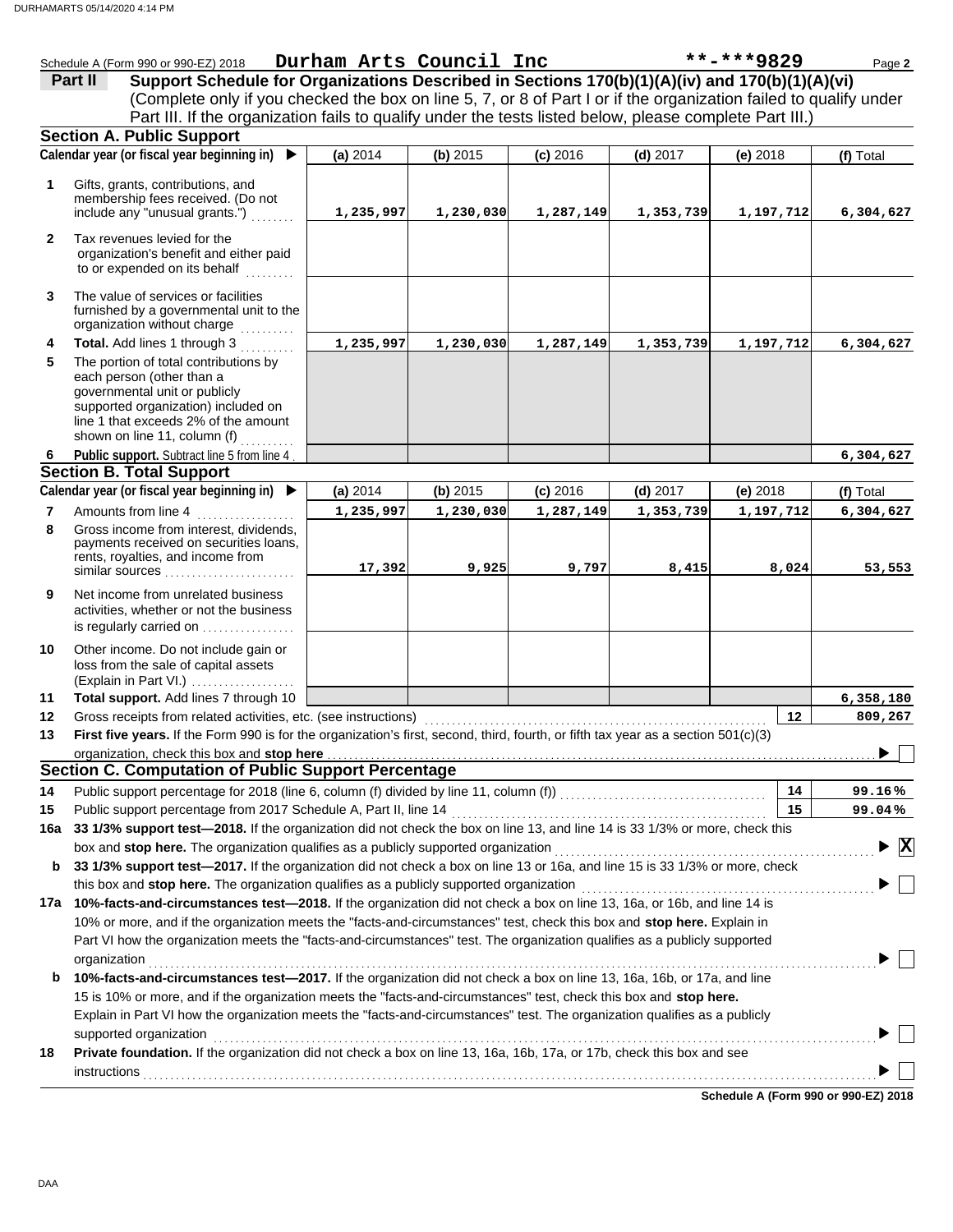|     | Schedule A (Form 990 or 990-EZ) 2018                                                                                                                                                                                                                                                                                                                                      |          | Durham Arts Council Inc |            |            | **-***9829 | Page 3    |  |
|-----|---------------------------------------------------------------------------------------------------------------------------------------------------------------------------------------------------------------------------------------------------------------------------------------------------------------------------------------------------------------------------|----------|-------------------------|------------|------------|------------|-----------|--|
|     | Support Schedule for Organizations Described in Section 509(a)(2)<br>Part III                                                                                                                                                                                                                                                                                             |          |                         |            |            |            |           |  |
|     | (Complete only if you checked the box on line 10 of Part I or if the organization failed to qualify under Part II.                                                                                                                                                                                                                                                        |          |                         |            |            |            |           |  |
|     | If the organization fails to qualify under the tests listed below, please complete Part II.)                                                                                                                                                                                                                                                                              |          |                         |            |            |            |           |  |
|     | <b>Section A. Public Support</b>                                                                                                                                                                                                                                                                                                                                          |          |                         |            |            |            |           |  |
|     | Calendar year (or fiscal year beginning in)                                                                                                                                                                                                                                                                                                                               | (a) 2014 | (b) 2015                | $(c)$ 2016 | $(d)$ 2017 | $(e)$ 2018 | (f) Total |  |
| 1   | Gifts, grants, contributions, and membership<br>fees received. (Do not include any "unusual grants.")                                                                                                                                                                                                                                                                     |          |                         |            |            |            |           |  |
| 2   | Gross receipts from admissions, merchandise<br>sold or services performed, or facilities<br>furnished in any activity that is related to the<br>organization's tax-exempt purpose                                                                                                                                                                                         |          |                         |            |            |            |           |  |
| 3   | Gross receipts from activities that are not an<br>unrelated trade or business under section 513                                                                                                                                                                                                                                                                           |          |                         |            |            |            |           |  |
| 4   | Tax revenues levied for the<br>organization's benefit and either paid<br>to or expended on its behalf<br><u>.</u><br>.                                                                                                                                                                                                                                                    |          |                         |            |            |            |           |  |
| 5   | The value of services or facilities<br>furnished by a governmental unit to the<br>organization without charge                                                                                                                                                                                                                                                             |          |                         |            |            |            |           |  |
| 6   | Total. Add lines 1 through 5                                                                                                                                                                                                                                                                                                                                              |          |                         |            |            |            |           |  |
|     | <b>7a</b> Amounts included on lines 1, 2, and 3<br>received from disqualified persons                                                                                                                                                                                                                                                                                     |          |                         |            |            |            |           |  |
| b   | Amounts included on lines 2 and 3<br>received from other than disqualified<br>persons that exceed the greater of \$5,000<br>or 1% of the amount on line 13 for the year                                                                                                                                                                                                   |          |                         |            |            |            |           |  |
| c   | Add lines 7a and 7b                                                                                                                                                                                                                                                                                                                                                       |          |                         |            |            |            |           |  |
| 8   | Public support. (Subtract line 7c from                                                                                                                                                                                                                                                                                                                                    |          |                         |            |            |            |           |  |
|     | line $6.$ )                                                                                                                                                                                                                                                                                                                                                               |          |                         |            |            |            |           |  |
|     | <b>Section B. Total Support</b>                                                                                                                                                                                                                                                                                                                                           |          |                         |            |            |            |           |  |
|     | Calendar year (or fiscal year beginning in)                                                                                                                                                                                                                                                                                                                               | (a) 2014 | (b) 2015                | $(c)$ 2016 | $(d)$ 2017 | (e) $2018$ | (f) Total |  |
| 9   | Amounts from line 6                                                                                                                                                                                                                                                                                                                                                       |          |                         |            |            |            |           |  |
|     | <b>10a</b> Gross income from interest, dividends,<br>payments received on securities loans, rents,<br>royalties, and income from similar sources                                                                                                                                                                                                                          |          |                         |            |            |            |           |  |
| b   | Unrelated business taxable income (less<br>section 511 taxes) from businesses<br>acquired after June 30, 1975                                                                                                                                                                                                                                                             |          |                         |            |            |            |           |  |
| c   | Add lines 10a and 10b<br>an an Salaman.<br>Bailtean an Salaman                                                                                                                                                                                                                                                                                                            |          |                         |            |            |            |           |  |
| 11  | Net income from unrelated business<br>activities not included in line 10b, whether<br>or not the business is regularly carried on.                                                                                                                                                                                                                                        |          |                         |            |            |            |           |  |
| 12  | Other income. Do not include gain or<br>loss from the sale of capital assets<br>(Explain in Part VI.)                                                                                                                                                                                                                                                                     |          |                         |            |            |            |           |  |
| 13  | Total support. (Add lines 9, 10c, 11,<br>and 12.) $\qquad \qquad$                                                                                                                                                                                                                                                                                                         |          |                         |            |            |            |           |  |
| 14  | First five years. If the Form 990 is for the organization's first, second, third, fourth, or fifth tax year as a section 501(c)(3)<br>organization, check this box and stop here <b>constant and a constant and a constant a</b> constant and a constant and constant and constant and constant and constant and constant and constant and constant and constant and cons |          |                         |            |            |            |           |  |
|     | <b>Section C. Computation of Public Support Percentage</b>                                                                                                                                                                                                                                                                                                                |          |                         |            |            |            |           |  |
| 15  |                                                                                                                                                                                                                                                                                                                                                                           |          |                         |            |            | 15         | %         |  |
| 16  |                                                                                                                                                                                                                                                                                                                                                                           |          |                         |            |            | 16         | %         |  |
|     | Section D. Computation of Investment Income Percentage                                                                                                                                                                                                                                                                                                                    |          |                         |            |            |            |           |  |
| 17  | Investment income percentage for 2018 (line 10c, column (f), divided by line 13, column (f)) [[[[[[[[[[[[[[[[                                                                                                                                                                                                                                                             |          |                         |            |            | 17         | %         |  |
| 18  |                                                                                                                                                                                                                                                                                                                                                                           |          |                         |            |            | 18         | %         |  |
| 19a | 33 1/3% support tests-2018. If the organization did not check the box on line 14, and line 15 is more than 33 1/3%, and line                                                                                                                                                                                                                                              |          |                         |            |            |            |           |  |
|     | 17 is not more than 33 1/3%, check this box and stop here. The organization qualifies as a publicly supported organization                                                                                                                                                                                                                                                |          |                         |            |            |            |           |  |
| b   | 33 1/3% support tests-2017. If the organization did not check a box on line 14 or line 19a, and line 16 is more than 33 1/3%, and                                                                                                                                                                                                                                         |          |                         |            |            |            |           |  |
|     | line 18 is not more than 33 1/3%, check this box and stop here. The organization qualifies as a publicly supported organization                                                                                                                                                                                                                                           |          |                         |            |            |            |           |  |
| 20  |                                                                                                                                                                                                                                                                                                                                                                           |          |                         |            |            |            |           |  |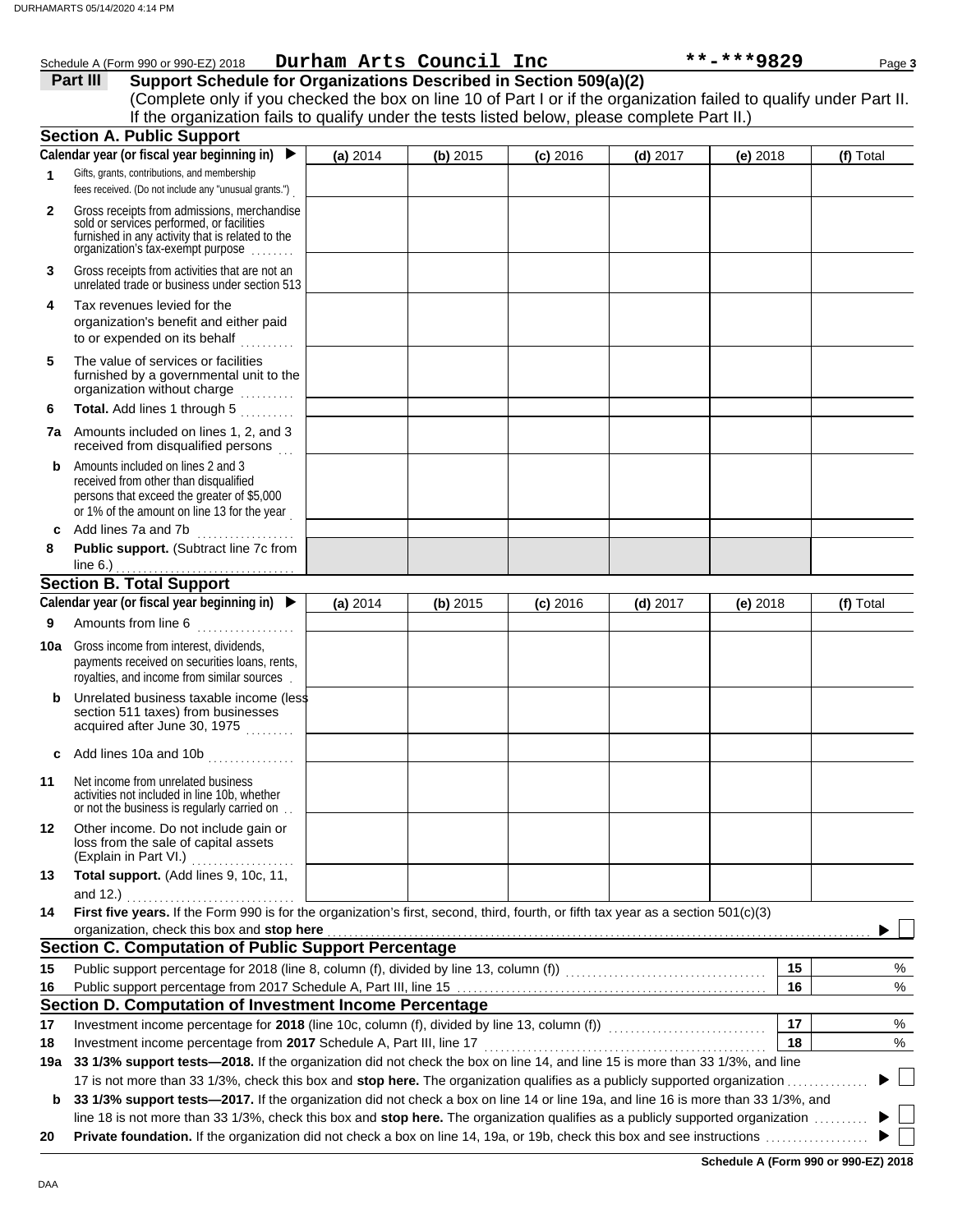|              |                                                                                                                                                                                                         | **-***9829      |     | Page 4 |
|--------------|---------------------------------------------------------------------------------------------------------------------------------------------------------------------------------------------------------|-----------------|-----|--------|
|              | Part IV<br><b>Supporting Organizations</b>                                                                                                                                                              |                 |     |        |
|              | (Complete only if you checked a box in line 12 on Part I. If you checked 12a of Part I, complete Sections A                                                                                             |                 |     |        |
|              | and B. If you checked 12b of Part I, complete Sections A and C. If you checked 12c of Part I, complete                                                                                                  |                 |     |        |
|              | Sections A, D, and E. If you checked 12d of Part I, complete Sections A and D, and complete Part V.)                                                                                                    |                 |     |        |
|              | <b>Section A. All Supporting Organizations</b>                                                                                                                                                          |                 |     |        |
|              |                                                                                                                                                                                                         |                 | Yes | No     |
| 1            | Are all of the organization's supported organizations listed by name in the organization's governing                                                                                                    |                 |     |        |
|              | documents? If "No," describe in Part VI how the supported organizations are designated. If designated by                                                                                                |                 |     |        |
| $\mathbf{2}$ | class or purpose, describe the designation. If historic and continuing relationship, explain.<br>Did the organization have any supported organization that does not have an IRS determination of status | 1               |     |        |
|              | under section 509(a)(1) or (2)? If "Yes," explain in Part VI how the organization determined that the supported                                                                                         |                 |     |        |
|              | organization was described in section 509(a)(1) or (2).                                                                                                                                                 | 2               |     |        |
| За           | Did the organization have a supported organization described in section 501(c)(4), (5), or (6)? If "Yes," answer                                                                                        |                 |     |        |
|              | $(b)$ and $(c)$ below.                                                                                                                                                                                  | 3a              |     |        |
| b            | Did the organization confirm that each supported organization qualified under section $501(c)(4)$ , (5), or (6) and                                                                                     |                 |     |        |
|              | satisfied the public support tests under section $509(a)(2)$ ? If "Yes," describe in Part VI when and how the                                                                                           |                 |     |        |
|              | organization made the determination.                                                                                                                                                                    | 3 <sub>b</sub>  |     |        |
| c            | Did the organization ensure that all support to such organizations was used exclusively for section $170(c)(2)(B)$                                                                                      |                 |     |        |
|              | purposes? If "Yes," explain in Part VI what controls the organization put in place to ensure such use.                                                                                                  | 3 <sub>c</sub>  |     |        |
| 4a           | Was any supported organization not organized in the United States ("foreign supported organization")? If                                                                                                |                 |     |        |
|              | "Yes," and if you checked 12a or 12b in Part I, answer (b) and (c) below.                                                                                                                               | 4a              |     |        |
| b            | Did the organization have ultimate control and discretion in deciding whether to make grants to the foreign                                                                                             |                 |     |        |
|              | supported organization? If "Yes," describe in Part VI how the organization had such control and discretion                                                                                              |                 |     |        |
|              | despite being controlled or supervised by or in connection with its supported organizations.                                                                                                            | 4b              |     |        |
| c            | Did the organization support any foreign supported organization that does not have an IRS determination                                                                                                 |                 |     |        |
|              | under sections 501(c)(3) and 509(a)(1) or (2)? If "Yes," explain in Part VI what controls the organization used                                                                                         |                 |     |        |
|              | to ensure that all support to the foreign supported organization was used exclusively for section $170(c)(2)(B)$                                                                                        |                 |     |        |
|              | purposes.                                                                                                                                                                                               | 4с              |     |        |
| 5a           | Did the organization add, substitute, or remove any supported organizations during the tax year? If "Yes,"                                                                                              |                 |     |        |
|              | answer (b) and (c) below (if applicable). Also, provide detail in Part VI, including (i) the names and EIN                                                                                              |                 |     |        |
|              | numbers of the supported organizations added, substituted, or removed; (ii) the reasons for each such action;                                                                                           |                 |     |        |
|              | (iii) the authority under the organization's organizing document authorizing such action; and (iv) how the action                                                                                       |                 |     |        |
|              | was accomplished (such as by amendment to the organizing document).                                                                                                                                     | 5a              |     |        |
| b            | Type I or Type II only. Was any added or substituted supported organization part of a class already                                                                                                     |                 |     |        |
|              | designated in the organization's organizing document?                                                                                                                                                   | 5b              |     |        |
| c            | Substitutions only. Was the substitution the result of an event beyond the organization's control?                                                                                                      | 5 <sub>c</sub>  |     |        |
|              | Did the organization provide support (whether in the form of grants or the provision of services or facilities) to                                                                                      |                 |     |        |
|              | anyone other than (i) its supported organizations, (ii) individuals that are part of the charitable class benefited                                                                                     |                 |     |        |
|              | by one or more of its supported organizations, or (iii) other supporting organizations that also support or                                                                                             |                 |     |        |
|              | benefit one or more of the filing organization's supported organizations? If "Yes," provide detail in Part VI.                                                                                          | 6               |     |        |
| 7            | Did the organization provide a grant, loan, compensation, or other similar payment to a substantial contributor                                                                                         |                 |     |        |
|              | (as defined in section $4958(c)(3)(C)$ ), a family member of a substantial contributor, or a 35% controlled entity                                                                                      |                 |     |        |
|              | with regard to a substantial contributor? If "Yes," complete Part I of Schedule L (Form 990 or 990-EZ).                                                                                                 | 7               |     |        |
| 8            | Did the organization make a loan to a disqualified person (as defined in section 4958) not described in line 7?                                                                                         |                 |     |        |
|              | If "Yes," complete Part I of Schedule L (Form 990 or 990-EZ).                                                                                                                                           | 8               |     |        |
| 9a           | Was the organization controlled directly or indirectly at any time during the tax year by one or more                                                                                                   |                 |     |        |
|              | disqualified persons as defined in section 4946 (other than foundation managers and organizations described                                                                                             |                 |     |        |
|              | in section 509(a)(1) or (2))? If "Yes," provide detail in Part VI.                                                                                                                                      | 9a              |     |        |
| b            | Did one or more disqualified persons (as defined in line 9a) hold a controlling interest in any entity in which                                                                                         |                 |     |        |
|              | the supporting organization had an interest? If "Yes," provide detail in Part VI.                                                                                                                       | 9b              |     |        |
| c            | Did a disqualified person (as defined in line 9a) have an ownership interest in, or derive any personal benefit                                                                                         |                 |     |        |
|              | from, assets in which the supporting organization also had an interest? If "Yes," provide detail in Part VI.                                                                                            | 9c              |     |        |
| 10a          | Was the organization subject to the excess business holdings rules of section 4943 because of section                                                                                                   |                 |     |        |
|              | 4943(f) (regarding certain Type II supporting organizations, and all Type III non-functionally integrated                                                                                               |                 |     |        |
|              | supporting organizations)? If "Yes," answer 10b below.                                                                                                                                                  | 10a             |     |        |
| b            | Did the organization have any excess business holdings in the tax year? (Use Schedule C, Form 4720, to                                                                                                  |                 |     |        |
|              | determine whether the organization had excess business holdings.)                                                                                                                                       | 10 <sub>b</sub> |     |        |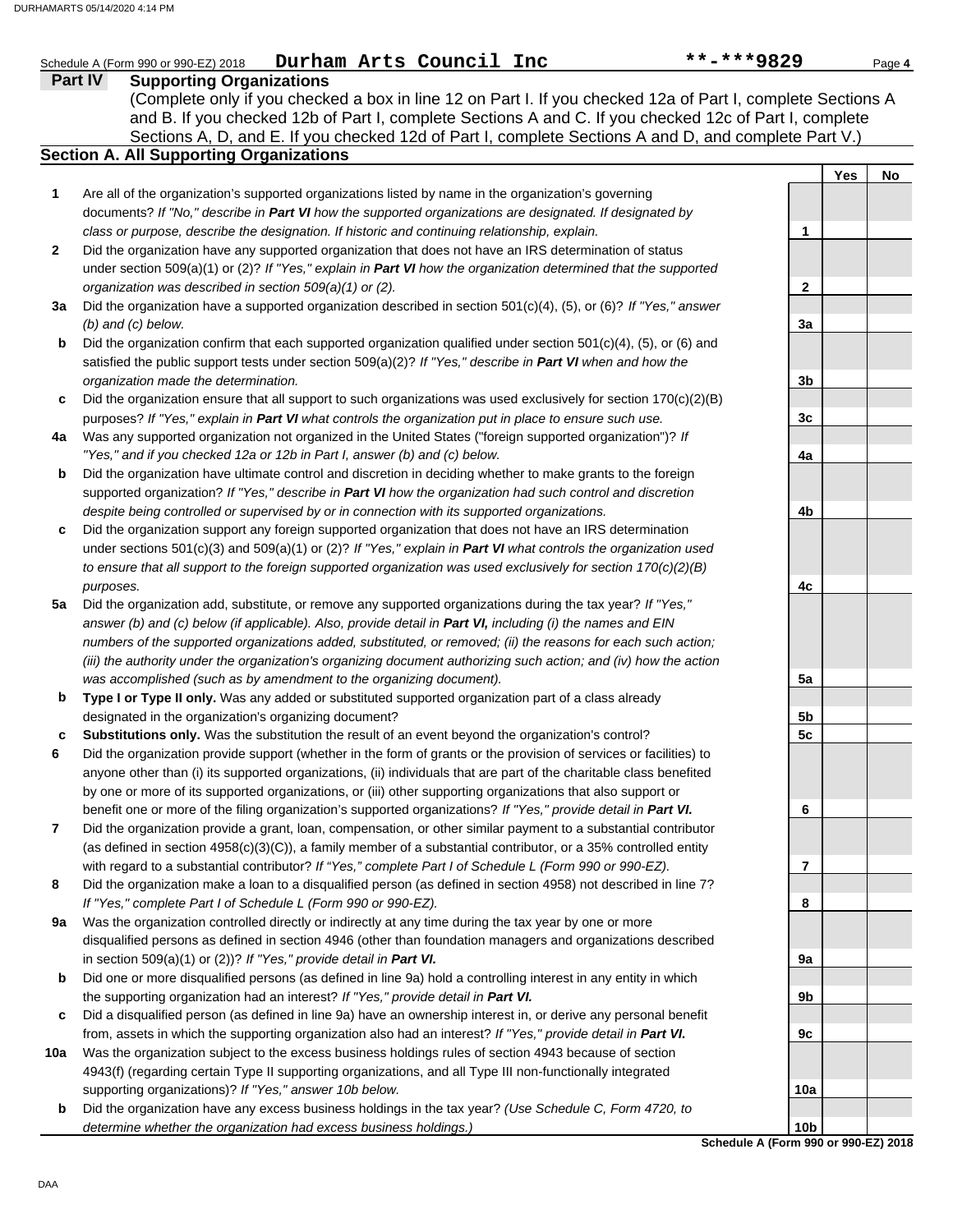|              | Durham Arts Council Inc<br>**-***9829<br>Schedule A (Form 990 or 990-EZ) 2018                                                     |                 |     | Page 5 |
|--------------|-----------------------------------------------------------------------------------------------------------------------------------|-----------------|-----|--------|
|              | <b>Supporting Organizations (continued)</b><br><b>Part IV</b>                                                                     |                 |     |        |
|              |                                                                                                                                   |                 | Yes | No     |
| 11           | Has the organization accepted a gift or contribution from any of the following persons?                                           |                 |     |        |
| a            | A person who directly or indirectly controls, either alone or together with persons described in (b) and (c)                      |                 |     |        |
|              | below, the governing body of a supported organization?                                                                            | 11a             |     |        |
|              | <b>b</b> A family member of a person described in (a) above?                                                                      | 11 <sub>b</sub> |     |        |
| c            | A 35% controlled entity of a person described in (a) or (b) above? If "Yes" to a, b, or c, provide detail in Part VI.             | 11c             |     |        |
|              | <b>Section B. Type I Supporting Organizations</b>                                                                                 |                 |     |        |
|              |                                                                                                                                   |                 | Yes | No     |
| 1            | Did the directors, trustees, or membership of one or more supported organizations have the power to                               |                 |     |        |
|              | regularly appoint or elect at least a majority of the organization's directors or trustees at all times during the                |                 |     |        |
|              | tax year? If "No," describe in Part VI how the supported organization(s) effectively operated, supervised, or                     |                 |     |        |
|              | controlled the organization's activities. If the organization had more than one supported organization,                           |                 |     |        |
|              | describe how the powers to appoint and/or remove directors or trustees were allocated among the supported                         |                 |     |        |
|              | organizations and what conditions or restrictions, if any, applied to such powers during the tax year.                            | 1               |     |        |
| $\mathbf{2}$ | Did the organization operate for the benefit of any supported organization other than the supported                               |                 |     |        |
|              | organization(s) that operated, supervised, or controlled the supporting organization? If "Yes," explain in Part                   |                 |     |        |
|              | VI how providing such benefit carried out the purposes of the supported organization(s) that operated,                            |                 |     |        |
|              | supervised, or controlled the supporting organization.                                                                            | 2               |     |        |
|              | <b>Section C. Type II Supporting Organizations</b>                                                                                |                 |     |        |
|              |                                                                                                                                   |                 | Yes | No     |
|              |                                                                                                                                   |                 |     |        |
| 1            | Were a majority of the organization's directors or trustees during the tax year also a majority of the directors                  |                 |     |        |
|              | or trustees of each of the organization's supported organization(s)? If "No," describe in Part VI how control                     |                 |     |        |
|              | or management of the supporting organization was vested in the same persons that controlled or managed                            |                 |     |        |
|              | the supported organization(s).                                                                                                    | 1               |     |        |
|              | <b>Section D. All Type III Supporting Organizations</b>                                                                           |                 |     |        |
|              |                                                                                                                                   |                 | Yes | No     |
| 1            | Did the organization provide to each of its supported organizations, by the last day of the fifth month of the                    |                 |     |        |
|              | organization's tax year, (i) a written notice describing the type and amount of support provided during the prior tax             |                 |     |        |
|              | year, (ii) a copy of the Form 990 that was most recently filed as of the date of notification, and (iii) copies of the            |                 |     |        |
|              | organization's governing documents in effect on the date of notification, to the extent not previously provided?                  | 1               |     |        |
| $\mathbf{2}$ | Were any of the organization's officers, directors, or trustees either (i) appointed or elected by the supported                  |                 |     |        |
|              | organization(s) or (ii) serving on the governing body of a supported organization? If "No," explain in Part VI how                |                 |     |        |
|              | the organization maintained a close and continuous working relationship with the supported organization(s).                       | 2               |     |        |
| 3            | By reason of the relationship described in (2), did the organization's supported organizations have a                             |                 |     |        |
|              | significant voice in the organization's investment policies and in directing the use of the organization's                        |                 |     |        |
|              | income or assets at all times during the tax year? If "Yes," describe in Part VI the role the organization's                      |                 |     |        |
|              | supported organizations played in this regard.                                                                                    | 3               |     |        |
|              | Section E. Type III Functionally-Integrated Supporting Organizations                                                              |                 |     |        |
| 1            | Check the box next to the method that the organization used to satisfy the Integral Part Test during the year (see instructions). |                 |     |        |
| a            | The organization satisfied the Activities Test. Complete line 2 below.                                                            |                 |     |        |
| b            | The organization is the parent of each of its supported organizations. Complete line 3 below.                                     |                 |     |        |
| c            | The organization supported a governmental entity. Describe in Part VI how you supported a government entity (see instructions).   |                 |     |        |
|              |                                                                                                                                   |                 |     |        |
|              | 2 Activities Test. Answer (a) and (b) below.                                                                                      |                 | Yes | No     |
|              | Did substantially all of the organization's activities during the tay year directly further the exempt purposes of                |                 |     |        |

- **a** Did substantially all of the organization's activities during the tax year directly further the exempt purposes of the supported organization(s) to which the organization was responsive? *If "Yes," then in Part VI identify those supported organizations and explain how these activities directly furthered their exempt purposes, how the organization was responsive to those supported organizations, and how the organization determined that these activities constituted substantially all of its activities.*
- **b** Did the activities described in (a) constitute activities that, but for the organization's involvement, one or more of the organization's supported organization(s) would have been engaged in? *If "Yes," explain in Part VI the reasons for the organization's position that its supported organization(s) would have engaged in these activities but for the organization's involvement.*
- **3** Parent of Supported Organizations. *Answer (a) and (b) below.*
- **a** Did the organization have the power to regularly appoint or elect a majority of the officers, directors, or trustees of each of the supported organizations? *Provide details in Part VI.*
- **b** Did the organization exercise a substantial degree of direction over the policies, programs, and activities of each of its supported organizations? *If "Yes," describe in Part VI the role played by the organization in this regard.*

DAA **Schedule A (Form 990 or 990-EZ) 2018 3b**

**3a**

**2a**

**2b**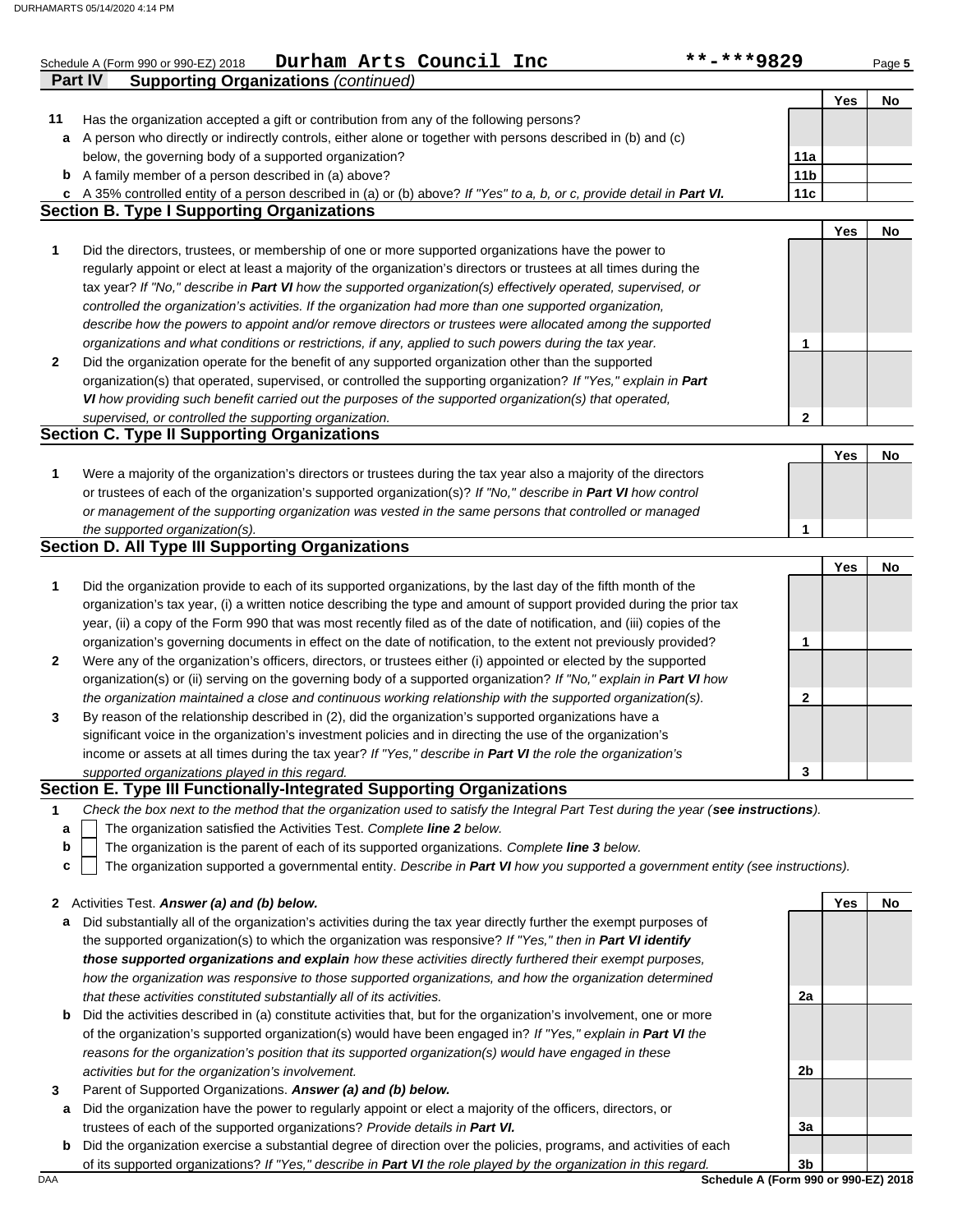|              | Durham Arts Council Inc<br>Schedule A (Form 990 or 990-EZ) 2018                                                                  |                | **-***9829     | Page 6                         |
|--------------|----------------------------------------------------------------------------------------------------------------------------------|----------------|----------------|--------------------------------|
|              | Type III Non-Functionally Integrated 509(a)(3) Supporting Organizations<br><b>Part V</b>                                         |                |                |                                |
| 1            | Check here if the organization satisfied the Integral Part Test as a qualifying trust on Nov. 20, 1970 (explain in Part VI). See |                |                |                                |
|              | instructions. All other Type III non-functionally integrated supporting organizations must complete Sections A through E.        |                |                |                                |
|              | <b>Section A - Adjusted Net Income</b>                                                                                           |                | (A) Prior Year | (B) Current Year               |
|              | (optional)                                                                                                                       |                |                |                                |
| 1            | Net short-term capital gain                                                                                                      | 1              |                |                                |
| $\mathbf{2}$ | Recoveries of prior-year distributions                                                                                           | $\mathbf 2$    |                |                                |
| 3            | Other gross income (see instructions)                                                                                            | $\mathbf{3}$   |                |                                |
| 4            | Add lines 1 through 3.                                                                                                           | 4              |                |                                |
| 5            | Depreciation and depletion                                                                                                       | 5              |                |                                |
| 6            | Portion of operating expenses paid or incurred for production or                                                                 |                |                |                                |
|              | collection of gross income or for management, conservation, or                                                                   |                |                |                                |
|              | maintenance of property held for production of income (see instructions)                                                         | 6              |                |                                |
| 7            | Other expenses (see instructions)                                                                                                | $\overline{7}$ |                |                                |
| 8            | Adjusted Net Income (subtract lines 5, 6, and 7 from line 4)                                                                     | 8              |                |                                |
|              | <b>Section B - Minimum Asset Amount</b>                                                                                          |                | (A) Prior Year | (B) Current Year<br>(optional) |
| 1            | Aggregate fair market value of all non-exempt-use assets (see                                                                    |                |                |                                |
|              | instructions for short tax year or assets held for part of year):                                                                |                |                |                                |
|              | Average monthly value of securities<br>a                                                                                         | 1a             |                |                                |
|              | <b>b</b> Average monthly cash balances                                                                                           | 1b             |                |                                |
|              | <b>c</b> Fair market value of other non-exempt-use assets                                                                        | 1 <sub>c</sub> |                |                                |
|              | Total (add lines 1a, 1b, and 1c)<br>d                                                                                            | 1d             |                |                                |
|              | Discount claimed for blockage or other<br>e                                                                                      |                |                |                                |
|              | factors (explain in detail in Part VI):                                                                                          |                |                |                                |
|              | 2 Acquisition indebtedness applicable to non-exempt-use assets                                                                   | $\overline{2}$ |                |                                |
| 3            | Subtract line 2 from line 1d.                                                                                                    | 3              |                |                                |
| 4            | Cash deemed held for exempt use. Enter 1-1/2% of line 3 (for greater amount,                                                     |                |                |                                |
|              | see instructions)                                                                                                                | 4              |                |                                |
| 5            | Net value of non-exempt-use assets (subtract line 4 from line 3)                                                                 | 5              |                |                                |
| 6            | Multiply line 5 by .035.                                                                                                         | 6              |                |                                |
| 7            | Recoveries of prior-year distributions                                                                                           | $\overline{7}$ |                |                                |
| 8            | Minimum Asset Amount (add line 7 to line 6)                                                                                      | 8              |                |                                |
|              | <b>Section C - Distributable Amount</b>                                                                                          |                |                | <b>Current Year</b>            |
| 1            | Adjusted net income for prior year (from Section A, line 8, Column A)                                                            | 1              |                |                                |
| $\mathbf{2}$ | Enter 85% of line 1.                                                                                                             | $\mathbf{2}$   |                |                                |
| 3            | Minimum asset amount for prior year (from Section B, line 8, Column A)                                                           | $\mathbf 3$    |                |                                |
| 4            | Enter greater of line 2 or line 3.                                                                                               | 4              |                |                                |
| 5            | Income tax imposed in prior year                                                                                                 | 5              |                |                                |
| 6            | <b>Distributable Amount.</b> Subtract line 5 from line 4, unless subject to                                                      |                |                |                                |
|              | emergency temporary reduction (see instructions).                                                                                | 6              |                |                                |

**7** | Check here if the current year is the organization's first as a non-functionally integrated Type III supporting organization (see instructions).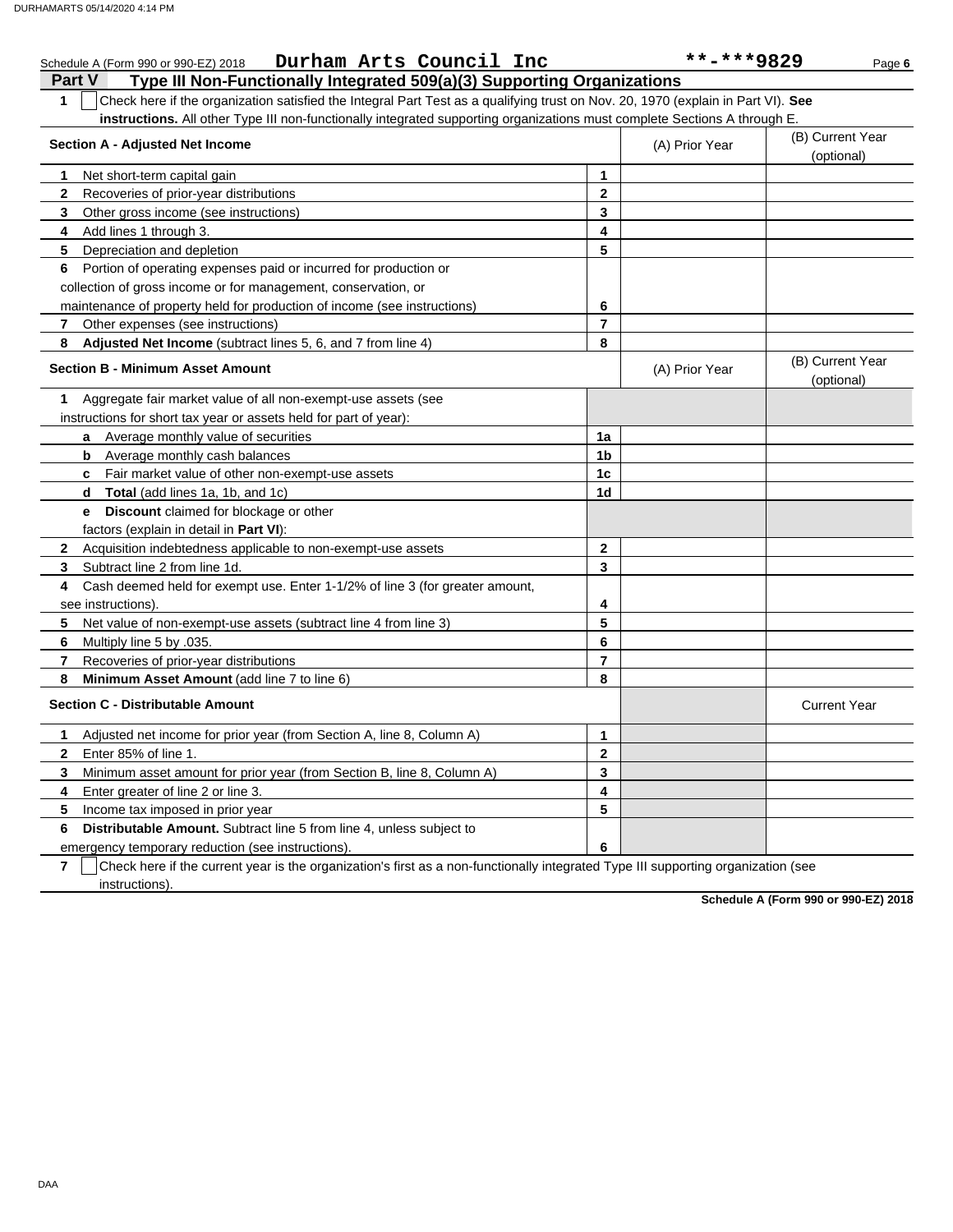|              | Durham Arts Council Inc<br>Schedule A (Form 990 or 990-EZ) 2018                                                             |                                    | **-***9829                                    | Page 7                                           |
|--------------|-----------------------------------------------------------------------------------------------------------------------------|------------------------------------|-----------------------------------------------|--------------------------------------------------|
| Part V       | Type III Non-Functionally Integrated 509(a)(3) Supporting Organizations (continued)                                         |                                    |                                               |                                                  |
|              | <b>Section D - Distributions</b>                                                                                            |                                    |                                               | <b>Current Year</b>                              |
| 1            | Amounts paid to supported organizations to accomplish exempt purposes                                                       |                                    |                                               |                                                  |
| $\mathbf{2}$ | Amounts paid to perform activity that directly furthers exempt purposes of supported                                        |                                    |                                               |                                                  |
|              | organizations, in excess of income from activity                                                                            |                                    |                                               |                                                  |
| 3            | Administrative expenses paid to accomplish exempt purposes of supported organizations                                       |                                    |                                               |                                                  |
| 4            | Amounts paid to acquire exempt-use assets                                                                                   |                                    |                                               |                                                  |
| 5            | Qualified set-aside amounts (prior IRS approval required)                                                                   |                                    |                                               |                                                  |
| 6            | Other distributions (describe in Part VI). See instructions.                                                                |                                    |                                               |                                                  |
| 7            | Total annual distributions. Add lines 1 through 6.                                                                          |                                    |                                               |                                                  |
| 8            | Distributions to attentive supported organizations to which the organization is responsive                                  |                                    |                                               |                                                  |
|              | (provide details in Part VI). See instructions.                                                                             |                                    |                                               |                                                  |
| 9            | Distributable amount for 2018 from Section C, line 6                                                                        |                                    |                                               |                                                  |
| 10           | Line 8 amount divided by line 9 amount                                                                                      |                                    |                                               |                                                  |
|              | <b>Section E - Distribution Allocations (see instructions)</b>                                                              | (i)<br><b>Excess Distributions</b> | (ii)<br><b>Underdistributions</b><br>Pre-2018 | (iii)<br><b>Distributable</b><br>Amount for 2018 |
| 1            | Distributable amount for 2018 from Section C, line 6                                                                        |                                    |                                               |                                                  |
| $\mathbf{2}$ | Underdistributions, if any, for years prior to 2018<br>(reasonable cause required-explain in Part VI). See<br>instructions. |                                    |                                               |                                                  |
| 3            | Excess distributions carryover, if any, to 2018                                                                             |                                    |                                               |                                                  |
|              | a From 2013                                                                                                                 |                                    |                                               |                                                  |
|              |                                                                                                                             |                                    |                                               |                                                  |
|              | c From 2015                                                                                                                 |                                    |                                               |                                                  |
|              | d From 2016                                                                                                                 |                                    |                                               |                                                  |
|              |                                                                                                                             |                                    |                                               |                                                  |
|              | f Total of lines 3a through e                                                                                               |                                    |                                               |                                                  |
|              | g Applied to underdistributions of prior years                                                                              |                                    |                                               |                                                  |
|              | h Applied to 2018 distributable amount                                                                                      |                                    |                                               |                                                  |
|              | Carryover from 2013 not applied (see instructions)                                                                          |                                    |                                               |                                                  |
|              | Remainder. Subtract lines 3g, 3h, and 3i from 3f.                                                                           |                                    |                                               |                                                  |
| 4            | Distributions for 2018 from                                                                                                 |                                    |                                               |                                                  |
|              | \$<br>Section D, line 7:                                                                                                    |                                    |                                               |                                                  |
|              | a Applied to underdistributions of prior years                                                                              |                                    |                                               |                                                  |
|              | <b>b</b> Applied to 2018 distributable amount                                                                               |                                    |                                               |                                                  |
|              | c Remainder. Subtract lines 4a and 4b from 4.                                                                               |                                    |                                               |                                                  |
| 5            | Remaining underdistributions for years prior to 2018, if                                                                    |                                    |                                               |                                                  |
|              | any. Subtract lines 3g and 4a from line 2. For result                                                                       |                                    |                                               |                                                  |
|              | greater than zero, explain in Part VI. See instructions.                                                                    |                                    |                                               |                                                  |
| 6            | Remaining underdistributions for 2018. Subtract lines 3h                                                                    |                                    |                                               |                                                  |
|              | and 4b from line 1. For result greater than zero, explain in                                                                |                                    |                                               |                                                  |
|              | Part VI. See instructions.                                                                                                  |                                    |                                               |                                                  |
| 7            | Excess distributions carryover to 2019. Add lines 3j                                                                        |                                    |                                               |                                                  |
|              | and 4c.                                                                                                                     |                                    |                                               |                                                  |
| 8            | Breakdown of line 7:                                                                                                        |                                    |                                               |                                                  |
|              | a Excess from 2014.                                                                                                         |                                    |                                               |                                                  |
|              |                                                                                                                             |                                    |                                               |                                                  |
|              | c Excess from 2016                                                                                                          |                                    |                                               |                                                  |
|              | d Excess from 2017.                                                                                                         |                                    |                                               |                                                  |
|              | e Excess from 2018                                                                                                          |                                    |                                               |                                                  |
|              |                                                                                                                             |                                    |                                               |                                                  |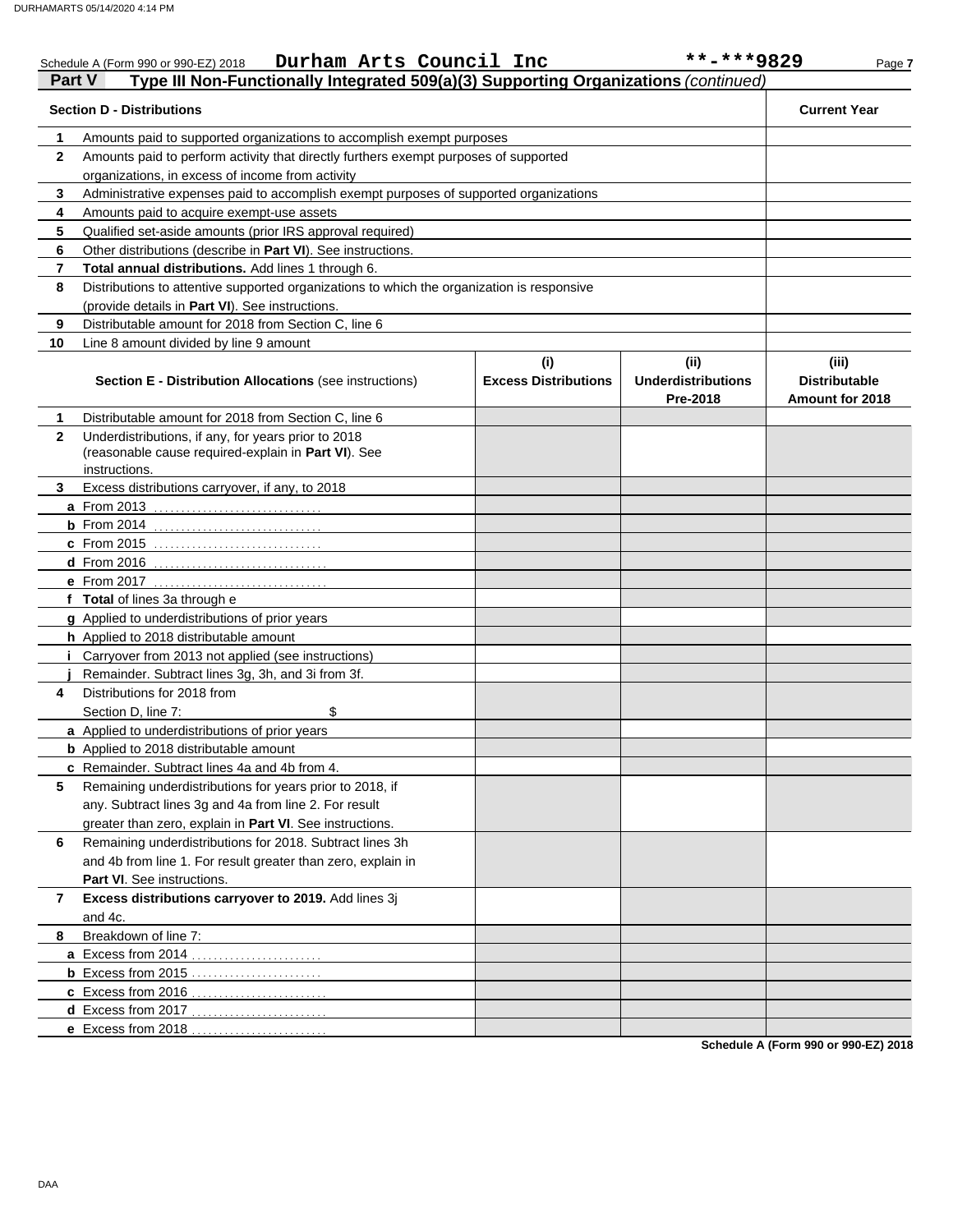|                | Schedule A (Form 990 or 990-EZ) 2018                                                                                                                                                                                                                                                                                                                                                                                                                                                                                                                                                        |  | Durham Arts Council Inc |  | **-***9829 | Page 8 |
|----------------|---------------------------------------------------------------------------------------------------------------------------------------------------------------------------------------------------------------------------------------------------------------------------------------------------------------------------------------------------------------------------------------------------------------------------------------------------------------------------------------------------------------------------------------------------------------------------------------------|--|-------------------------|--|------------|--------|
| <b>Part VI</b> | Supplemental Information. Provide the explanations required by Part II, line 10; Part II, line 17a or 17b; Part<br>III, line 12; Part IV, Section A, lines 1, 2, 3b, 3c, 4b, 4c, 5a, 6, 9a, 9b, 9c, 11a, 11b, and 11c; Part IV, Section<br>B, lines 1 and 2; Part IV, Section C, line 1; Part IV, Section D, lines 2 and 3; Part IV, Section E, lines 1c, 2a, 2b,<br>3a, and 3b; Part V, line 1; Part V, Section B, line 1e; Part V, Section D, lines 5, 6, and 8; and Part V, Section E,<br>lines 2, 5, and 6. Also complete this part for any additional information. (See instructions.) |  |                         |  |            |        |
|                |                                                                                                                                                                                                                                                                                                                                                                                                                                                                                                                                                                                             |  |                         |  |            |        |
|                |                                                                                                                                                                                                                                                                                                                                                                                                                                                                                                                                                                                             |  |                         |  |            |        |
|                |                                                                                                                                                                                                                                                                                                                                                                                                                                                                                                                                                                                             |  |                         |  |            |        |
|                |                                                                                                                                                                                                                                                                                                                                                                                                                                                                                                                                                                                             |  |                         |  |            |        |
|                |                                                                                                                                                                                                                                                                                                                                                                                                                                                                                                                                                                                             |  |                         |  |            |        |
|                |                                                                                                                                                                                                                                                                                                                                                                                                                                                                                                                                                                                             |  |                         |  |            |        |
|                |                                                                                                                                                                                                                                                                                                                                                                                                                                                                                                                                                                                             |  |                         |  |            |        |
|                |                                                                                                                                                                                                                                                                                                                                                                                                                                                                                                                                                                                             |  |                         |  |            |        |
|                |                                                                                                                                                                                                                                                                                                                                                                                                                                                                                                                                                                                             |  |                         |  |            |        |
|                |                                                                                                                                                                                                                                                                                                                                                                                                                                                                                                                                                                                             |  |                         |  |            |        |
|                |                                                                                                                                                                                                                                                                                                                                                                                                                                                                                                                                                                                             |  |                         |  |            |        |
|                |                                                                                                                                                                                                                                                                                                                                                                                                                                                                                                                                                                                             |  |                         |  |            |        |
|                |                                                                                                                                                                                                                                                                                                                                                                                                                                                                                                                                                                                             |  |                         |  |            |        |
|                |                                                                                                                                                                                                                                                                                                                                                                                                                                                                                                                                                                                             |  |                         |  |            |        |
|                |                                                                                                                                                                                                                                                                                                                                                                                                                                                                                                                                                                                             |  |                         |  |            |        |
|                |                                                                                                                                                                                                                                                                                                                                                                                                                                                                                                                                                                                             |  |                         |  |            |        |
|                |                                                                                                                                                                                                                                                                                                                                                                                                                                                                                                                                                                                             |  |                         |  |            |        |
|                |                                                                                                                                                                                                                                                                                                                                                                                                                                                                                                                                                                                             |  |                         |  |            |        |
|                |                                                                                                                                                                                                                                                                                                                                                                                                                                                                                                                                                                                             |  |                         |  |            |        |
|                |                                                                                                                                                                                                                                                                                                                                                                                                                                                                                                                                                                                             |  |                         |  |            |        |
|                |                                                                                                                                                                                                                                                                                                                                                                                                                                                                                                                                                                                             |  |                         |  |            |        |
|                |                                                                                                                                                                                                                                                                                                                                                                                                                                                                                                                                                                                             |  |                         |  |            |        |
|                |                                                                                                                                                                                                                                                                                                                                                                                                                                                                                                                                                                                             |  |                         |  |            |        |
|                |                                                                                                                                                                                                                                                                                                                                                                                                                                                                                                                                                                                             |  |                         |  |            |        |
|                |                                                                                                                                                                                                                                                                                                                                                                                                                                                                                                                                                                                             |  |                         |  |            |        |
|                |                                                                                                                                                                                                                                                                                                                                                                                                                                                                                                                                                                                             |  |                         |  |            |        |
|                |                                                                                                                                                                                                                                                                                                                                                                                                                                                                                                                                                                                             |  |                         |  |            |        |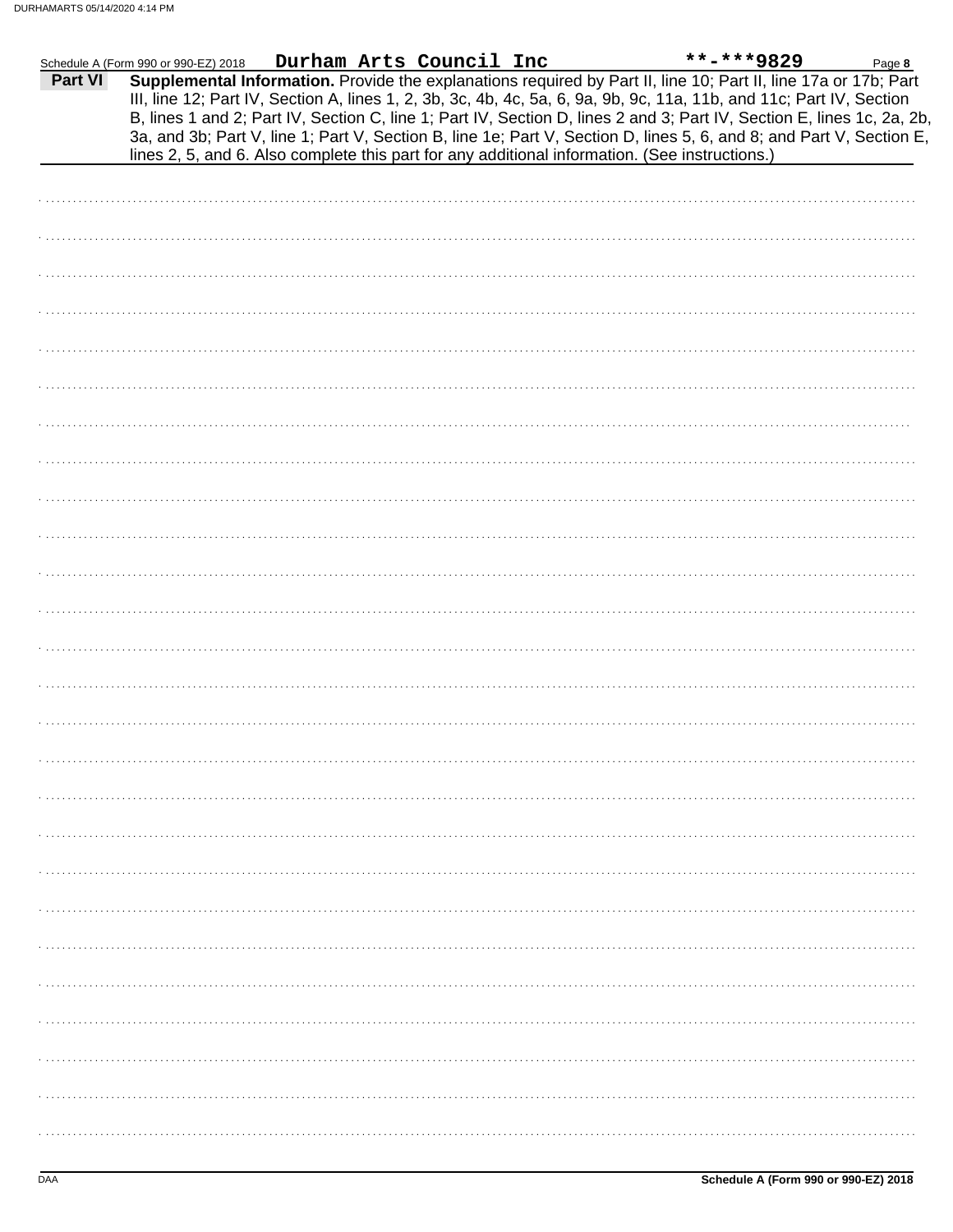**(Form 990, 990-EZ,**

## **Schedule of Contributors Schedule B**

OMB No. 1545-0047

**2018**

**Employer identification number**

\*\*-\*\*\*9829

| or 990-PF)<br>Attach to Form 990, Form 990-EZ, or Form 990-PF.<br>Department of the Treasury<br>Go to www.irs.gov/Form990 for the latest information.<br>Internal Revenue Service |                                                                                                                                                                                                                                                                                                                                                                                                                                                                                                                                                                                                                        |            |  |  |  |  |
|-----------------------------------------------------------------------------------------------------------------------------------------------------------------------------------|------------------------------------------------------------------------------------------------------------------------------------------------------------------------------------------------------------------------------------------------------------------------------------------------------------------------------------------------------------------------------------------------------------------------------------------------------------------------------------------------------------------------------------------------------------------------------------------------------------------------|------------|--|--|--|--|
| Name of the organization                                                                                                                                                          |                                                                                                                                                                                                                                                                                                                                                                                                                                                                                                                                                                                                                        | Employer i |  |  |  |  |
|                                                                                                                                                                                   | Durham Arts Council Inc                                                                                                                                                                                                                                                                                                                                                                                                                                                                                                                                                                                                | **_***     |  |  |  |  |
| Organization type (check one):                                                                                                                                                    |                                                                                                                                                                                                                                                                                                                                                                                                                                                                                                                                                                                                                        |            |  |  |  |  |
| Filers of:                                                                                                                                                                        | Section:                                                                                                                                                                                                                                                                                                                                                                                                                                                                                                                                                                                                               |            |  |  |  |  |
| Form 990 or 990-EZ                                                                                                                                                                | 3 ) (enter number) organization<br>$ \mathbf{X} $ 501(c)(                                                                                                                                                                                                                                                                                                                                                                                                                                                                                                                                                              |            |  |  |  |  |
|                                                                                                                                                                                   | $4947(a)(1)$ nonexempt charitable trust not treated as a private foundation                                                                                                                                                                                                                                                                                                                                                                                                                                                                                                                                            |            |  |  |  |  |
|                                                                                                                                                                                   | 527 political organization                                                                                                                                                                                                                                                                                                                                                                                                                                                                                                                                                                                             |            |  |  |  |  |
| Form 990-PF                                                                                                                                                                       | 501(c)(3) exempt private foundation                                                                                                                                                                                                                                                                                                                                                                                                                                                                                                                                                                                    |            |  |  |  |  |
|                                                                                                                                                                                   | $4947(a)(1)$ nonexempt charitable trust treated as a private foundation                                                                                                                                                                                                                                                                                                                                                                                                                                                                                                                                                |            |  |  |  |  |
|                                                                                                                                                                                   | $501(c)(3)$ taxable private foundation                                                                                                                                                                                                                                                                                                                                                                                                                                                                                                                                                                                 |            |  |  |  |  |
|                                                                                                                                                                                   |                                                                                                                                                                                                                                                                                                                                                                                                                                                                                                                                                                                                                        |            |  |  |  |  |
| instructions.<br><b>General Rule</b>                                                                                                                                              | Check if your organization is covered by the General Rule or a Special Rule.<br>Note: Only a section 501(c)(7), (8), or (10) organization can check boxes for both the General Rule and a Special Rule. See                                                                                                                                                                                                                                                                                                                                                                                                            |            |  |  |  |  |
| contributor's total contributions.                                                                                                                                                | For an organization filing Form 990, 990-EZ, or 990-PF that received, during the year, contributions totaling \$5,000<br>or more (in money or property) from any one contributor. Complete Parts I and II. See instructions for determining a                                                                                                                                                                                                                                                                                                                                                                          |            |  |  |  |  |
| <b>Special Rules</b>                                                                                                                                                              |                                                                                                                                                                                                                                                                                                                                                                                                                                                                                                                                                                                                                        |            |  |  |  |  |
| $ {\bf X} $                                                                                                                                                                       | For an organization described in section 501(c)(3) filing Form 990 or 990-EZ that met the 33 <sup>1</sup> /3% support test of the<br>regulations under sections 509(a)(1) and 170(b)(1)(A)(vi), that checked Schedule A (Form 990 or 990-EZ), Part II, line<br>13, 16a, or 16b, and that received from any one contributor, during the year, total contributions of the greater of (1)<br>\$5,000; or (2) 2% of the amount on (i) Form 990, Part VIII, line 1h; or (ii) Form 990-EZ, line 1. Complete Parts I and II.                                                                                                  |            |  |  |  |  |
|                                                                                                                                                                                   | For an organization described in section 501(c)(7), (8), or (10) filing Form 990 or 990-EZ that received from any one<br>contributor, during the year, total contributions of more than \$1,000 exclusively for religious, charitable, scientific,<br>literary, or educational purposes, or for the prevention of cruelty to children or animals. Complete Parts I (entering)<br>"N/A" in column (b) instead of the contributor name and address), II, and III.                                                                                                                                                        |            |  |  |  |  |
|                                                                                                                                                                                   | For an organization described in section $501(c)(7)$ , (8), or (10) filing Form 990 or 990-EZ that received from any one<br>contributor, during the year, contributions exclusively for religious, charitable, etc., purposes, but no such<br>contributions totaled more than \$1,000. If this box is checked, enter here the total contributions that were received<br>during the year for an exclusively religious, charitable, etc., purpose. Don't complete any of the parts unless the<br>General Rule applies to this organization because it received nonexclusively religious, charitable, etc., contributions |            |  |  |  |  |

totaling \$5,000 or more during the year . . . . . . . . . . . . . . . . . . . . . . . . . . . . . . . . . . . . . . . . . . . . . . . . . . . . . . . . . . . . . . . . . . . . . . . . . . . . \$ . . . . . . . . . . . . . . . . . . . . . . . . . . .

990-EZ, or 990-PF), but it **must** answer "No" on Part IV, line 2, of its Form 990; or check the box on line H of its Form 990-EZ or on its Form 990-PF, Part I, line 2, to certify that it doesn't meet the filing requirements of Schedule B (Form 990, 990-EZ, or 990-PF). **Caution:** An organization that isn't covered by the General Rule and/or the Special Rules doesn't file Schedule B (Form 990,

**For Paperwork Reduction Act Notice, see the instructions for Form 990, 990-EZ, or 990-PF.**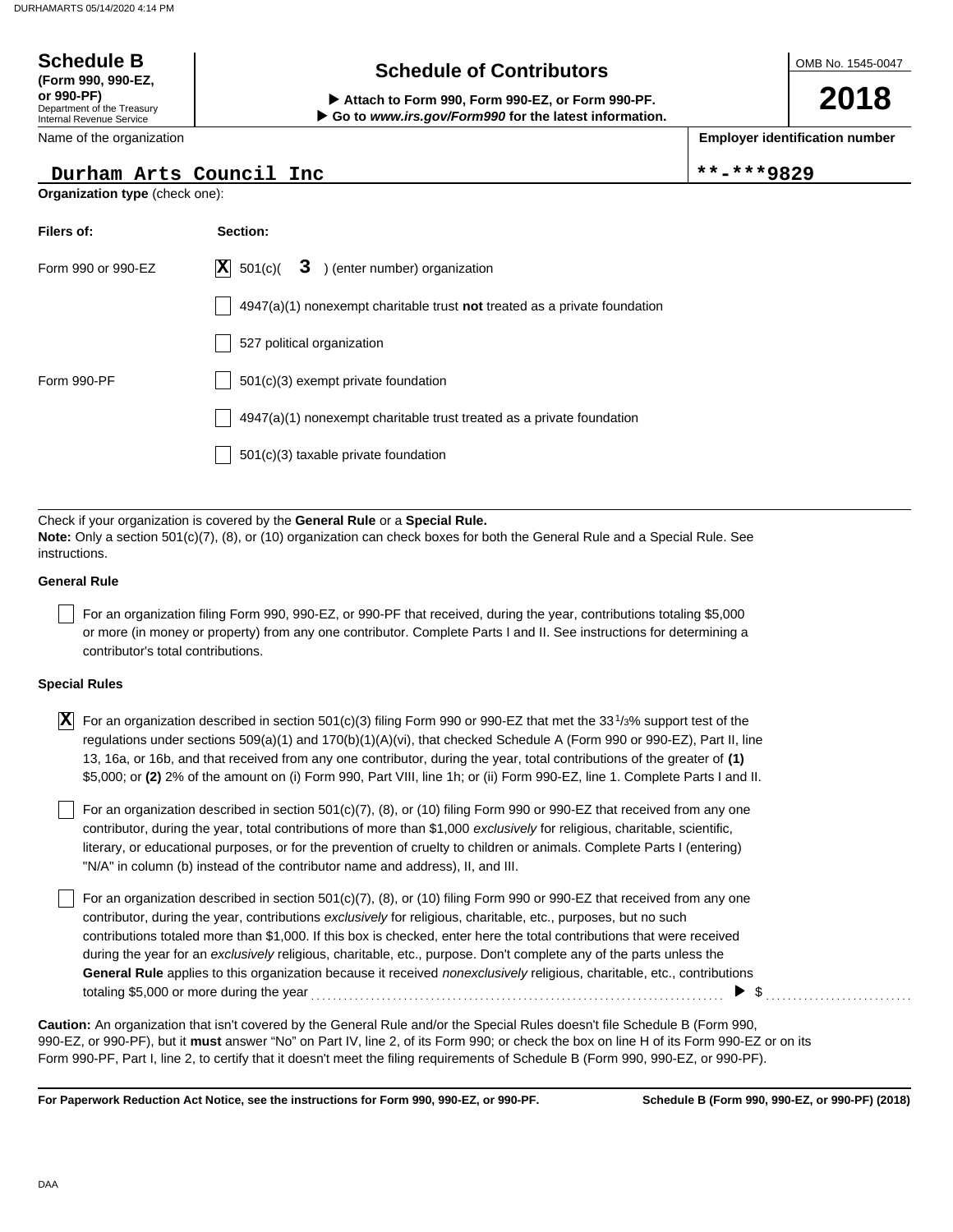|                              | Name of organization<br>Durham Arts Council Inc                                                                                        |                                            | <b>Employer identification number</b><br>**-***9829                                                                                          |
|------------------------------|----------------------------------------------------------------------------------------------------------------------------------------|--------------------------------------------|----------------------------------------------------------------------------------------------------------------------------------------------|
| Part I                       | <b>Contributors</b> (see instructions). Use duplicate copies of Part I if additional space is needed.                                  |                                            |                                                                                                                                              |
| (a)<br>No.                   | (b)<br>Name, address, and ZIP + 4                                                                                                      | (c)<br><b>Total contributions</b>          | (d)<br>Type of contribution                                                                                                                  |
| $1$                          | City of Durham<br>101 City Hall Plaza<br>Durham<br>NC 27701                                                                            | 702,858<br>$\updownarrow$                  | $\overline{\mathbf{x}}$<br><b>Person</b><br>Payroll<br><b>Noncash</b><br>(Complete Part II for<br>noncash contributions.)                    |
| (a)<br>No.                   | (b)<br>Name, address, and ZIP + 4                                                                                                      | (c)<br><b>Total contributions</b>          | (d)<br>Type of contribution                                                                                                                  |
| 2                            | Fletcher Performing Arts Fund of the<br>Triangle Community Foundation<br>324 Blackwell Street, Suite 1220<br>Durham<br><b>NC 27701</b> | 94,839<br>$\sim$                           | $\overline{\mathbf{x}}$<br><b>Person</b><br>Payroll<br>Noncash<br>(Complete Part II for<br>noncash contributions.)                           |
| (a)                          | (b)                                                                                                                                    | (c)                                        | (d)                                                                                                                                          |
| No.                          | Name, address, and ZIP + 4<br>State of NC-North Carolina Arts                                                                          | <b>Total contributions</b>                 | Type of contribution                                                                                                                         |
| $3$                          | Council<br>109 E Jones St<br>Raleigh<br><b>NC 27601</b>                                                                                | 110,001<br>$\sim$                          | $\overline{\mathbf{x}}$<br><b>Person</b><br>Payroll<br>Noncash<br>(Complete Part II for<br>noncash contributions.)                           |
| (a)                          | (b)                                                                                                                                    | (c)                                        | (d)                                                                                                                                          |
| No.<br>$\mathbf{4}_{\ldots}$ | Name, address, and ZIP + 4<br>Durham Arts Council Endowment<br>at Triangle Community Foundation<br>PO Box 12729<br>Durham<br>NC 27709  | <b>Total contributions</b><br>32,553<br>\$ | Type of contribution<br>$ \overline{\mathbf{X}} $<br>Person<br>Payroll<br><b>Noncash</b><br>(Complete Part II for<br>noncash contributions.) |
| (a)<br>No.                   | (b)<br>Name, address, and ZIP + 4                                                                                                      | (c)<br><b>Total contributions</b>          | (d)<br>Type of contribution                                                                                                                  |
|                              |                                                                                                                                        | \$                                         | Person<br>Payroll<br><b>Noncash</b><br>(Complete Part II for<br>noncash contributions.)                                                      |
| (a)                          | (b)                                                                                                                                    | (c)                                        | (d)                                                                                                                                          |
| No.                          | Name, address, and ZIP + 4                                                                                                             | <b>Total contributions</b><br>\$           | Type of contribution<br>Person<br>Payroll<br><b>Noncash</b><br>(Complete Part II for<br>noncash contributions.)                              |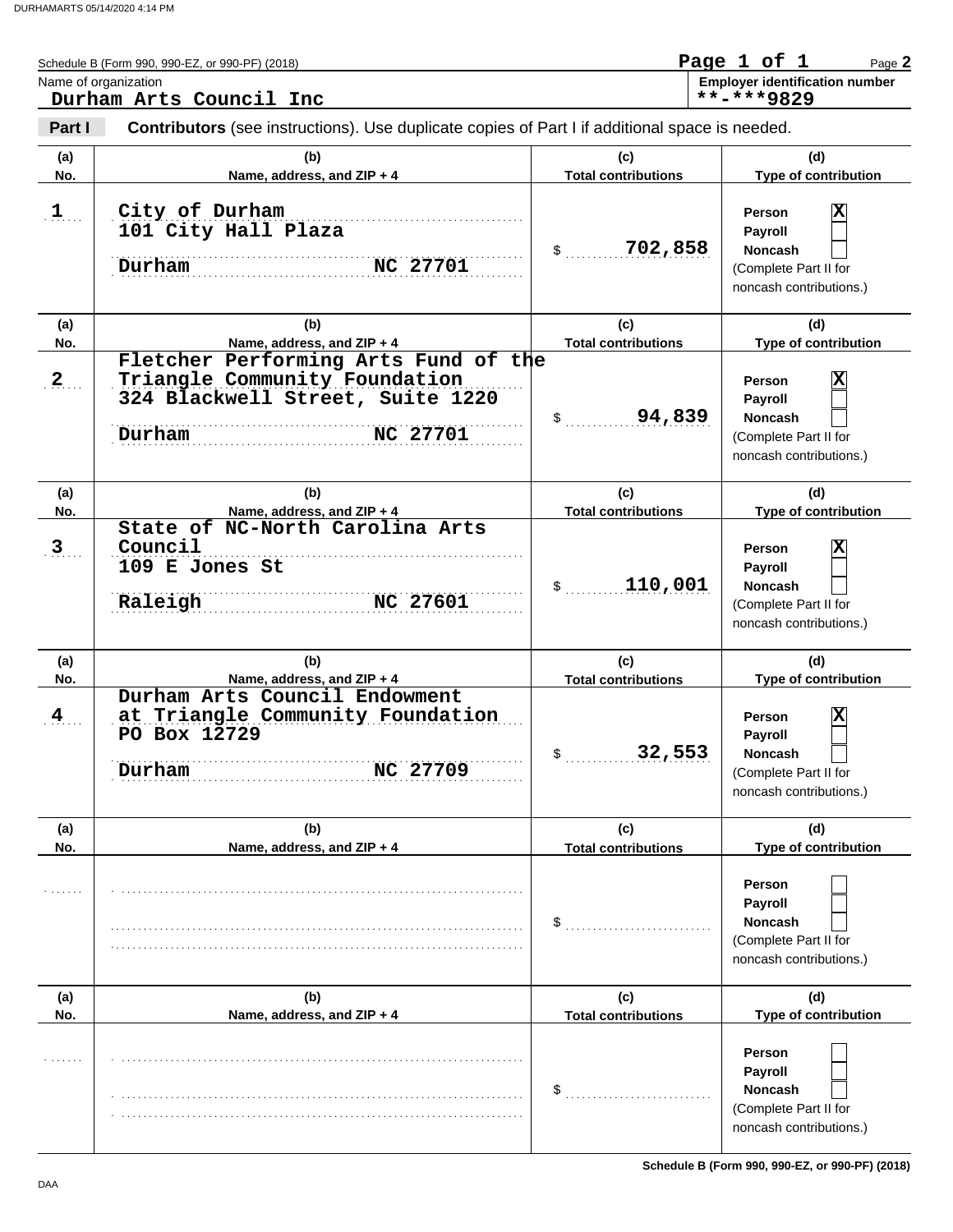Department of the Treasury Internal Revenue Service

## **SCHEDULE D Supplemental Financial Statements**

 **Attach to Form 990. (Form 990) Part IV, line 6, 7, 8, 9, 10, 11a, 11b, 11c, 11d, 11e, 11f, 12a, or 12b. Complete if the organization answered "Yes" on Form 990,**

▶ Go to *www.irs.gov/Form990* for instructions and the latest information.

**2018 Open to Public Inspection**

OMB No. 1545-0047

**Employer identification number**

| Name of the organization                                                                                                                                                           |                                                    | <b>Employer identification number</b>       |
|------------------------------------------------------------------------------------------------------------------------------------------------------------------------------------|----------------------------------------------------|---------------------------------------------|
| Durham Arts Council Inc                                                                                                                                                            |                                                    | **-***9829                                  |
| Organizations Maintaining Donor Advised Funds or Other Similar Funds or Accounts.<br>Part I<br>Complete if the organization answered "Yes" on Form 990, Part IV, line 6.           |                                                    |                                             |
|                                                                                                                                                                                    | (a) Donor advised funds                            | (b) Funds and other accounts                |
| Total number at end of year<br>1                                                                                                                                                   |                                                    |                                             |
| 2                                                                                                                                                                                  |                                                    |                                             |
| 3                                                                                                                                                                                  |                                                    |                                             |
| 4                                                                                                                                                                                  |                                                    |                                             |
| Did the organization inform all donors and donor advisors in writing that the assets held in donor advised<br>5                                                                    |                                                    |                                             |
|                                                                                                                                                                                    |                                                    | Yes<br><b>No</b>                            |
| Did the organization inform all grantees, donors, and donor advisors in writing that grant funds can be used<br>6                                                                  |                                                    |                                             |
| only for charitable purposes and not for the benefit of the donor or donor advisor, or for any other purpose                                                                       |                                                    |                                             |
|                                                                                                                                                                                    |                                                    | Yes<br>No                                   |
| Part II<br><b>Conservation Easements.</b>                                                                                                                                          |                                                    |                                             |
| Complete if the organization answered "Yes" on Form 990, Part IV, line 7.                                                                                                          |                                                    |                                             |
| Purpose(s) of conservation easements held by the organization (check all that apply).<br>1.                                                                                        |                                                    |                                             |
| Preservation of land for public use (e.g., recreation or education)                                                                                                                | Preservation of a historically important land area |                                             |
| Protection of natural habitat                                                                                                                                                      | Preservation of a certified historic structure     |                                             |
| Preservation of open space                                                                                                                                                         |                                                    |                                             |
| Complete lines 2a through 2d if the organization held a qualified conservation contribution in the form of a conservation<br>2                                                     |                                                    |                                             |
| easement on the last day of the tax year.                                                                                                                                          |                                                    | Held at the End of the Tax Year             |
| Total number of conservation easements<br>a                                                                                                                                        |                                                    | 2a                                          |
| b                                                                                                                                                                                  |                                                    | 2 <sub>b</sub>                              |
| Number of conservation easements on a certified historic structure included in (a) [11] Number of conservation<br>с                                                                |                                                    | 2c                                          |
| Number of conservation easements included in (c) acquired after 7/25/06, and not on a<br>d                                                                                         |                                                    |                                             |
| historic structure listed in the National Register                                                                                                                                 |                                                    | 2d                                          |
| Number of conservation easements modified, transferred, released, extinguished, or terminated by the organization during the<br>3                                                  |                                                    |                                             |
| tax year $\blacktriangleright$                                                                                                                                                     |                                                    |                                             |
| Number of states where property subject to conservation easement is located ▶                                                                                                      |                                                    |                                             |
| Does the organization have a written policy regarding the periodic monitoring, inspection, handling of<br>5<br>violations, and enforcement of the conservation easements it holds? |                                                    | Yes<br>No                                   |
| Staff and volunteer hours devoted to monitoring, inspecting, handling of violations, and enforcing conservation easements during the year<br>6                                     |                                                    |                                             |
|                                                                                                                                                                                    |                                                    |                                             |
| Amount of expenses incurred in monitoring, inspecting, handling of violations, and enforcing conservation easements during the year<br>7                                           |                                                    |                                             |
| $\blacktriangleright$ \$                                                                                                                                                           |                                                    |                                             |
| Does each conservation easement reported on line 2(d) above satisfy the requirements of section 170(h)(4)(B)(i)                                                                    |                                                    |                                             |
|                                                                                                                                                                                    |                                                    | Yes<br>No                                   |
| In Part XIII, describe how the organization reports conservation easements in its revenue and expense statement, and<br>9                                                          |                                                    |                                             |
| balance sheet, and include, if applicable, the text of the footnote to the organization's financial statements that describes the                                                  |                                                    |                                             |
| organization's accounting for conservation easements.                                                                                                                              |                                                    |                                             |
| Organizations Maintaining Collections of Art, Historical Treasures, or Other Similar Assets.<br>Part III                                                                           |                                                    |                                             |
| Complete if the organization answered "Yes" on Form 990, Part IV, line 8.                                                                                                          |                                                    |                                             |
| 1a If the organization elected, as permitted under SFAS 116 (ASC 958), not to report in its revenue statement and balance sheet                                                    |                                                    |                                             |
| works of art, historical treasures, or other similar assets held for public exhibition, education, or research in furtherance of                                                   |                                                    |                                             |
| public service, provide, in Part XIII, the text of the footnote to its financial statements that describes these items.                                                            |                                                    |                                             |
| <b>b</b> If the organization elected, as permitted under SFAS 116 (ASC 958), to report in its revenue statement and balance sheet                                                  |                                                    |                                             |
| works of art, historical treasures, or other similar assets held for public exhibition, education, or research in furtherance of                                                   |                                                    |                                             |
| public service, provide the following amounts relating to these items:                                                                                                             |                                                    |                                             |
|                                                                                                                                                                                    |                                                    |                                             |
| (ii) Assets included in Form 990, Part X                                                                                                                                           |                                                    | $\mathsf{\$}\dots\dots\dots\dots\dots\dots$ |
| If the organization received or held works of art, historical treasures, or other similar assets for financial gain, provide the<br>2                                              |                                                    |                                             |
| following amounts required to be reported under SFAS 116 (ASC 958) relating to these items:                                                                                        |                                                    |                                             |
| Revenue included on Form 990, Part VIII, line 1<br>a                                                                                                                               |                                                    | \$<br>- \$                                  |
| b<br>For Paperwork Reduction Act Notice, see the Instructions for Form 990.                                                                                                        |                                                    | Schedule D (Form 990) 2018                  |

| For Paperwork Reduction Act Notice, see the Instructions for Form 990. |  |  |  |
|------------------------------------------------------------------------|--|--|--|
| DAA                                                                    |  |  |  |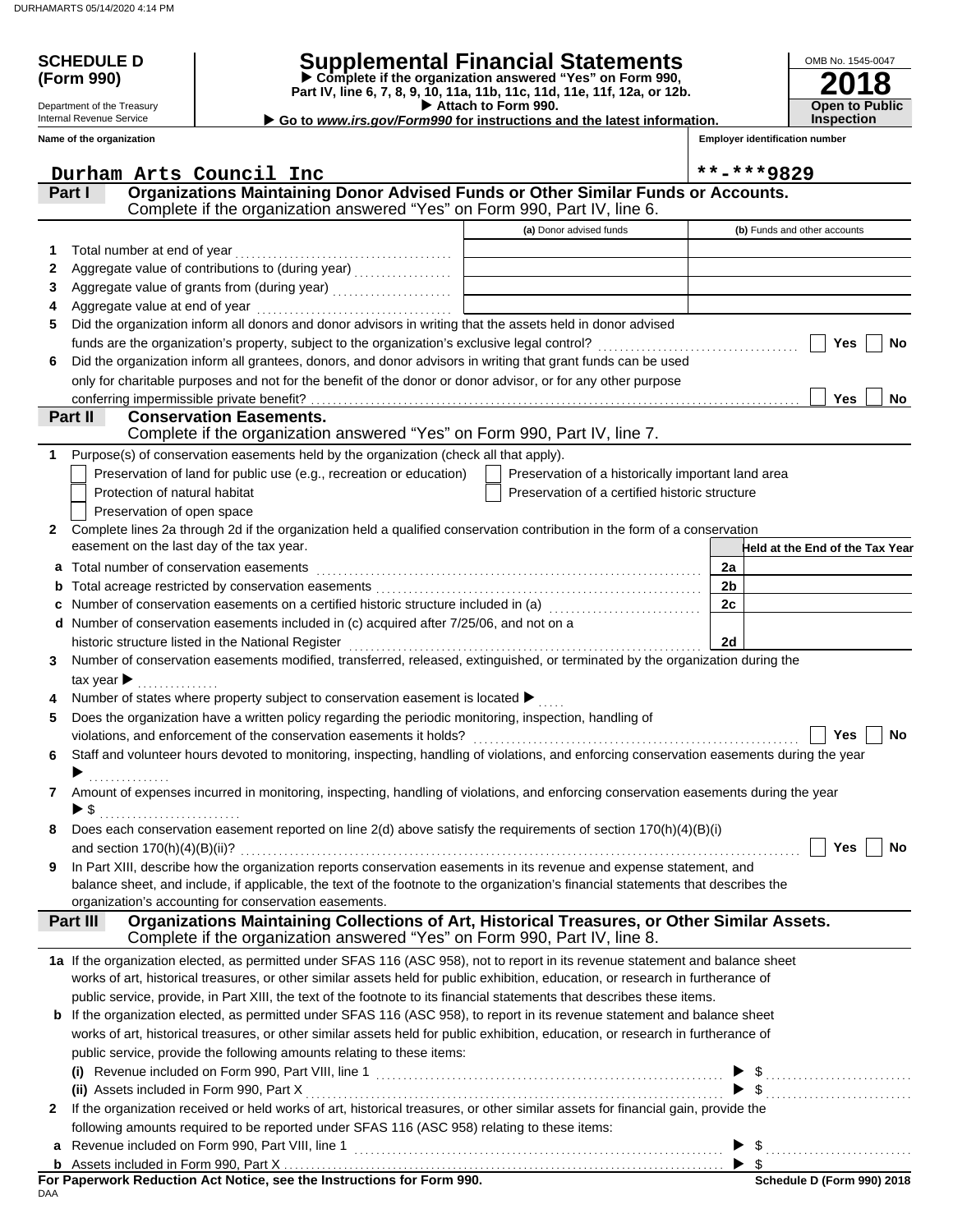|   | Schedule D (Form 990) 2018 Durham Arts Council Inc                                                                                                                                                                                  |                                         |                                    |                    | **-***9829                      | Page 2               |
|---|-------------------------------------------------------------------------------------------------------------------------------------------------------------------------------------------------------------------------------------|-----------------------------------------|------------------------------------|--------------------|---------------------------------|----------------------|
|   | Organizations Maintaining Collections of Art, Historical Treasures, or Other Similar Assets (continued)<br>Part III                                                                                                                 |                                         |                                    |                    |                                 |                      |
| 3 | Using the organization's acquisition, accession, and other records, check any of the following that are a significant use of its<br>collection items (check all that apply):                                                        |                                         |                                    |                    |                                 |                      |
| a | Public exhibition                                                                                                                                                                                                                   | d                                       | Loan or exchange programs          |                    |                                 |                      |
| b | Scholarly research                                                                                                                                                                                                                  | е                                       |                                    |                    |                                 |                      |
| c | Preservation for future generations                                                                                                                                                                                                 |                                         |                                    |                    |                                 |                      |
| 4 | Provide a description of the organization's collections and explain how they further the organization's exempt purpose in Part                                                                                                      |                                         |                                    |                    |                                 |                      |
|   | XIII.                                                                                                                                                                                                                               |                                         |                                    |                    |                                 |                      |
| 5 | During the year, did the organization solicit or receive donations of art, historical treasures, or other similar                                                                                                                   |                                         |                                    |                    |                                 |                      |
|   | assets to be sold to raise funds rather than to be maintained as part of the organization's collection?                                                                                                                             |                                         |                                    |                    |                                 | <b>Yes</b><br>No     |
|   | <b>Part IV</b><br><b>Escrow and Custodial Arrangements.</b>                                                                                                                                                                         |                                         |                                    |                    |                                 |                      |
|   | Complete if the organization answered "Yes" on Form 990, Part IV, line 9, or reported an amount on Form<br>990, Part X, line 21.                                                                                                    |                                         |                                    |                    |                                 |                      |
|   | 1a Is the organization an agent, trustee, custodian or other intermediary for contributions or other assets not                                                                                                                     |                                         |                                    |                    |                                 |                      |
|   | included on Form 990, Part X?                                                                                                                                                                                                       |                                         |                                    |                    |                                 | <b>Yes</b><br>No     |
|   | b If "Yes," explain the arrangement in Part XIII and complete the following table:                                                                                                                                                  |                                         |                                    |                    |                                 |                      |
|   |                                                                                                                                                                                                                                     |                                         |                                    |                    |                                 | Amount               |
|   | c Beginning balance                                                                                                                                                                                                                 |                                         |                                    |                    | 1c                              |                      |
|   |                                                                                                                                                                                                                                     |                                         |                                    |                    | 1 <sub>d</sub>                  |                      |
|   |                                                                                                                                                                                                                                     |                                         |                                    |                    | 1e                              |                      |
|   |                                                                                                                                                                                                                                     |                                         |                                    |                    | 1f                              |                      |
|   | 2a Did the organization include an amount on Form 990, Part X, line 21, for escrow or custodial account liability?                                                                                                                  |                                         |                                    |                    |                                 | <b>Yes</b><br>No     |
|   | <b>b</b> If "Yes," explain the arrangement in Part XIII. Check here if the explanation has been provided on Part XIII                                                                                                               |                                         |                                    |                    |                                 |                      |
|   | <b>Endowment Funds.</b><br><b>Part V</b>                                                                                                                                                                                            |                                         |                                    |                    |                                 |                      |
|   | Complete if the organization answered "Yes" on Form 990, Part IV, line 10.                                                                                                                                                          |                                         |                                    |                    |                                 |                      |
|   |                                                                                                                                                                                                                                     | (a) Current year                        | (b) Prior year                     | (c) Two years back | (d) Three years back            | (e) Four years back  |
|   | 1a Beginning of year balance                                                                                                                                                                                                        | 298,341                                 | 353,955                            | 336,769            | 342,716                         | 348,973              |
|   | <b>b</b> Contributions                                                                                                                                                                                                              | 94,888                                  | 84,488                             | 71,377             | 72,441                          | 71,482               |
|   | c Net investment earnings, gains, and                                                                                                                                                                                               |                                         |                                    |                    |                                 |                      |
|   |                                                                                                                                                                                                                                     | 9,243                                   | 8,424                              | 17,186             |                                 | $-5,947$<br>$-6,068$ |
|   | d Grants or scholarships                                                                                                                                                                                                            |                                         |                                    |                    |                                 |                      |
|   | e Other expenditures for facilities and                                                                                                                                                                                             |                                         |                                    |                    |                                 |                      |
|   |                                                                                                                                                                                                                                     | 94,888                                  | 148,526                            | 71,377             |                                 | 72,441<br>71,671     |
|   | f Administrative expenses                                                                                                                                                                                                           |                                         |                                    |                    |                                 |                      |
|   | <b>g</b> End of year balance $\ldots$                                                                                                                                                                                               | 307,584                                 | 298,341                            | 353,955            | 336,769                         | 342,716              |
|   | 2 Provide the estimated percentage of the current year end balance (line 1g, column (a)) held as:                                                                                                                                   |                                         |                                    |                    |                                 |                      |
|   | a Board designated or quasi-endowment >                                                                                                                                                                                             |                                         |                                    |                    |                                 |                      |
|   | <b>b</b> Permanent endowment $\blacktriangleright$<br>. %                                                                                                                                                                           |                                         |                                    |                    |                                 |                      |
|   | c Temporarily restricted endowment >                                                                                                                                                                                                | $\ldots$ %                              |                                    |                    |                                 |                      |
|   | The percentages on lines 2a, 2b, and 2c should equal 100%.                                                                                                                                                                          |                                         |                                    |                    |                                 |                      |
|   | 3a Are there endowment funds not in the possession of the organization that are held and administered for the                                                                                                                       |                                         |                                    |                    |                                 |                      |
|   | organization by:                                                                                                                                                                                                                    |                                         |                                    |                    |                                 | Yes<br>No.           |
|   |                                                                                                                                                                                                                                     |                                         |                                    |                    |                                 | $\mathbf x$<br>3a(i) |
|   | (ii) related organizations <b>contracts</b> and all the contracts of the contract of the contract of the contract of the contract of the contract of the contract of the contract of the contract of the contract of the contract o |                                         |                                    |                    |                                 | X<br>3a(ii)          |
|   | b If "Yes" on line 3a(ii), are the related organizations listed as required on Schedule R? [[[[[[[[[[[[[[[[[[[                                                                                                                      |                                         |                                    |                    |                                 | 3b                   |
|   | Describe in Part XIII the intended uses of the organization's endowment funds.                                                                                                                                                      |                                         |                                    |                    |                                 |                      |
|   | Land, Buildings, and Equipment.<br><b>Part VI</b>                                                                                                                                                                                   |                                         |                                    |                    |                                 |                      |
|   | Complete if the organization answered "Yes" on Form 990, Part IV, line 11a. See Form 990, Part X, line 10.                                                                                                                          |                                         |                                    |                    |                                 |                      |
|   | Description of property                                                                                                                                                                                                             | (a) Cost or other basis<br>(investment) | (b) Cost or other basis<br>(other) |                    | (c) Accumulated<br>depreciation | (d) Book value       |
|   |                                                                                                                                                                                                                                     |                                         |                                    |                    |                                 |                      |
|   |                                                                                                                                                                                                                                     |                                         |                                    |                    |                                 |                      |
|   |                                                                                                                                                                                                                                     |                                         |                                    |                    |                                 |                      |
|   | c Leasehold improvements [11] [11] [11] Leasehold improvements                                                                                                                                                                      |                                         |                                    | 1,146,076          | 1,121,726                       | 24,350               |
|   |                                                                                                                                                                                                                                     |                                         |                                    | 371,071            | 362,032                         | 9,039                |
|   |                                                                                                                                                                                                                                     |                                         |                                    |                    |                                 |                      |
|   | Total. Add lines 1a through 1e. (Column (d) must equal Form 990, Part X, column (B), line 10c.)                                                                                                                                     |                                         |                                    |                    | ▶                               | 33,389               |

**Schedule D (Form 990) 2018**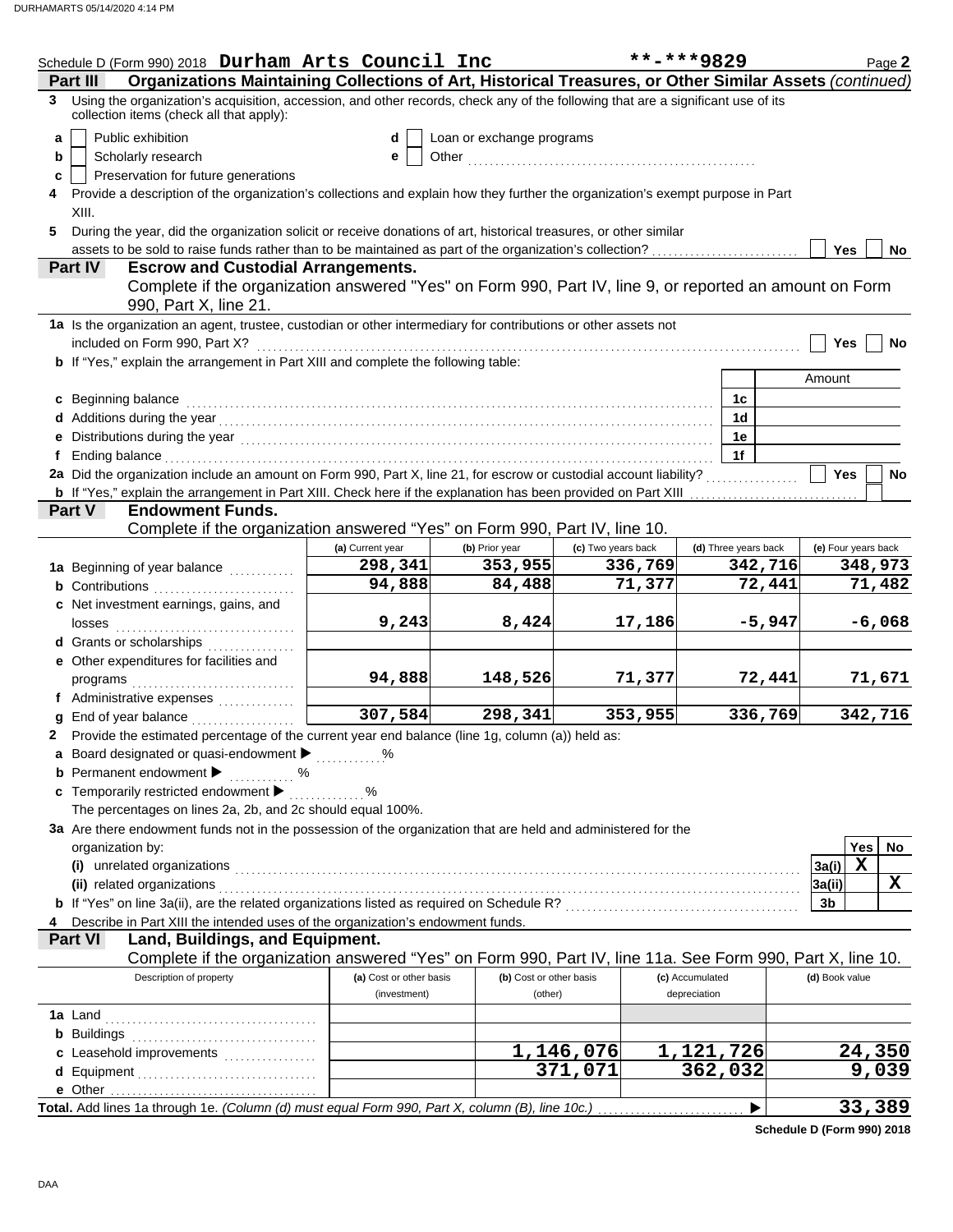|                           | Schedule D (Form 990) 2018 Durham Arts Council Inc                                                         |                | **-***9829                       | Page 3         |
|---------------------------|------------------------------------------------------------------------------------------------------------|----------------|----------------------------------|----------------|
| <b>Part VII</b>           | <b>Investments-Other Securities.</b>                                                                       |                |                                  |                |
|                           | Complete if the organization answered "Yes" on Form 990, Part IV, line 11b. See Form 990, Part X, line 12. |                |                                  |                |
|                           | (a) Description of security or category                                                                    | (b) Book value | (c) Method of valuation:         |                |
|                           | (including name of security)                                                                               |                | Cost or end-of-year market value |                |
| (1) Financial derivatives |                                                                                                            |                |                                  |                |
|                           |                                                                                                            |                |                                  |                |
| $(3)$ Other               |                                                                                                            |                |                                  |                |
| (A)                       |                                                                                                            |                |                                  |                |
| (B)                       |                                                                                                            |                |                                  |                |
| (C)                       |                                                                                                            |                |                                  |                |
| (D)                       |                                                                                                            |                |                                  |                |
| (E)                       |                                                                                                            |                |                                  |                |
| (F)                       |                                                                                                            |                |                                  |                |
| (G)                       |                                                                                                            |                |                                  |                |
| (H)                       |                                                                                                            |                |                                  |                |
|                           | Total. (Column (b) must equal Form 990, Part X, col. (B) line 12.) $\blacktriangleright$                   |                |                                  |                |
| <b>Part VIII</b>          | <b>Investments-Program Related.</b>                                                                        |                |                                  |                |
|                           | Complete if the organization answered "Yes" on Form 990, Part IV, line 11c. See Form 990, Part X, line 13. |                |                                  |                |
|                           | (a) Description of investment                                                                              | (b) Book value | (c) Method of valuation:         |                |
|                           |                                                                                                            |                | Cost or end-of-year market value |                |
| (1)                       |                                                                                                            |                |                                  |                |
| (2)                       |                                                                                                            |                |                                  |                |
| (3)                       |                                                                                                            |                |                                  |                |
| (4)                       |                                                                                                            |                |                                  |                |
| (5)                       |                                                                                                            |                |                                  |                |
| (6)                       |                                                                                                            |                |                                  |                |
| (7)                       |                                                                                                            |                |                                  |                |
| (8)                       |                                                                                                            |                |                                  |                |
| (9)                       |                                                                                                            |                |                                  |                |
|                           | Total. (Column (b) must equal Form 990, Part X, col. (B) line 13.) ▶                                       |                |                                  |                |
| Part IX                   | <b>Other Assets.</b>                                                                                       |                |                                  |                |
|                           | Complete if the organization answered "Yes" on Form 990, Part IV, line 11d. See Form 990, Part X, line 15. |                |                                  |                |
|                           | (a) Description<br>Donated Art Work                                                                        |                |                                  | (b) Book value |
| (1)                       |                                                                                                            |                |                                  | 34,430         |
| (2)                       |                                                                                                            |                |                                  |                |
| (3)                       |                                                                                                            |                |                                  |                |
| (4)                       |                                                                                                            |                |                                  |                |
| (5)                       |                                                                                                            |                |                                  |                |
| (6)                       |                                                                                                            |                |                                  |                |
| (7)                       |                                                                                                            |                |                                  |                |
| (8)<br>(9)                |                                                                                                            |                |                                  |                |
|                           | Total. (Column (b) must equal Form 990, Part X, col. (B) line 15.)                                         |                |                                  | 34,430         |
| Part X                    | <b>Other Liabilities.</b>                                                                                  |                |                                  |                |
|                           | Complete if the organization answered "Yes" on Form 990, Part IV, line 11e or 11f. See Form 990, Part X,   |                |                                  |                |
|                           | line 25.                                                                                                   |                |                                  |                |
| 1.                        | (a) Description of liability                                                                               | (b) Book value |                                  |                |
| (1)                       | Federal income taxes                                                                                       |                |                                  |                |
| (2)                       |                                                                                                            |                |                                  |                |
| (3)                       |                                                                                                            |                |                                  |                |
| (4)                       |                                                                                                            |                |                                  |                |
| (5)                       |                                                                                                            |                |                                  |                |
| (6)                       |                                                                                                            |                |                                  |                |
|                           |                                                                                                            |                |                                  |                |

Liability for uncertain tax positions. In Part XIII, provide the text of the footnote to the organization's financial statements that reports the **2.** organization's liability for uncertain tax positions under FIN 48 (ASC 740). Check here if the text of the footnote has been provided in Part XIII

**X**

 $(9)$ (8) (7)

**Total.** *(Column (b) must equal Form 990, Part X, col. (B) line 25.)*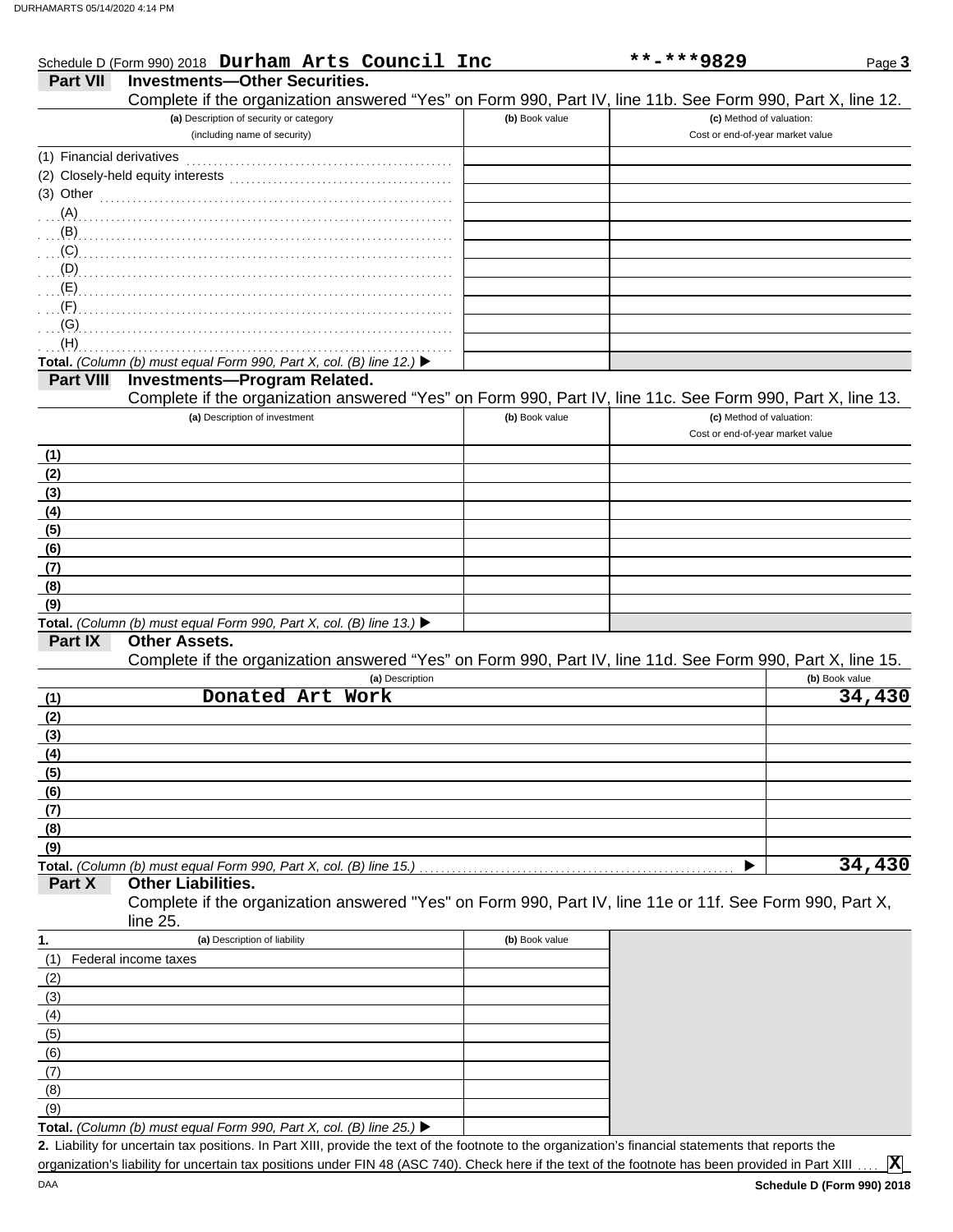| Schedule D (Form 990) 2018 Durham Arts Council Inc                                                                                                                                                                              |                      | **-***9829               |                       | Page 4                      |
|---------------------------------------------------------------------------------------------------------------------------------------------------------------------------------------------------------------------------------|----------------------|--------------------------|-----------------------|-----------------------------|
| Reconciliation of Revenue per Audited Financial Statements With Revenue per Return.<br>Part XI                                                                                                                                  |                      |                          |                       |                             |
| Complete if the organization answered "Yes" on Form 990, Part IV, line 12a.                                                                                                                                                     |                      |                          |                       |                             |
|                                                                                                                                                                                                                                 |                      |                          | 1                     | 2,724,915                   |
| Amounts included on line 1 but not on Form 990, Part VIII, line 12:<br>2                                                                                                                                                        |                      |                          |                       |                             |
|                                                                                                                                                                                                                                 | 2a                   | $\frac{-5,964}{703,000}$ |                       |                             |
|                                                                                                                                                                                                                                 | 2 <sub>b</sub>       |                          |                       |                             |
| Recoveries of prior year grants [11] Martin Martin Martin Martin Martin Martin Martin Martin Martin Martin Mar<br>c                                                                                                             | 2c                   |                          |                       |                             |
|                                                                                                                                                                                                                                 | 2d                   |                          |                       |                             |
| Add lines 2a through 2d [[[[[[[[[[[[[[[[[[[[[[[[[]]]]]]]]]] Add lines 2a through 2d                                                                                                                                             |                      |                          | 2e                    | $\frac{697,036}{2,027,879}$ |
| 3                                                                                                                                                                                                                               |                      |                          | 3                     |                             |
| Amounts included on Form 990, Part VIII, line 12, but not on line 1:                                                                                                                                                            |                      |                          |                       |                             |
|                                                                                                                                                                                                                                 | 4a<br>4 <sub>b</sub> |                          |                       |                             |
|                                                                                                                                                                                                                                 |                      |                          |                       |                             |
| c Add lines 4a and 4b                                                                                                                                                                                                           |                      |                          | 4с<br>$5\phantom{.0}$ | 2,027,879                   |
| Reconciliation of Expenses per Audited Financial Statements With Expenses per Return.                                                                                                                                           |                      |                          |                       |                             |
| <b>Part XII</b><br>Complete if the organization answered "Yes" on Form 990, Part IV, line 12a.                                                                                                                                  |                      |                          |                       |                             |
| Total expenses and losses per audited financial statements                                                                                                                                                                      |                      |                          | $\mathbf 1$           | 2,720,386                   |
| Amounts included on line 1 but not on Form 990, Part IX, line 25:<br>2                                                                                                                                                          |                      |                          |                       |                             |
|                                                                                                                                                                                                                                 | 2a                   | 703,000                  |                       |                             |
|                                                                                                                                                                                                                                 | 2 <sub>b</sub>       |                          |                       |                             |
|                                                                                                                                                                                                                                 | 2c                   |                          |                       |                             |
| Other losses <b>contracts Other losses</b>                                                                                                                                                                                      | 2d                   |                          |                       |                             |
|                                                                                                                                                                                                                                 |                      |                          | 2e                    | 703,000                     |
| 3                                                                                                                                                                                                                               |                      |                          | $\overline{3}$        | $\overline{2,017}$ , 386    |
| Amounts included on Form 990, Part IX, line 25, but not on line 1:                                                                                                                                                              |                      |                          |                       |                             |
| a Investment expenses not included on Form 990, Part VIII, line 7b [                                                                                                                                                            | 4a                   |                          |                       |                             |
|                                                                                                                                                                                                                                 |                      |                          |                       |                             |
|                                                                                                                                                                                                                                 |                      |                          |                       |                             |
|                                                                                                                                                                                                                                 | 4 <sub>b</sub>       |                          |                       |                             |
| c Add lines 4a and 4b                                                                                                                                                                                                           |                      |                          | 4с<br>5               |                             |
| Part XIII Supplemental Information.                                                                                                                                                                                             |                      |                          |                       | 2,017,386                   |
| Provide the descriptions required for Part II, lines 3, 5, and 9; Part III, lines 1a and 4; Part IV, lines 1b and 2b; Part V, line 4; Part X, line                                                                              |                      |                          |                       |                             |
| 2; Part XI, lines 2d and 4b; and Part XII, lines 2d and 4b. Also complete this part to provide any additional information.                                                                                                      |                      |                          |                       |                             |
| Part V, Line 4 - Intended Uses for Endowment Funds                                                                                                                                                                              |                      |                          |                       |                             |
|                                                                                                                                                                                                                                 |                      |                          |                       |                             |
| Durham Art Council's restricted, quasi-endowment funds are designated for                                                                                                                                                       |                      |                          |                       |                             |
|                                                                                                                                                                                                                                 |                      |                          |                       |                             |
| support of DAC arts education programs, emerging artists program, and other                                                                                                                                                     |                      |                          |                       |                             |
|                                                                                                                                                                                                                                 |                      |                          |                       |                             |
|                                                                                                                                                                                                                                 |                      |                          |                       |                             |
|                                                                                                                                                                                                                                 |                      |                          |                       |                             |
|                                                                                                                                                                                                                                 |                      |                          |                       |                             |
|                                                                                                                                                                                                                                 |                      |                          |                       |                             |
| arts organization support. The organization received donated equipment and<br>services that they would otherwise paid to receive. They are accounted for<br>as both a component of revenue and of expense on the organization's |                      |                          |                       |                             |
|                                                                                                                                                                                                                                 |                      |                          |                       |                             |
|                                                                                                                                                                                                                                 |                      |                          |                       |                             |
|                                                                                                                                                                                                                                 |                      |                          |                       |                             |
| financial statements.                                                                                                                                                                                                           |                      |                          |                       |                             |
|                                                                                                                                                                                                                                 |                      |                          |                       |                             |
|                                                                                                                                                                                                                                 |                      |                          |                       |                             |
|                                                                                                                                                                                                                                 |                      |                          |                       |                             |
| Part X - FIN 48 Footnote<br>Management has concluded that that the Council has properly maintained                                                                                                                              |                      |                          |                       |                             |
| their exempt status and has no uncertain tax positions as of June 30, 2017,                                                                                                                                                     |                      |                          |                       |                             |
| 2018, and 2019. The prior three years through the current year are subject                                                                                                                                                      |                      |                          |                       |                             |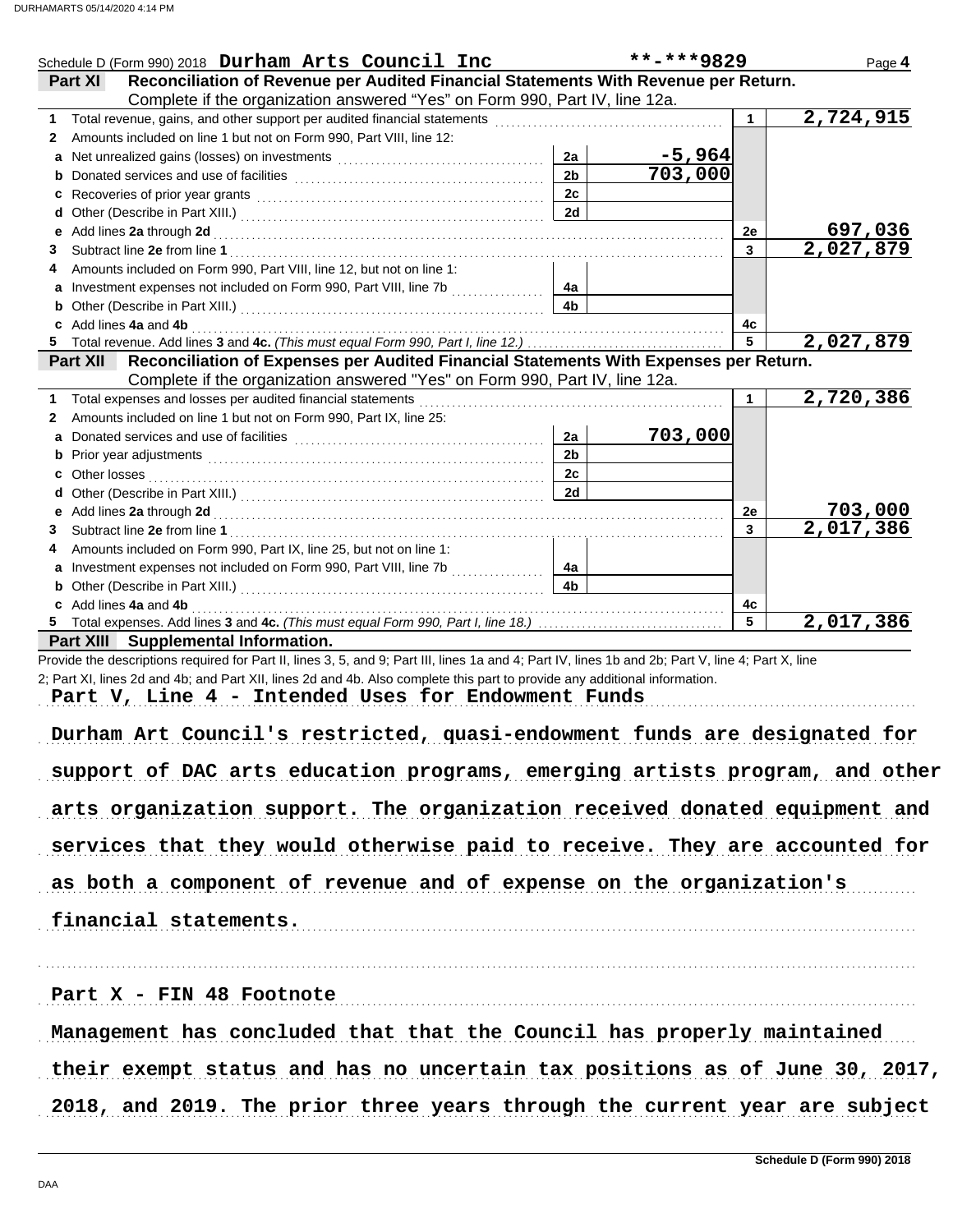| Schedule D (Form 990) 2018 Durham Arts Council Inc<br><b>Part XIII</b> Supplemental Information (continued) |                               |  |                                                                         | **-***9829 | Page 5 |
|-------------------------------------------------------------------------------------------------------------|-------------------------------|--|-------------------------------------------------------------------------|------------|--------|
|                                                                                                             |                               |  | to examination by federal and state authorities; there are currently no |            |        |
|                                                                                                             | examinations being conducted. |  |                                                                         |            |        |
|                                                                                                             |                               |  |                                                                         |            |        |
|                                                                                                             |                               |  |                                                                         |            |        |
|                                                                                                             |                               |  |                                                                         |            |        |
|                                                                                                             |                               |  |                                                                         |            |        |
|                                                                                                             |                               |  |                                                                         |            |        |
|                                                                                                             |                               |  |                                                                         |            |        |
|                                                                                                             |                               |  |                                                                         |            |        |
|                                                                                                             |                               |  |                                                                         |            |        |
|                                                                                                             |                               |  |                                                                         |            |        |
|                                                                                                             |                               |  |                                                                         |            |        |
|                                                                                                             |                               |  |                                                                         |            |        |
|                                                                                                             |                               |  |                                                                         |            |        |
|                                                                                                             |                               |  |                                                                         |            |        |
|                                                                                                             |                               |  |                                                                         |            |        |
|                                                                                                             |                               |  |                                                                         |            |        |
|                                                                                                             |                               |  |                                                                         |            |        |
|                                                                                                             |                               |  |                                                                         |            |        |
|                                                                                                             |                               |  |                                                                         |            |        |
|                                                                                                             |                               |  |                                                                         |            |        |
|                                                                                                             |                               |  |                                                                         |            |        |
|                                                                                                             |                               |  |                                                                         |            |        |
|                                                                                                             |                               |  |                                                                         |            |        |
|                                                                                                             |                               |  |                                                                         |            |        |
|                                                                                                             |                               |  |                                                                         |            |        |
|                                                                                                             |                               |  |                                                                         |            |        |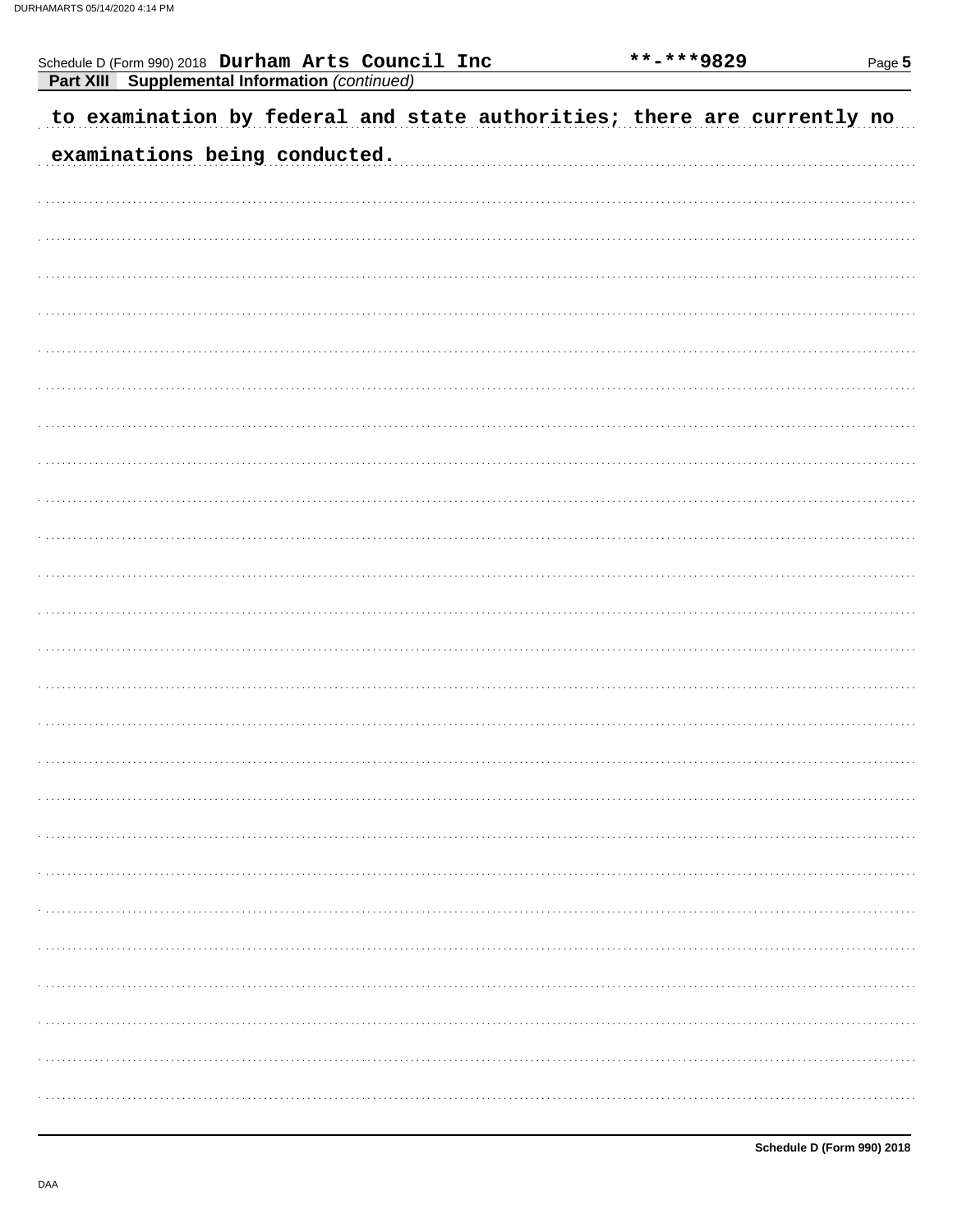| <b>SCHEDULE I</b>                                                                                                                                   |                                                                                                                                                                                                                                                                                                                                                 |                        |                      | <b>Grants and Other Assistance to Organizations,</b> |                    |                                                             |                    |                                       | OMB No. 1545-0047                   |
|-----------------------------------------------------------------------------------------------------------------------------------------------------|-------------------------------------------------------------------------------------------------------------------------------------------------------------------------------------------------------------------------------------------------------------------------------------------------------------------------------------------------|------------------------|----------------------|------------------------------------------------------|--------------------|-------------------------------------------------------------|--------------------|---------------------------------------|-------------------------------------|
| (Form 990)<br>Governments, and Individuals in the United States<br>Complete if the organization answered "Yes" on Form 990, Part IV, line 21 or 22. |                                                                                                                                                                                                                                                                                                                                                 |                        |                      |                                                      |                    |                                                             |                    |                                       | 2018                                |
| Department of the Treasury<br>Internal Revenue Service                                                                                              | Attach to Form 990.<br>Go to www.irs.gov/Form990 for the latest information.                                                                                                                                                                                                                                                                    |                        |                      |                                                      |                    |                                                             |                    |                                       |                                     |
| Name of the organization                                                                                                                            |                                                                                                                                                                                                                                                                                                                                                 |                        |                      |                                                      |                    |                                                             |                    | <b>Employer identification number</b> |                                     |
|                                                                                                                                                     | Durham Arts Council Inc                                                                                                                                                                                                                                                                                                                         |                        |                      |                                                      |                    |                                                             |                    | **-***9829                            |                                     |
| Part I                                                                                                                                              | <b>General Information on Grants and Assistance</b>                                                                                                                                                                                                                                                                                             |                        |                      |                                                      |                    |                                                             |                    |                                       |                                     |
| 1.                                                                                                                                                  | Does the organization maintain records to substantiate the amount of the grants or assistance, the grantees' eligibility for the grants or assistance, and<br>the selection criteria used to award the grants or assistance?<br>2 Describe in Part IV the organization's procedures for monitoring the use of grant funds in the United States. |                        |                      |                                                      |                    |                                                             |                    |                                       | $\overline{X}$ Yes<br>No            |
| Part II                                                                                                                                             | Grants and Other Assistance to Domestic Organizations and Domestic Governments. Complete if the organization answered "Yes" on Form 990,<br>Part IV, line 21, for any recipient that received more than \$5,000. Part II can be duplicated if additional space is needed.                                                                       |                        |                      |                                                      |                    |                                                             |                    |                                       |                                     |
| $\mathbf{1}$                                                                                                                                        | (a) Name and address of organization                                                                                                                                                                                                                                                                                                            | $(b)$ EIN              | $(c)$ IRC<br>section | (d) Amount of cash                                   | (e) Amount of non- | (f) Method of valuation<br>(book, FMV, appraisal,<br>other) | (g) Description of |                                       | (h) Purpose of grant                |
|                                                                                                                                                     | or government                                                                                                                                                                                                                                                                                                                                   |                        | if applicable)       | grant                                                | cash assistance    |                                                             | noncash assistance |                                       | or assistance                       |
|                                                                                                                                                     | (1) African American Dance Ensemble                                                                                                                                                                                                                                                                                                             |                        |                      |                                                      |                    |                                                             |                    |                                       |                                     |
| 120 Morris St                                                                                                                                       |                                                                                                                                                                                                                                                                                                                                                 |                        |                      |                                                      |                    |                                                             |                    |                                       | Operating support                   |
| Durham                                                                                                                                              | NC 27701                                                                                                                                                                                                                                                                                                                                        | **-***4905 501c3       |                      | 5,200                                                |                    |                                                             |                    |                                       |                                     |
| (2) Durham Art Guild Inc                                                                                                                            |                                                                                                                                                                                                                                                                                                                                                 |                        |                      |                                                      |                    |                                                             |                    |                                       |                                     |
| 120 Morris St                                                                                                                                       |                                                                                                                                                                                                                                                                                                                                                 |                        |                      |                                                      |                    |                                                             |                    |                                       | Operating support                   |
| Durham                                                                                                                                              | NC 27701                                                                                                                                                                                                                                                                                                                                        | $**-**8002$ 501c3      |                      | 5,200                                                |                    |                                                             |                    |                                       |                                     |
| (3) KidZNotes                                                                                                                                       |                                                                                                                                                                                                                                                                                                                                                 |                        |                      |                                                      |                    |                                                             |                    |                                       |                                     |
| 120 Morris St                                                                                                                                       |                                                                                                                                                                                                                                                                                                                                                 |                        |                      |                                                      |                    |                                                             |                    |                                       | Operating support                   |
| Durham                                                                                                                                              | NC 27701                                                                                                                                                                                                                                                                                                                                        | $**-***6845501c3$      |                      | 7,500                                                |                    |                                                             |                    |                                       |                                     |
| (4) Mallarme Chamber Players                                                                                                                        |                                                                                                                                                                                                                                                                                                                                                 |                        |                      |                                                      |                    |                                                             |                    |                                       |                                     |
| 120 Morris St                                                                                                                                       |                                                                                                                                                                                                                                                                                                                                                 |                        |                      |                                                      |                    |                                                             |                    |                                       | Operating support                   |
| Durham                                                                                                                                              | NC 27701                                                                                                                                                                                                                                                                                                                                        | $**-**1177501c3$       |                      | 6,000                                                |                    |                                                             |                    |                                       |                                     |
| (5) Southern Documentary Fund<br>762 Ninth St                                                                                                       |                                                                                                                                                                                                                                                                                                                                                 |                        |                      |                                                      |                    |                                                             |                    |                                       | Operating support                   |
| Durham                                                                                                                                              | NC 27705                                                                                                                                                                                                                                                                                                                                        | $**-**3148501c3$       |                      | 6,000                                                |                    |                                                             |                    |                                       |                                     |
| (6) The Scrap Exchange                                                                                                                              |                                                                                                                                                                                                                                                                                                                                                 |                        |                      |                                                      |                    |                                                             |                    |                                       |                                     |
| 548 Foster St                                                                                                                                       |                                                                                                                                                                                                                                                                                                                                                 |                        |                      |                                                      |                    |                                                             |                    |                                       | Operating support                   |
| Durham                                                                                                                                              | NC 27701                                                                                                                                                                                                                                                                                                                                        | **-***8718 501c3       |                      | 5,500                                                |                    |                                                             |                    |                                       |                                     |
| (7) Walltown Children's Theatre                                                                                                                     |                                                                                                                                                                                                                                                                                                                                                 |                        |                      |                                                      |                    |                                                             |                    |                                       |                                     |
| 1225 Berkeley St                                                                                                                                    |                                                                                                                                                                                                                                                                                                                                                 |                        |                      |                                                      |                    |                                                             |                    |                                       | Operating support                   |
| Durham                                                                                                                                              | NC 27705                                                                                                                                                                                                                                                                                                                                        | $**-***48255501c3$     |                      | 5,200                                                |                    |                                                             |                    |                                       |                                     |
| (8) Carolina Theatre of Durham                                                                                                                      |                                                                                                                                                                                                                                                                                                                                                 |                        |                      |                                                      |                    |                                                             |                    |                                       |                                     |
| 309 W Morgan St                                                                                                                                     |                                                                                                                                                                                                                                                                                                                                                 |                        |                      |                                                      |                    |                                                             |                    |                                       | Main stage performan                |
| Durham                                                                                                                                              | NC 27701                                                                                                                                                                                                                                                                                                                                        | $ ***$ **** 9337 501c3 |                      | 72,224                                               |                    |                                                             |                    |                                       |                                     |
| (9) Carolina Theatre of Durham                                                                                                                      |                                                                                                                                                                                                                                                                                                                                                 |                        |                      |                                                      |                    |                                                             |                    |                                       |                                     |
| 309 W Morgan St                                                                                                                                     |                                                                                                                                                                                                                                                                                                                                                 |                        |                      |                                                      |                    |                                                             |                    |                                       | Subsidies for nonpro                |
| Durham                                                                                                                                              | NC 27701                                                                                                                                                                                                                                                                                                                                        | $**-***9337501c3$      |                      | 22,664                                               |                    |                                                             |                    |                                       |                                     |
| $\mathbf{2}$                                                                                                                                        | Enter total number of section $501(c)(3)$ and government organizations listed in the line 1 table                                                                                                                                                                                                                                               |                        |                      |                                                      |                    |                                                             |                    | $\blacktriangleright$ 9               |                                     |
| з                                                                                                                                                   | Enter total number of other organizations listed in the line 1 table                                                                                                                                                                                                                                                                            |                        |                      |                                                      |                    |                                                             |                    | $\blacktriangleright$ 0               |                                     |
|                                                                                                                                                     | For Paperwork Reduction Act Notice, see the Instructions for Form 990.                                                                                                                                                                                                                                                                          |                        |                      |                                                      |                    |                                                             |                    |                                       | <b>Schedule I (Form 990) (2018)</b> |

DAA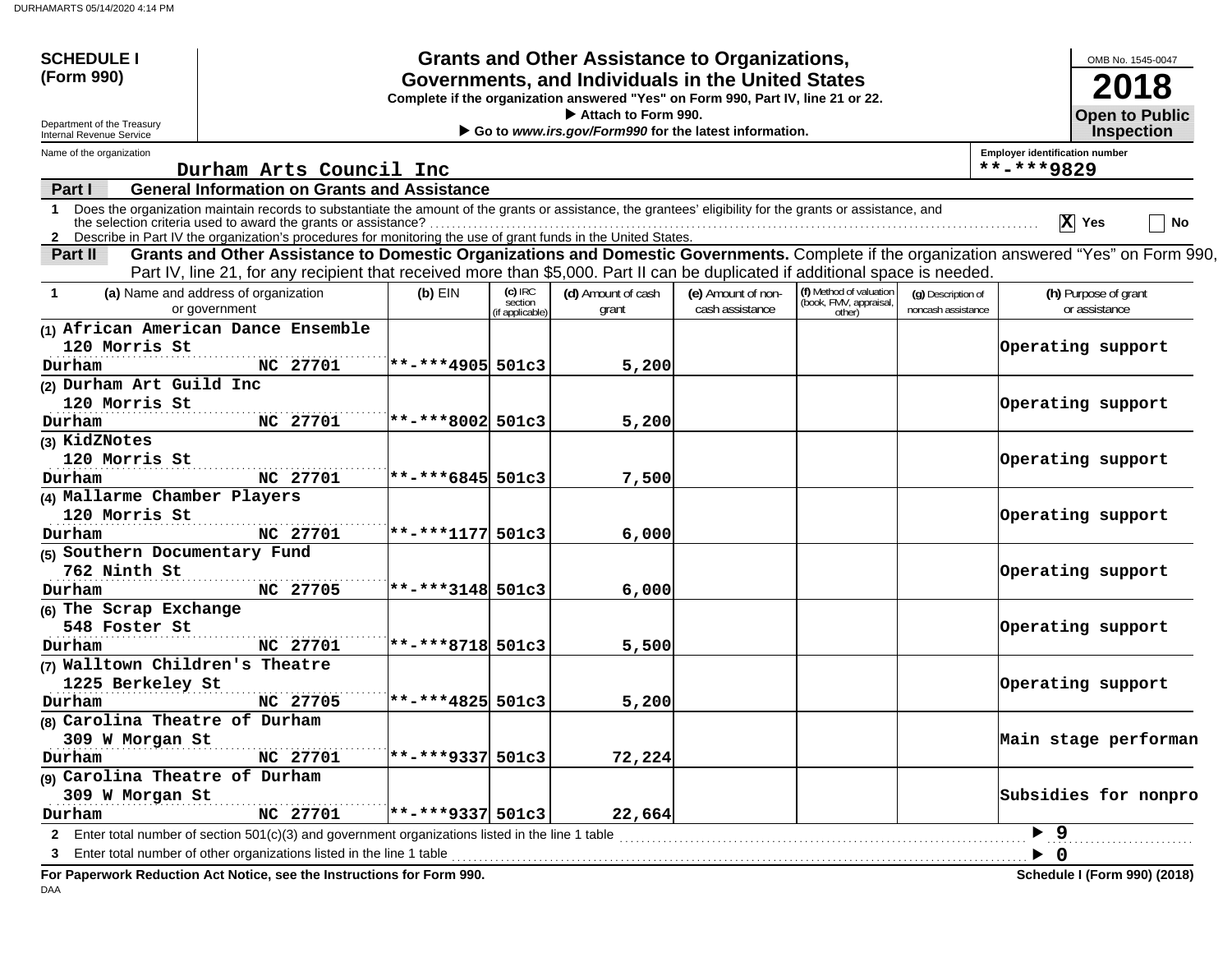| Schedule I (Form 990) (2018) Durham Arts Council Inc                                                                                                                                                                           |                             |                             | **-***9829                          |                        | Page 2                                                                 |
|--------------------------------------------------------------------------------------------------------------------------------------------------------------------------------------------------------------------------------|-----------------------------|-----------------------------|-------------------------------------|------------------------|------------------------------------------------------------------------|
| Grants and Other Assistance to Domestic Individuals. Complete if the organization answered "Yes" on Form 990, Part IV, line 22.<br>Part III<br>Part III can be duplicated if additional space is needed.                       |                             |                             |                                     |                        |                                                                        |
| (a) Type of grant or assistance                                                                                                                                                                                                | (b) Number of<br>recipients | (c) Amount of<br>cash grant | (d) Amount of<br>noncash assistance | FMV, appraisal, other) | (e) Method of valuation (book, $(f)$ Description of noncash assistance |
| 1 Emerging Artists Grants                                                                                                                                                                                                      | 18                          | 25,000                      |                                     |                        |                                                                        |
| $\overline{2}$                                                                                                                                                                                                                 |                             |                             |                                     |                        |                                                                        |
| $3^{\circ}$                                                                                                                                                                                                                    |                             |                             |                                     |                        |                                                                        |
| $\overline{4}$                                                                                                                                                                                                                 |                             |                             |                                     |                        |                                                                        |
| 5                                                                                                                                                                                                                              |                             |                             |                                     |                        |                                                                        |
| 6                                                                                                                                                                                                                              |                             |                             |                                     |                        |                                                                        |
| 7                                                                                                                                                                                                                              |                             |                             |                                     |                        |                                                                        |
| Supplemental Information. Provide the information required in Part I, line 2; Part III, column (b); and any other additional information.<br>Part IV                                                                           |                             |                             |                                     |                        |                                                                        |
| Part I, Line 2 - Procedures for Monitoring the Use of Grant Funds                                                                                                                                                              |                             |                             |                                     |                        |                                                                        |
| Recipients of Durham Arts Council (DAC) season, facility, emerging artists,                                                                                                                                                    |                             |                             |                                     |                        |                                                                        |
| and Fletcher Performing Arts Fund grants are required to submit a final                                                                                                                                                        |                             |                             |                                     |                        |                                                                        |
| written report to Durham Arts Council. These reports are reviewed by DAC                                                                                                                                                       |                             |                             |                                     |                        |                                                                        |
| senior staff to ensure compliance with grant requirements. Grant recipients                                                                                                                                                    |                             |                             |                                     |                        |                                                                        |
| are also required to make complimentary tickets available to grant                                                                                                                                                             |                             |                             |                                     |                        |                                                                        |
| supported events so that DAC staff and Board may attend to observe their manuscription of the state of the state of the state of the state of the state of the state of the state of the state of the state of the state of th |                             |                             |                                     |                        |                                                                        |
| work. Additionally, grantees that receive state funding through DAC, are                                                                                                                                                       |                             |                             |                                     |                        |                                                                        |
| requiring to complete and provide to DAC a North Carolina State issued                                                                                                                                                         |                             |                             |                                     |                        |                                                                        |
| report on the use of their grant funds.                                                                                                                                                                                        |                             |                             |                                     |                        |                                                                        |
|                                                                                                                                                                                                                                |                             |                             |                                     |                        |                                                                        |

**Schedule I (Form 990) (2018)**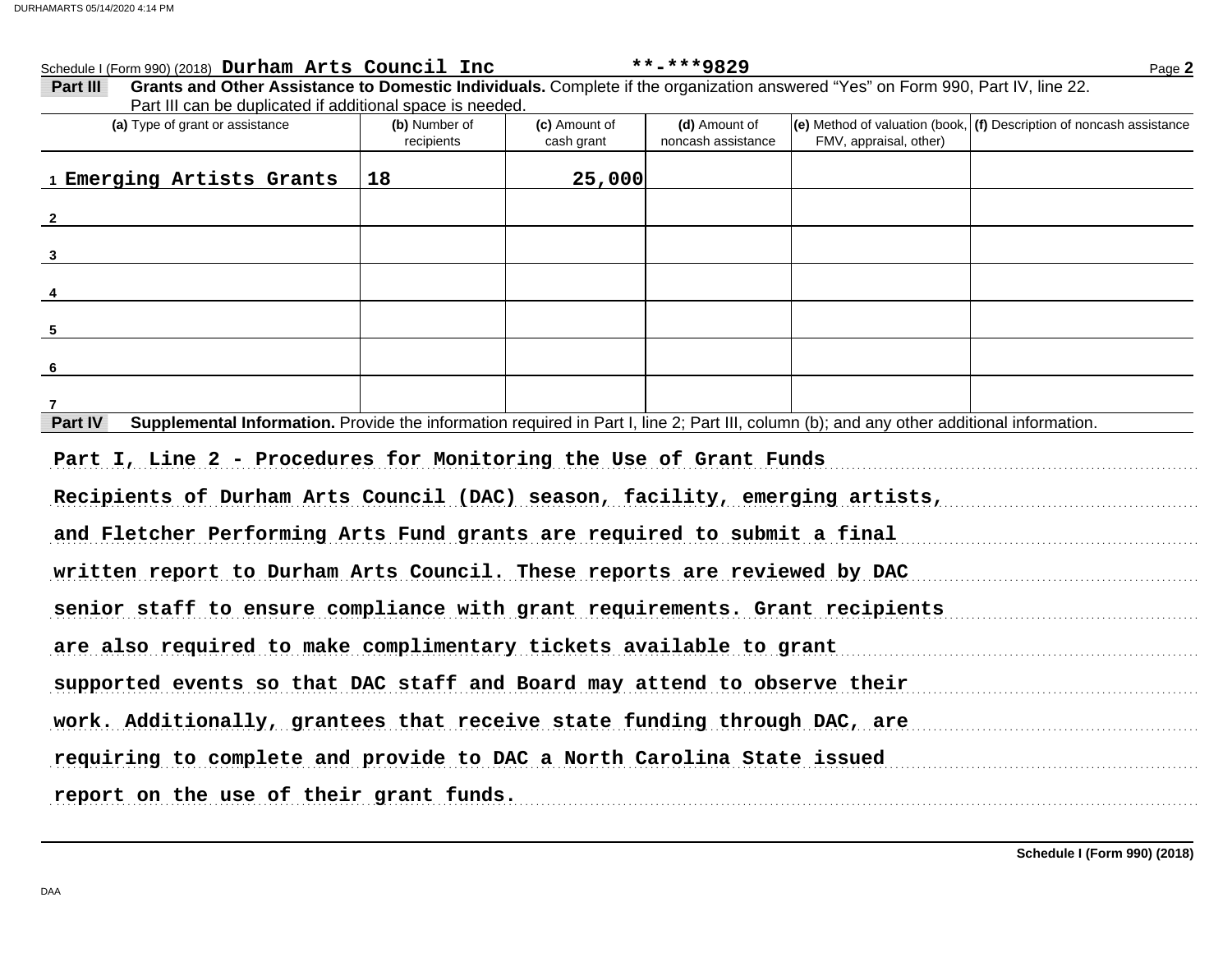# **(Form 990)**

## **SCHEDULE M Noncash Contributions**

OMB No. 1545-0047 **2018**

| Department of the Treasury |
|----------------------------|
| Internal Revenue Service   |

 **Complete if the organizations answered "Yes" on Form 990, Part IV, lines 29 or 30.**

 **Attach to Form 990.**

 **Go to** *www.irs.gov/Form990* **for instructions and the latest information.**

Name of the organization **Employer identification number Employer identification number** 

**Inspection Open To Public**

Durham Arts Council Inc  $|***9829$ 

|              | <b>Types of Property</b><br>Part I                                                                                                                  |                         |                            |                              |                              |     |     |    |
|--------------|-----------------------------------------------------------------------------------------------------------------------------------------------------|-------------------------|----------------------------|------------------------------|------------------------------|-----|-----|----|
|              |                                                                                                                                                     | (a)                     | (b)                        | (c)<br>Noncash contribution  | (d)                          |     |     |    |
|              |                                                                                                                                                     | Check if                | Number of contributions or | amounts reported on          | Method of determining        |     |     |    |
|              |                                                                                                                                                     | applicable              | items contributed          | Form 990, Part VIII, line 1g | noncash contribution amounts |     |     |    |
| 1            | Art - Works of art                                                                                                                                  |                         |                            |                              |                              |     |     |    |
| $\mathbf{2}$ | Art - Historical treasures                                                                                                                          |                         |                            |                              |                              |     |     |    |
| 3            | Art - Fractional interests                                                                                                                          |                         |                            |                              |                              |     |     |    |
| 4            | Books and publications<br>.                                                                                                                         |                         |                            |                              |                              |     |     |    |
| 5            | Clothing and household                                                                                                                              |                         |                            |                              |                              |     |     |    |
|              | goods                                                                                                                                               |                         |                            |                              |                              |     |     |    |
| 6            | Cars and other vehicles                                                                                                                             |                         |                            |                              |                              |     |     |    |
| 7            | Boats and planes                                                                                                                                    |                         |                            |                              |                              |     |     |    |
| 8            | Intellectual property                                                                                                                               |                         |                            |                              |                              |     |     |    |
| 9            | Securities - Publicly traded<br>$\sim$                                                                                                              |                         |                            |                              |                              |     |     |    |
| 10           | Securities - Closely held stock                                                                                                                     |                         |                            |                              |                              |     |     |    |
| 11           | Securities - Partnership, LLC,                                                                                                                      |                         |                            |                              |                              |     |     |    |
|              | or trust interests                                                                                                                                  |                         |                            |                              |                              |     |     |    |
| 12           | Securities - Miscellaneous                                                                                                                          |                         |                            |                              |                              |     |     |    |
| 13           | Qualified conservation                                                                                                                              |                         |                            |                              |                              |     |     |    |
|              | contribution - Historic                                                                                                                             |                         |                            |                              |                              |     |     |    |
|              | structures                                                                                                                                          |                         |                            |                              |                              |     |     |    |
| 14           | Qualified conservation                                                                                                                              |                         |                            |                              |                              |     |     |    |
|              | contribution - Other                                                                                                                                |                         |                            |                              |                              |     |     |    |
| 15           | Real estate - Residential                                                                                                                           |                         |                            |                              |                              |     |     |    |
| 16           | Real estate - Commercial                                                                                                                            | $\mathbf X$             | $\overline{\mathbf{3}}$    | 4,373                        | <b>FMV</b>                   |     |     |    |
| 17           | Real estate - Other                                                                                                                                 |                         |                            |                              |                              |     |     |    |
| 18           | Collectibles                                                                                                                                        |                         |                            |                              |                              |     |     |    |
| 19           | Food inventory                                                                                                                                      |                         |                            |                              |                              |     |     |    |
| 20           | Drugs and medical supplies                                                                                                                          |                         |                            |                              |                              |     |     |    |
| 21           | Taxidermy                                                                                                                                           |                         |                            |                              |                              |     |     |    |
| 22           | Historical artifacts<br>.                                                                                                                           |                         |                            |                              |                              |     |     |    |
| 23           | Scientific specimens<br><u>.</u><br>.                                                                                                               |                         |                            |                              |                              |     |     |    |
| 24           | Archeological artifacts                                                                                                                             |                         |                            |                              |                              |     |     |    |
| 25           | Other $\blacktriangleright$ ( Advertisements )                                                                                                      | X                       | 12                         | 43,729                       | <b>FMV</b>                   |     |     |    |
| 26           | Other $\blacktriangleright$ ( Services                                                                                                              | $\mathbf x$             | $\overline{6}$             | 14,776                       | <b>FMV</b>                   |     |     |    |
| 27           | Other $\blacktriangleright$ ( Goods                                                                                                                 | $\overline{\mathbf{x}}$ | 8<br>$\overline{1}$        | 12,059                       | <b>FMV</b>                   |     |     |    |
| 28           | Other $\blacktriangleright$ ( Rental-Equip                                                                                                          | $\mathbf x$             |                            | 250                          | <b>FMV</b>                   |     |     |    |
| 29           | Number of Forms 8283 received by the organization during the tax year for contributions for                                                         |                         |                            |                              |                              |     |     |    |
|              | which the organization completed Form 8283, Part IV, Donee Acknowledgement                                                                          |                         |                            |                              | 29                           |     | Yes |    |
|              | 30a During the year, did the organization receive by contribution any property reported in Part I, lines 1 through                                  |                         |                            |                              |                              |     |     | No |
|              |                                                                                                                                                     |                         |                            |                              |                              |     |     |    |
|              | 28, that it must hold for at least three years from the date of the initial contribution, and which isn't required                                  |                         |                            |                              |                              |     |     | X  |
|              | to be used for exempt purposes for the entire holding period?                                                                                       |                         |                            |                              |                              | 30a |     |    |
| b            | If "Yes," describe the arrangement in Part II.                                                                                                      |                         |                            |                              |                              |     |     |    |
| 31           | Does the organization have a gift acceptance policy that requires the review of any nonstandard                                                     |                         |                            |                              |                              |     | X   |    |
|              | contributions?<br>32a Does the organization hire or use third parties or related organizations to solicit, process, or sell noncash                 |                         |                            |                              |                              | 31  |     |    |
|              |                                                                                                                                                     |                         |                            |                              |                              |     |     | X  |
|              | contributions?                                                                                                                                      |                         |                            |                              |                              | 32a |     |    |
| b            | If "Yes," describe in Part II.<br>If the organization didn't report an amount in column (c) for a type of property for which column (a) is checked, |                         |                            |                              |                              |     |     |    |
| 33           |                                                                                                                                                     |                         |                            |                              |                              |     |     |    |
|              | describe in Part II.                                                                                                                                |                         |                            |                              |                              |     |     |    |

For Paperwork Reduction Act Notice, see the Instructions for Form 990. **Schedule M** (Form 990) 2018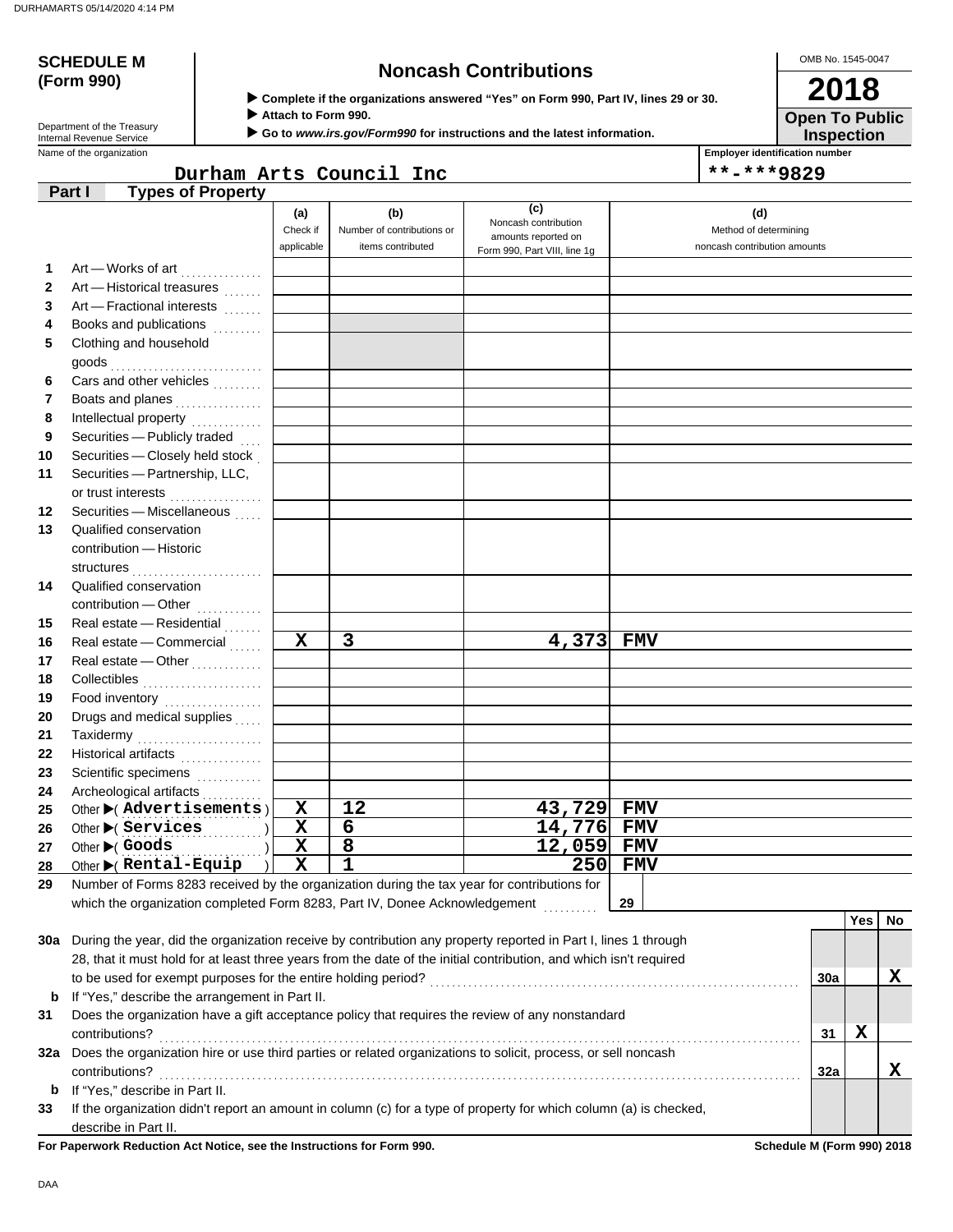|  |  |                                                                                                                                                                                                                                                                                                                                                                                                          | Page 2 |
|--|--|----------------------------------------------------------------------------------------------------------------------------------------------------------------------------------------------------------------------------------------------------------------------------------------------------------------------------------------------------------------------------------------------------------|--------|
|  |  | Schedule M (Form 990) 2018 Durham Arts Council Inc **-***9829 Page 2<br><b>Part II</b> Supplemental Information. Provide the information required by Part I, lines 30b, 32b, and 33, and whether<br>the organization is reporting in Part I, column (b), the number of contributions, the number of items received,<br>or a combination of both. Also complete this part for any additional information. |        |
|  |  |                                                                                                                                                                                                                                                                                                                                                                                                          |        |
|  |  |                                                                                                                                                                                                                                                                                                                                                                                                          |        |
|  |  |                                                                                                                                                                                                                                                                                                                                                                                                          |        |
|  |  |                                                                                                                                                                                                                                                                                                                                                                                                          |        |
|  |  |                                                                                                                                                                                                                                                                                                                                                                                                          |        |
|  |  |                                                                                                                                                                                                                                                                                                                                                                                                          |        |
|  |  |                                                                                                                                                                                                                                                                                                                                                                                                          |        |
|  |  |                                                                                                                                                                                                                                                                                                                                                                                                          |        |
|  |  |                                                                                                                                                                                                                                                                                                                                                                                                          |        |
|  |  |                                                                                                                                                                                                                                                                                                                                                                                                          |        |
|  |  |                                                                                                                                                                                                                                                                                                                                                                                                          |        |
|  |  |                                                                                                                                                                                                                                                                                                                                                                                                          |        |
|  |  |                                                                                                                                                                                                                                                                                                                                                                                                          |        |
|  |  |                                                                                                                                                                                                                                                                                                                                                                                                          |        |
|  |  |                                                                                                                                                                                                                                                                                                                                                                                                          |        |
|  |  |                                                                                                                                                                                                                                                                                                                                                                                                          |        |
|  |  |                                                                                                                                                                                                                                                                                                                                                                                                          |        |
|  |  |                                                                                                                                                                                                                                                                                                                                                                                                          |        |
|  |  |                                                                                                                                                                                                                                                                                                                                                                                                          |        |
|  |  |                                                                                                                                                                                                                                                                                                                                                                                                          |        |
|  |  |                                                                                                                                                                                                                                                                                                                                                                                                          |        |
|  |  |                                                                                                                                                                                                                                                                                                                                                                                                          |        |
|  |  |                                                                                                                                                                                                                                                                                                                                                                                                          |        |
|  |  |                                                                                                                                                                                                                                                                                                                                                                                                          |        |
|  |  |                                                                                                                                                                                                                                                                                                                                                                                                          |        |
|  |  |                                                                                                                                                                                                                                                                                                                                                                                                          |        |
|  |  |                                                                                                                                                                                                                                                                                                                                                                                                          |        |
|  |  |                                                                                                                                                                                                                                                                                                                                                                                                          |        |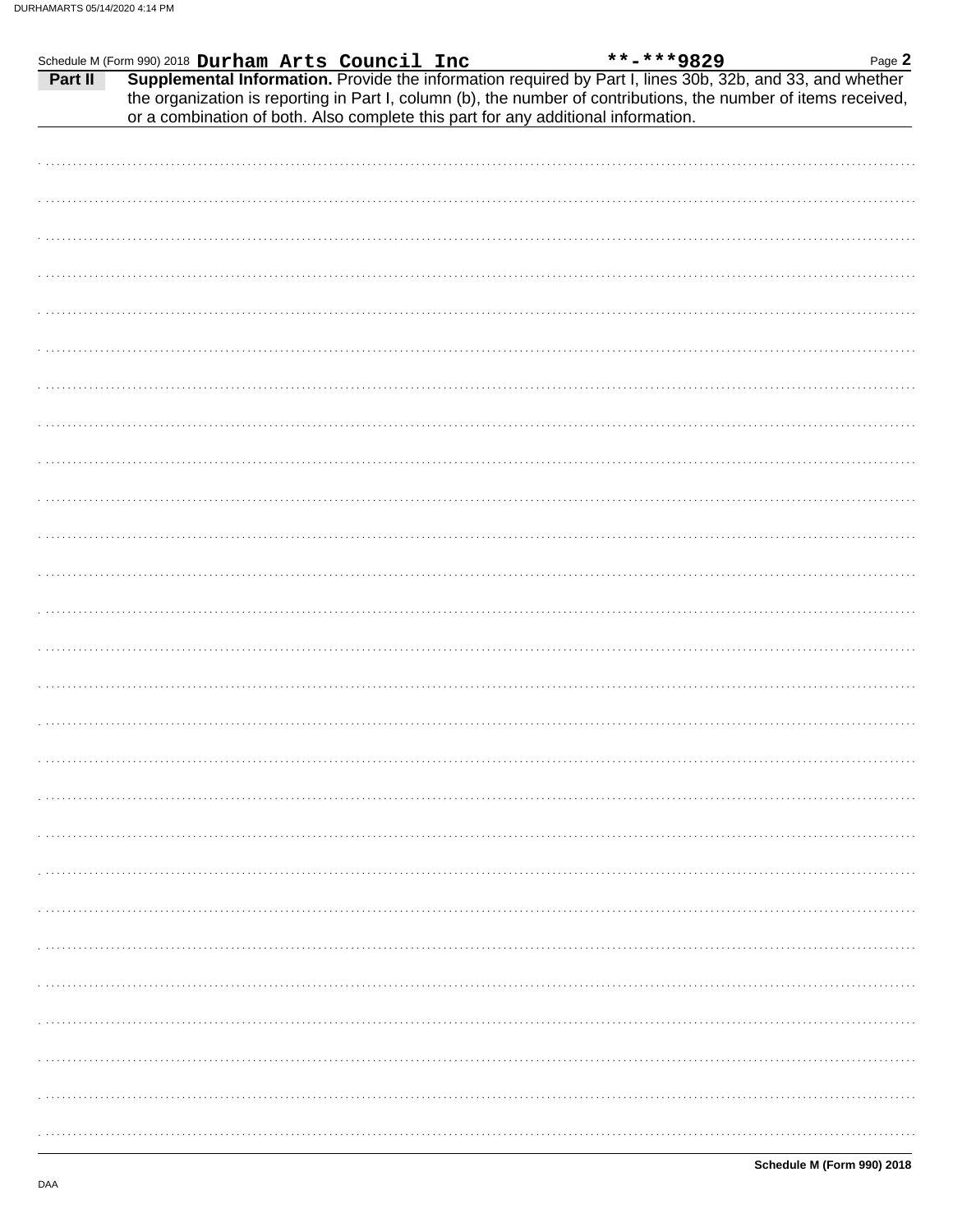**SCHEDULE O** (Form 990 or 990-EZ)

Department of the Treasury Internal Revenue Service

#### Supplemental Information to Form 990 or 990-EZ

Complete to provide information for responses to specific questions on Form 990 or 990-EZ or to provide any additional information.

> Attach to Form 990 or 990-EZ. Go to www.irs.gov/Form990 for the latest information.

OMB No 1545-0047

2018 **Open to Public Inspection** 

Name of the organization Durham Arts Council Inc

\*\*-\*\*\*9829

**Employer identification number** 

Form 990, Part VI, Line 11b - Organization's Process to Review Form 990 The Executive Director, Board President, Board Treasurer, and Finance committee review and approve the form 990 before filing with the IRS. Form 990 is also shared with the full Board.

Form 990, Part VI, Line 12c - Enforcement of Conflicts Policy

At the beginning of each year, the board members are asked to read and sign the policy. Signed copies are kept on file. If any conflict does arise, it is discussed with the Board of Trustees and the Board would vote to decide on the outcome.

Form 990, Part VI, Line 15a - Compensation Process for Top Official The Executive Director receives an annual review which is discussed with the Board Executive Committee and used to determine the amount of compensation for the year. The amount determined by the Board is communicated in writing to the Finance Manager. A national survey of nonprofit compensation is provided to the executive committee for their consideration.

Form 990, Part VI, Line 15b - Compensation Process for Officers Executive Director obtains a national survey of compensation for persons with comparable skills.

Form 990, Part VI, Line 19 - Governing Documents Disclosure Explanation Governing documents and financial statements are made available to the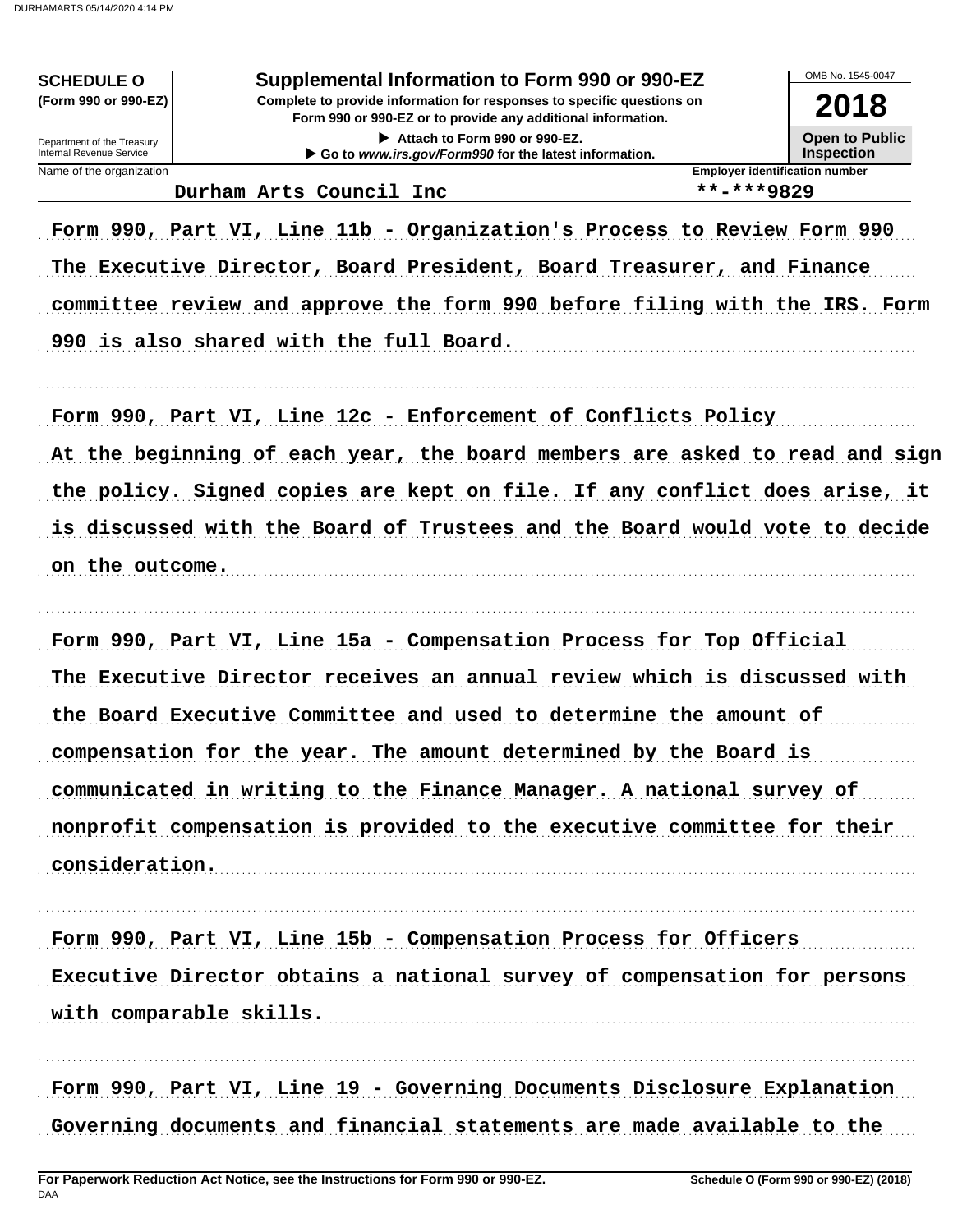| Schedule O (Form 990 or 990-EZ) (2018)<br>Name of the organization |                  |                               |                                                                | <b>Employer identification number</b> | Page 2      |  |
|--------------------------------------------------------------------|------------------|-------------------------------|----------------------------------------------------------------|---------------------------------------|-------------|--|
| Durham Arts Council Inc                                            |                  |                               |                                                                | **-***9829                            |             |  |
|                                                                    |                  |                               | public upon written request at the organization's main office. |                                       |             |  |
|                                                                    |                  |                               |                                                                |                                       |             |  |
|                                                                    |                  |                               | Form 990, Part IX, Line 11g - Other Fees for Services          |                                       |             |  |
| Description                                                        |                  |                               |                                                                |                                       |             |  |
|                                                                    | Tot/Prog Service |                               | Mgt & General                                                  | Fundraising                           |             |  |
| Management                                                         |                  |                               |                                                                |                                       |             |  |
|                                                                    | \$               | 7,494                         | \$18,475                                                       | \$                                    | 11,296      |  |
|                                                                    |                  | Performers-Single Performance |                                                                |                                       |             |  |
|                                                                    | \$               | 3,575                         | \$<br>$\mathbf 0$                                              | \$                                    | 100         |  |
|                                                                    |                  | Instructors-Single Performanc |                                                                |                                       |             |  |
|                                                                    | \$               | 291,680                       | \$<br>1,520                                                    | \$                                    | $\mathbf 0$ |  |
| Designers                                                          |                  |                               |                                                                |                                       |             |  |
|                                                                    | \$               | 24,400                        | \$<br>$\mathbf 0$                                              | \$                                    | 0           |  |
| Models                                                             |                  |                               |                                                                |                                       |             |  |
|                                                                    |                  |                               |                                                                |                                       |             |  |
|                                                                    | \$               | 2,210                         | \$<br>$\mathbf 0$                                              | \$                                    | $\mathbf 0$ |  |
| Temps                                                              |                  |                               |                                                                |                                       |             |  |
|                                                                    | \$               | 42,489                        | \$<br>$\mathbf 0$                                              | \$                                    | $\mathbf 0$ |  |
|                                                                    | Total            |                               |                                                                |                                       |             |  |
|                                                                    | \$               | 371,848                       | $\frac{19,995}{2}$                                             | \$                                    | 11,396      |  |
|                                                                    |                  |                               |                                                                |                                       |             |  |
|                                                                    |                  |                               |                                                                |                                       |             |  |
|                                                                    |                  |                               |                                                                |                                       |             |  |
|                                                                    |                  |                               |                                                                |                                       |             |  |
|                                                                    |                  |                               |                                                                |                                       |             |  |
|                                                                    |                  |                               |                                                                |                                       |             |  |
|                                                                    |                  |                               |                                                                |                                       |             |  |
|                                                                    |                  |                               |                                                                |                                       |             |  |
|                                                                    |                  |                               |                                                                |                                       |             |  |

| Page 1 of 1                            |  |  |
|----------------------------------------|--|--|
| Schedule O (Form 990 or 990-EZ) (2018) |  |  |